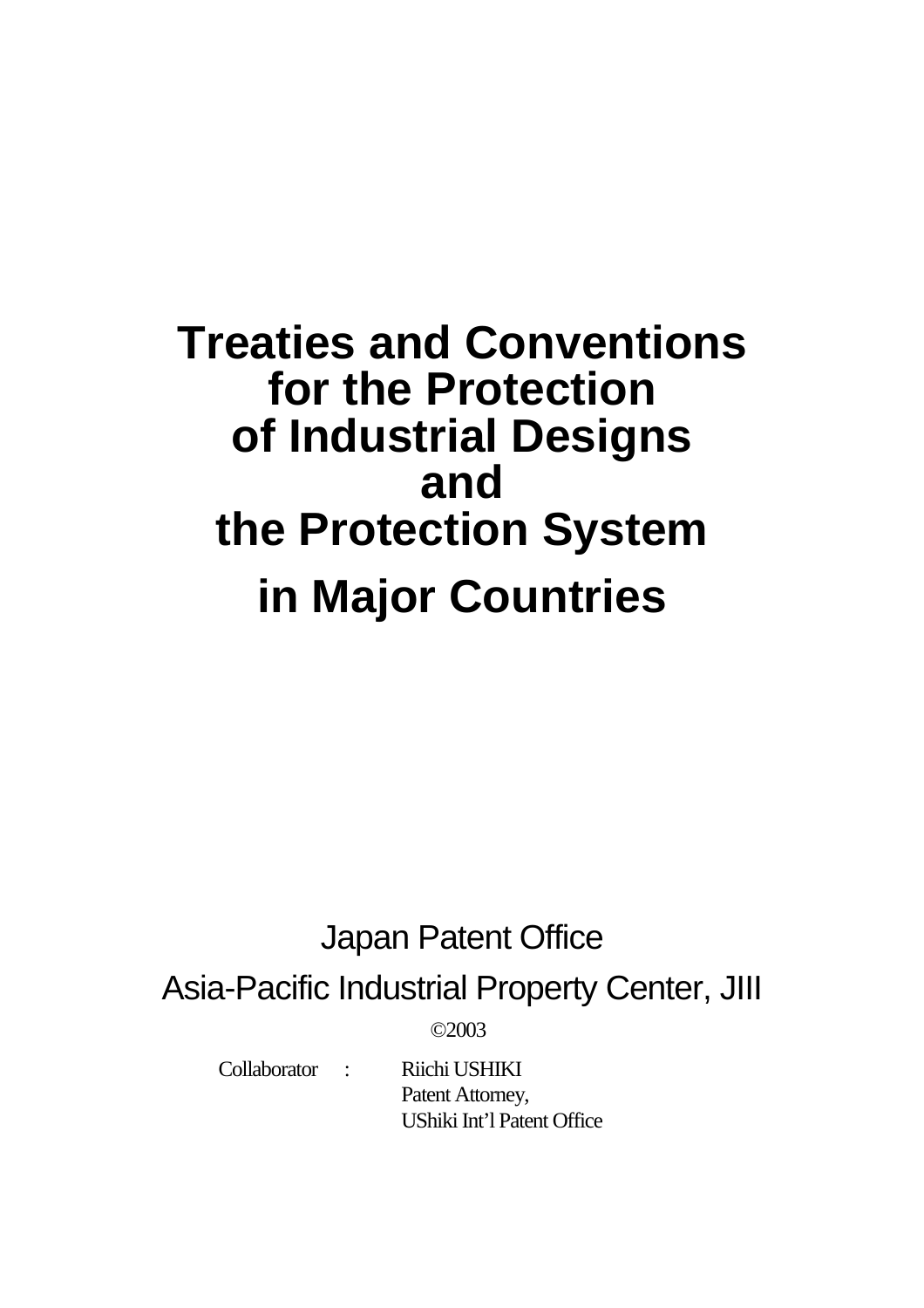## **CONTENTS**

|      |                                                                                                                                                                                                                               | Page           |
|------|-------------------------------------------------------------------------------------------------------------------------------------------------------------------------------------------------------------------------------|----------------|
| Ι.   |                                                                                                                                                                                                                               | $\overline{1}$ |
| II.  | International Treaties and Conventions for the Protection                                                                                                                                                                     |                |
|      |                                                                                                                                                                                                                               | $\overline{3}$ |
| 1.   | Paris Convention (Paris Convention for the Protection of                                                                                                                                                                      |                |
|      |                                                                                                                                                                                                                               |                |
| 2.   |                                                                                                                                                                                                                               |                |
| 3.   | Locarno Agreement (10) and the state of the state of the state of the state of the state of the state of the state of the state of the state of the state of the state of the state of the state of the state of the state of |                |
| 4.   |                                                                                                                                                                                                                               | 10             |
| 5.   |                                                                                                                                                                                                                               |                |
| 6.   |                                                                                                                                                                                                                               |                |
| 7.   |                                                                                                                                                                                                                               |                |
| III. |                                                                                                                                                                                                                               |                |
| 1.   |                                                                                                                                                                                                                               | 21             |
| 2.   |                                                                                                                                                                                                                               | 32             |
| 3.   |                                                                                                                                                                                                                               | 36             |
| 4.   |                                                                                                                                                                                                                               | 46             |
| 5.   |                                                                                                                                                                                                                               | 49             |
|      |                                                                                                                                                                                                                               |                |
|      |                                                                                                                                                                                                                               |                |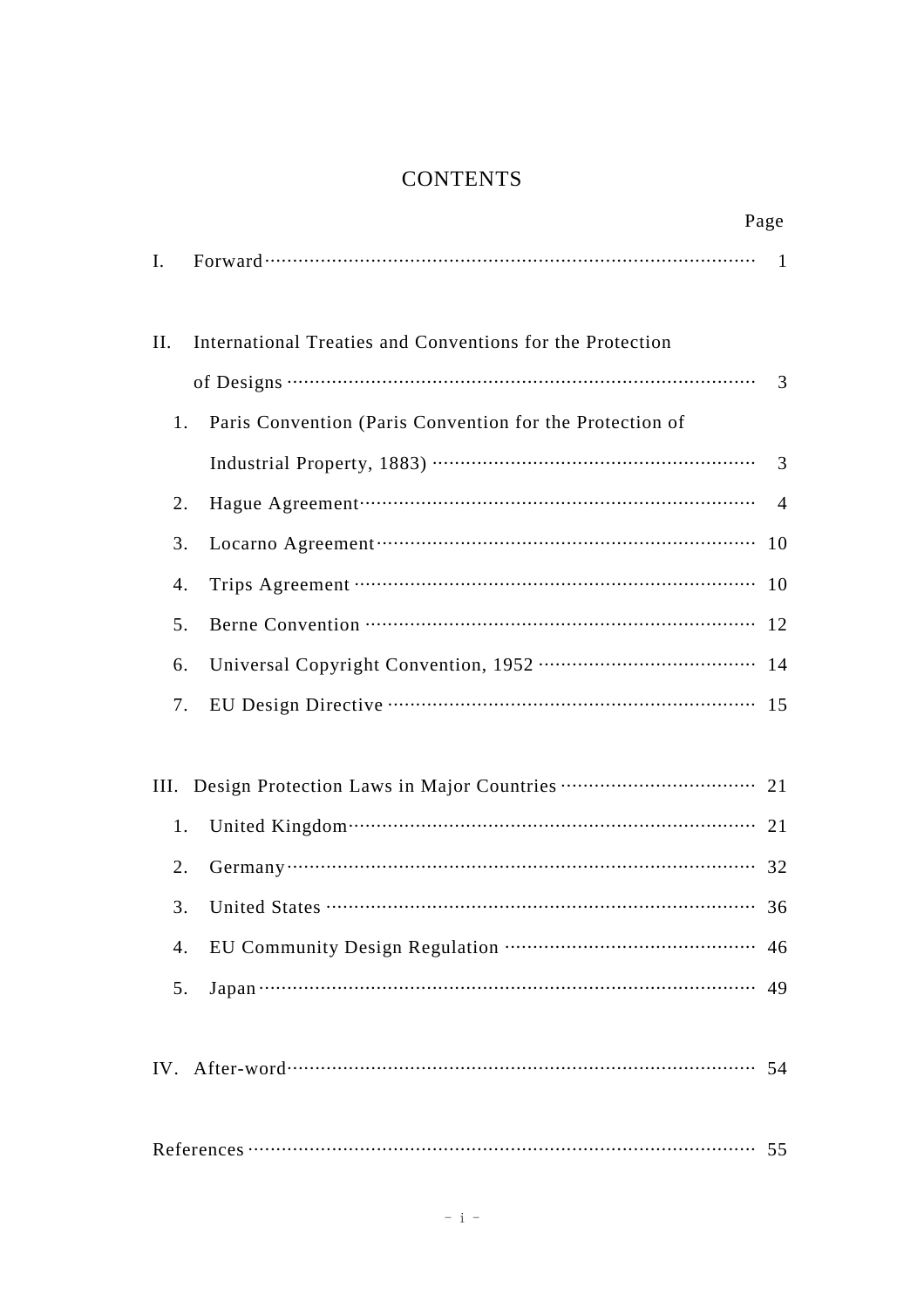#### **I. Forward**

In Japan, industrial designs (hereafter referred to as "designs") are protected primarily under the Design Law but also depending on their type, partly under the Copyright Law, the Unfair Competition Prevention Law and the Trademark Law. Because the principle of examination and registration is employed for designs, the Design Law, in fact, serves a greater role in their protection.

As in the United States, the Japanese Design Law stipulates design protection as based on a patent-oriented approach. However, in European countries, Design Laws are copyright-oriented while EU rules for designs have been drafted based on a design-oriented approach.

This means that the protection of designs varies widely both in form and type, in a way incomparable with Patent or Trademark Law. This results in many difficulties in advancing towards uniform protection.

Here, "industrial designs" means designs in an article that can be industrially utilized as far as Japanese Design Law is concerned, and works of graphic design, such as posters and advertisements, are not included in industrial designs, in principle. After all, such works can be basically protected by Copyright Law.

In addition, when we think about the protection of designs in terms of practical business affairs, we should not forget the relation between Design Law and other laws surrounding it, i.e., Copyright Law, Unfair Competition Prevention Law, Trademark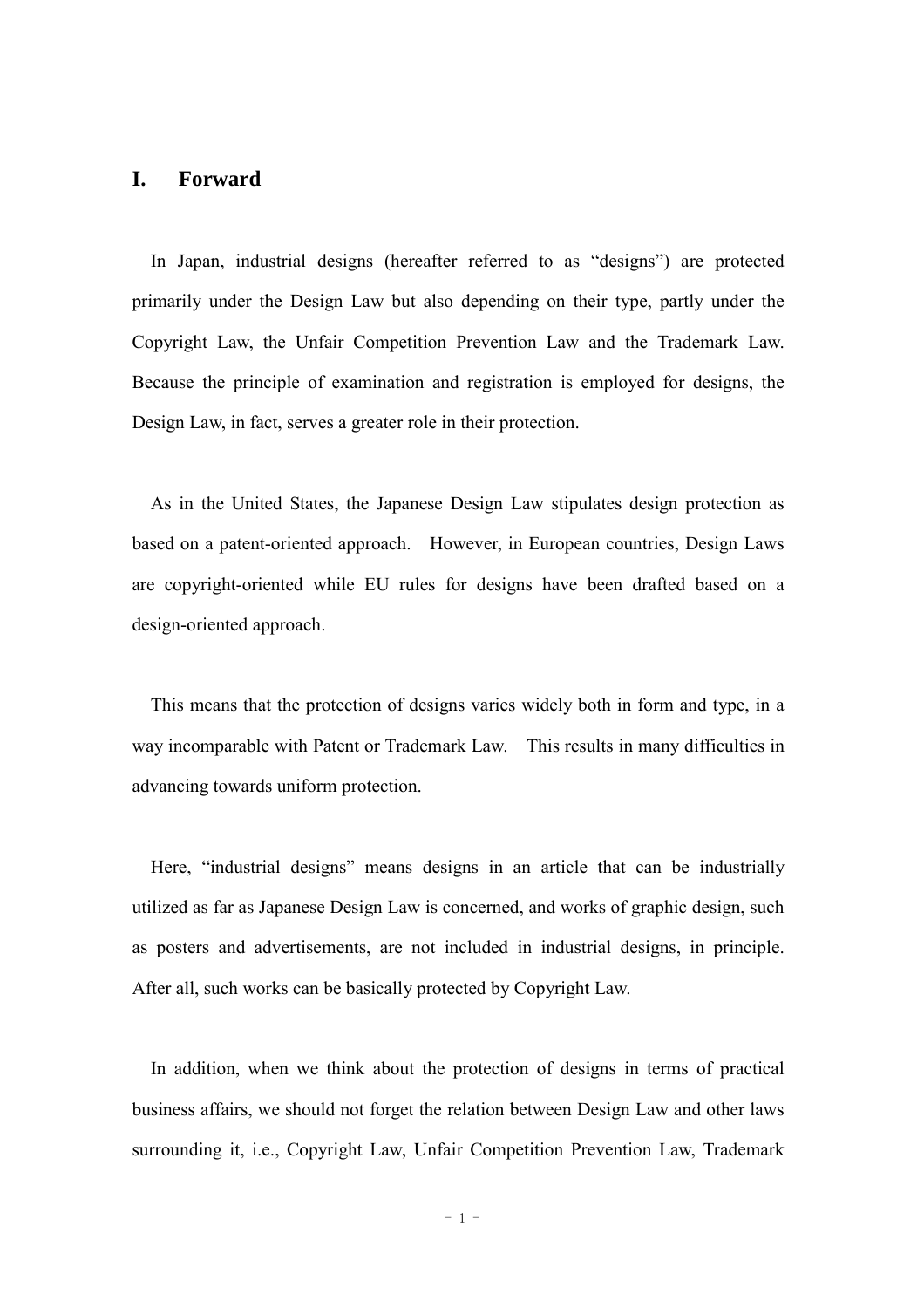Law, Utility Model Law, Patent Law, Act Concerning the Circuit Layout of a Semiconductor Integrated Circuit and so on. The more we understand the relation between Design and other laws, the more we will be able to understand that Design Law is the one closest to other intellectual property laws. As the designs are a unique field surrounded by and mixed with many other laws, we have difficulty in understanding the realities of the designs and finding an appropriate method to protect them.

Here, in this paper, we are going to explain international treaties and conventions as well as legal protection systems in major countries established for the protection of industrial designs.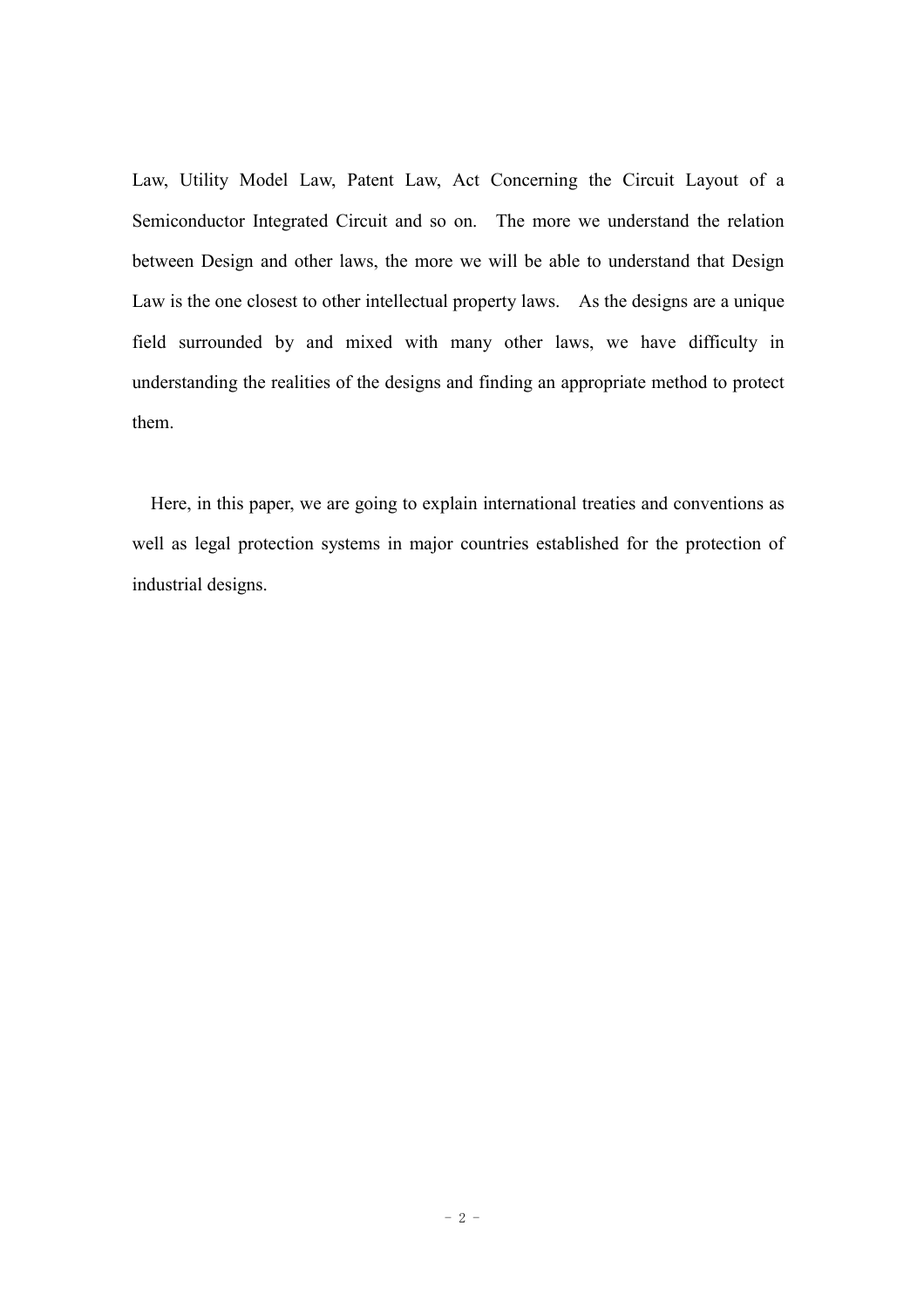## **II. International Treaties and Conventions for the Protection of Designs**

1. Paris Convention (Paris Convention for the Protection of Industrial Property, 1883)

Article 1 (2) of the Paris Convention (Stockholm Act of 1967) stipulates that "the protection of industrial property has as its object patents, utility models, industrial designs, trade marks, service marks, trade names, indication of source or appellations or origin, and the repression of unfair competition".

In Article 5quinquies, the Convention confirmingly provides that "industrial designs shall be protected in all the countries of the Union". However, the Paris Convention, not clearly providing a definition of industrial designs, leaves it to each individual country of the Union to decide how to protect them under domestic law.

Article 5B of the Convention provides that "the protection of industrial designs shall not, under any circumstances, be subject to any forfeiture, either by reason of failure to work or by reason of the importation of articles corresponding to those which are protected". Thus, the Convention prohibits countries of the Union from imposing sanctions which forfeit protection of an industrial design under domestic laws due to a failure to work or the importation of an article incorporating the industrial design which should be otherwise protected.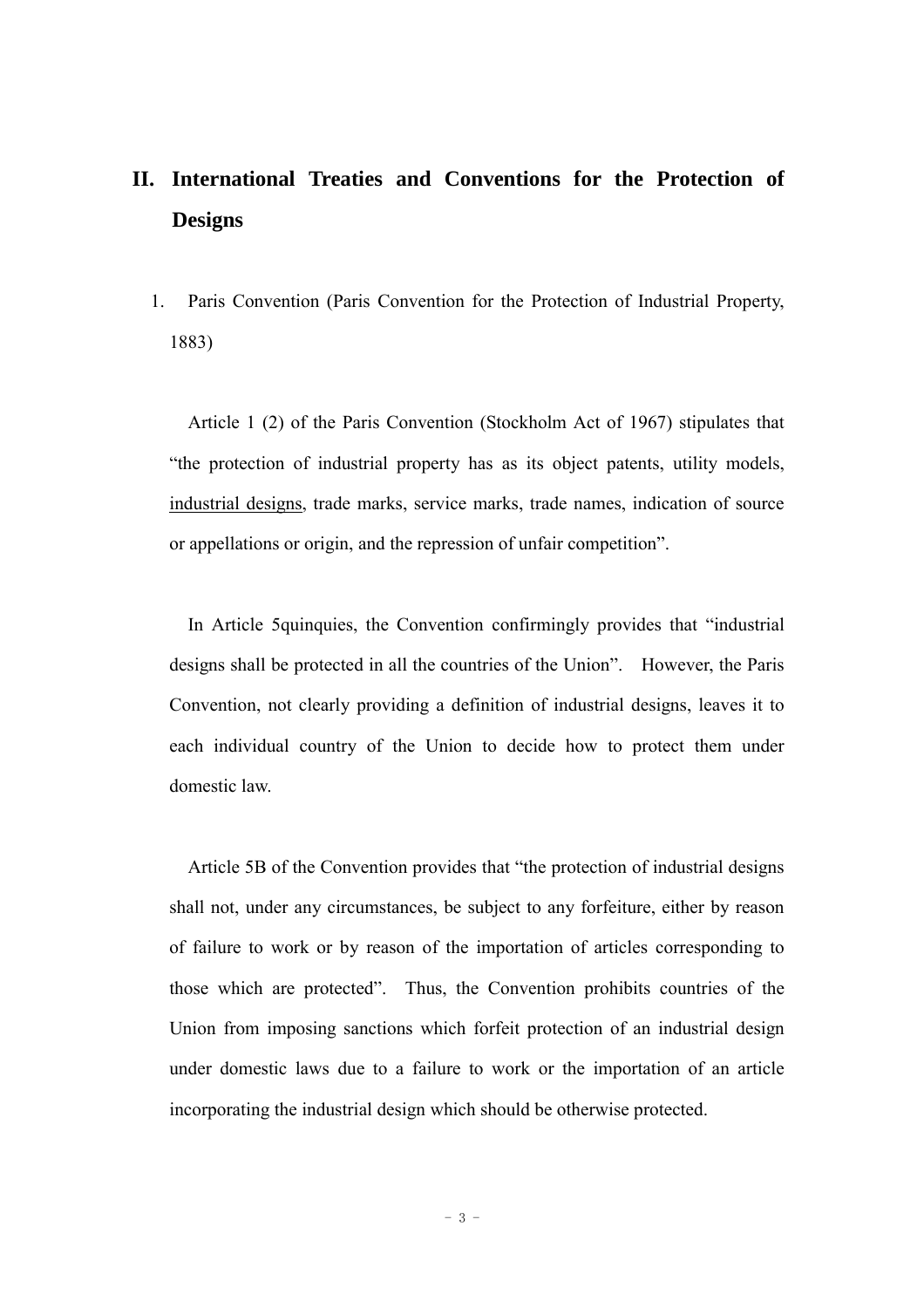2. Hague Agreement (The Hague Agreement Concerning the International Deposit of Industrial Designs, 1925)

Based on the provision of Article 19 of the Paris Convention, some of the countries of the Union gathered in The Hague in 1925 to make a special arrangement for the protection of industrial designs. This is "The Hague Agreement Concerning the International Deposit of Industrial Designs".

In 1934, the Hague Agreement was revised in London with Article 1 reading: "Nationals of any of the contracting countries, as well as persons who, upon the territory of the restricted Union, have satisfied the conditions of Article 3 of the General Convention, may, in all the other contracting countries, secure protection for their industrial designs by means of an international deposit made at the International Bureau of Industrial Property at Berne". This Article 1 was later revised in The Hague in 1960 to read: "(1) The contracting States constitute a Special Union for the international deposit of industrial designs" and "(2) Only States members of the International Union for the Protection of Industrial Property may become party to this Agreement".

The Hague Agreement was an arrangement made in 1925 mainly by European countries from the contracting States of the Paris Convention, who adopted a non-examination system for the protection of industrial designs. They did not requiring the substantive examination of applications for their registration in regard to items such as novelty. With respect to the Hague Agreement, the London Act of 1934 became effective, and the Hague Act of 1960 became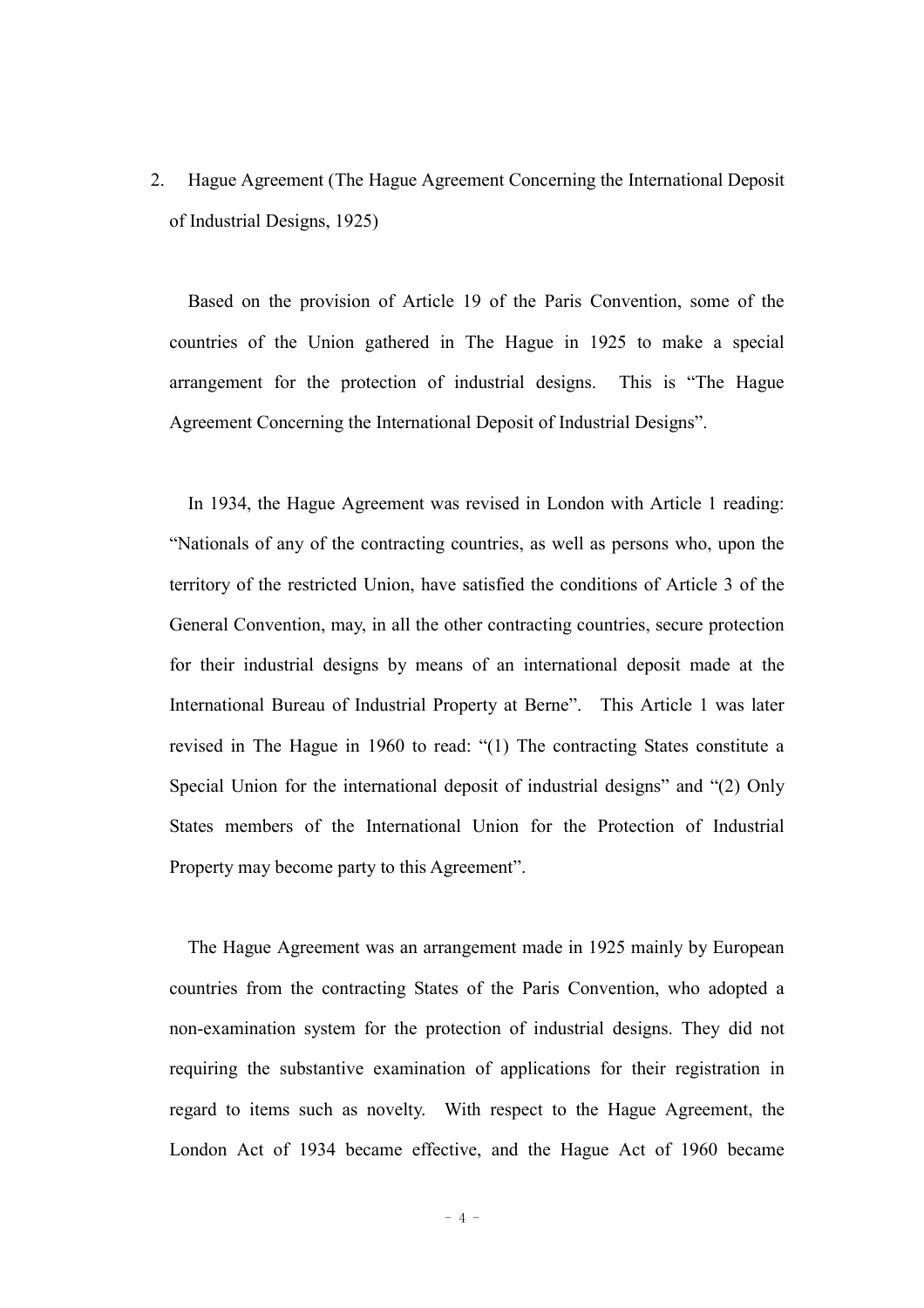effective for some of the countries by means of the Geneva Protocol of 1975.

As a result, the relations between contracting countries can be divided into the following three groups according to each Act effectuated by the Hague Agreement.

- Group I: Countries for which only the London Act is effective
- Group II: Countries for which only the Hague Act is effective
- Group III: Countries for which both the London Act and Hague Act are effective

#### (a) London Act, 1934 (effective)

The London Act is an arrangement mainly based on the principle of "a copyright-oriented approach" for the protection of industrial designs.

1934 Act of the Hague Agreement is characterized by the fact that the right becomes effective in the designated country immediately after the design is deposited at the International Bureau. In other words, the international deposit of an industrial design means a unilateral declaration of its ownership by its creator. No individual examination is conducted in each designated country.

#### (b) Hague Act, 1960 (effective)

The Hague Act was revised by coordinating each country's wishes while trying to provide contracting countries, including those conducting novelty examinations with an opportunity to obtain more effective protection through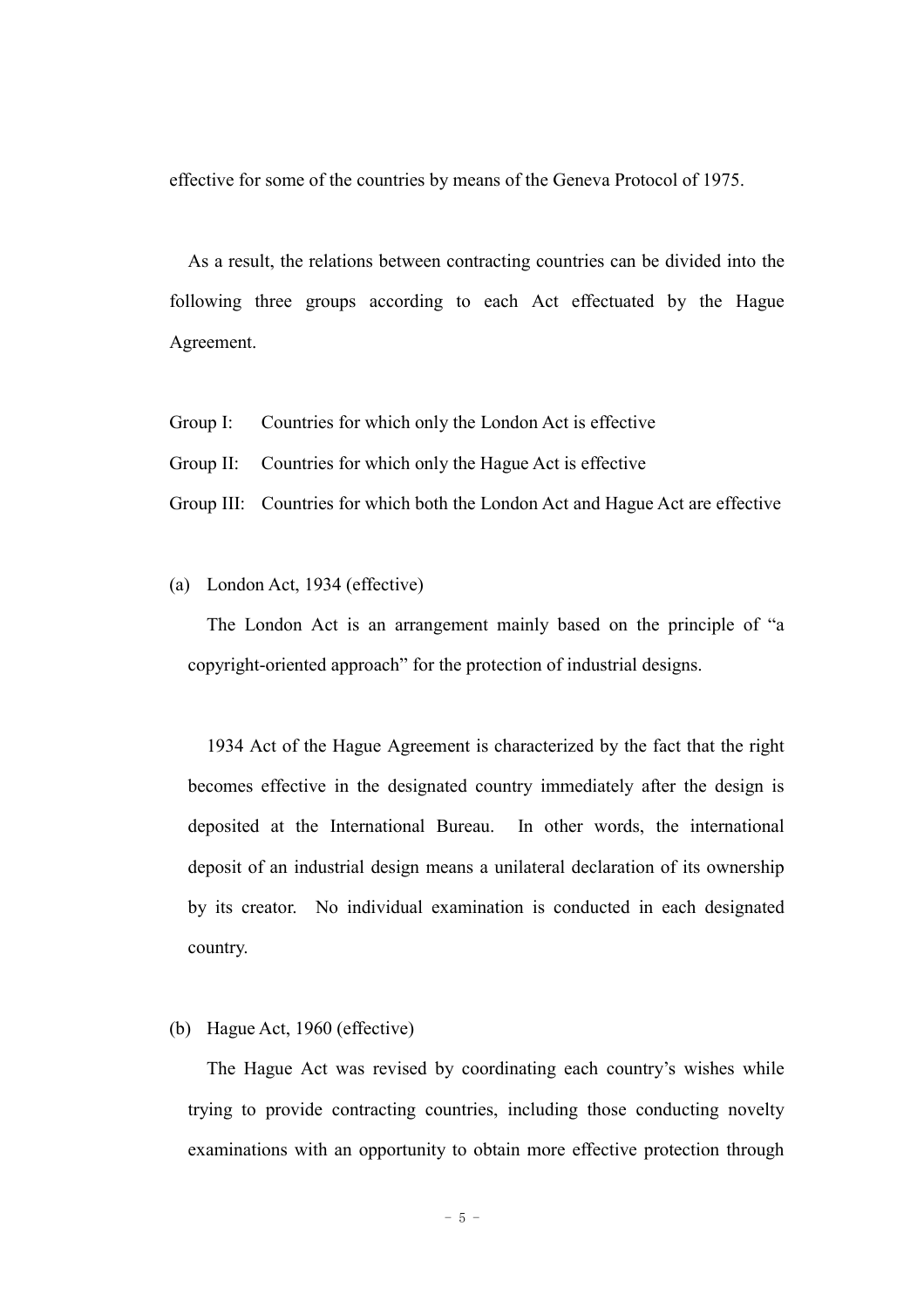an international deposit. This Act came into effect on August 1, 1984.

The key point of the Hague Act is that, while the deposit at the International Bureau has the same effect as completing all the application procedures in each designated country, designated countries with domestic laws that can refuse protection according to examination or opposition are obligated to notify the International Bureau of their refusal within six months from the receipt of the periodical bulletin from the Bureau. In other words, countries having domestic laws that require a substantive examination for novelty are allowed to have a right to refuse the protection.

- (c) Geneva Act, 1999 (not effective)
	- (1) WIPO concluded the Geneva Act for the purposes of geographically expanding the effects of the Hague Agreement by incorporating contracting states such as Japan, the United States, South Korea and Britain where a strict substantive examinations covering novelty and creativity (unobviousness) are required on the basis of a "patent-oriented approach".

Applications are filed with the International Bureau of WIPO, and international applications may be filed through a domestic office by designating a contracting state.

Designs are registered by the International Bureau and are collectively managed by the International Register.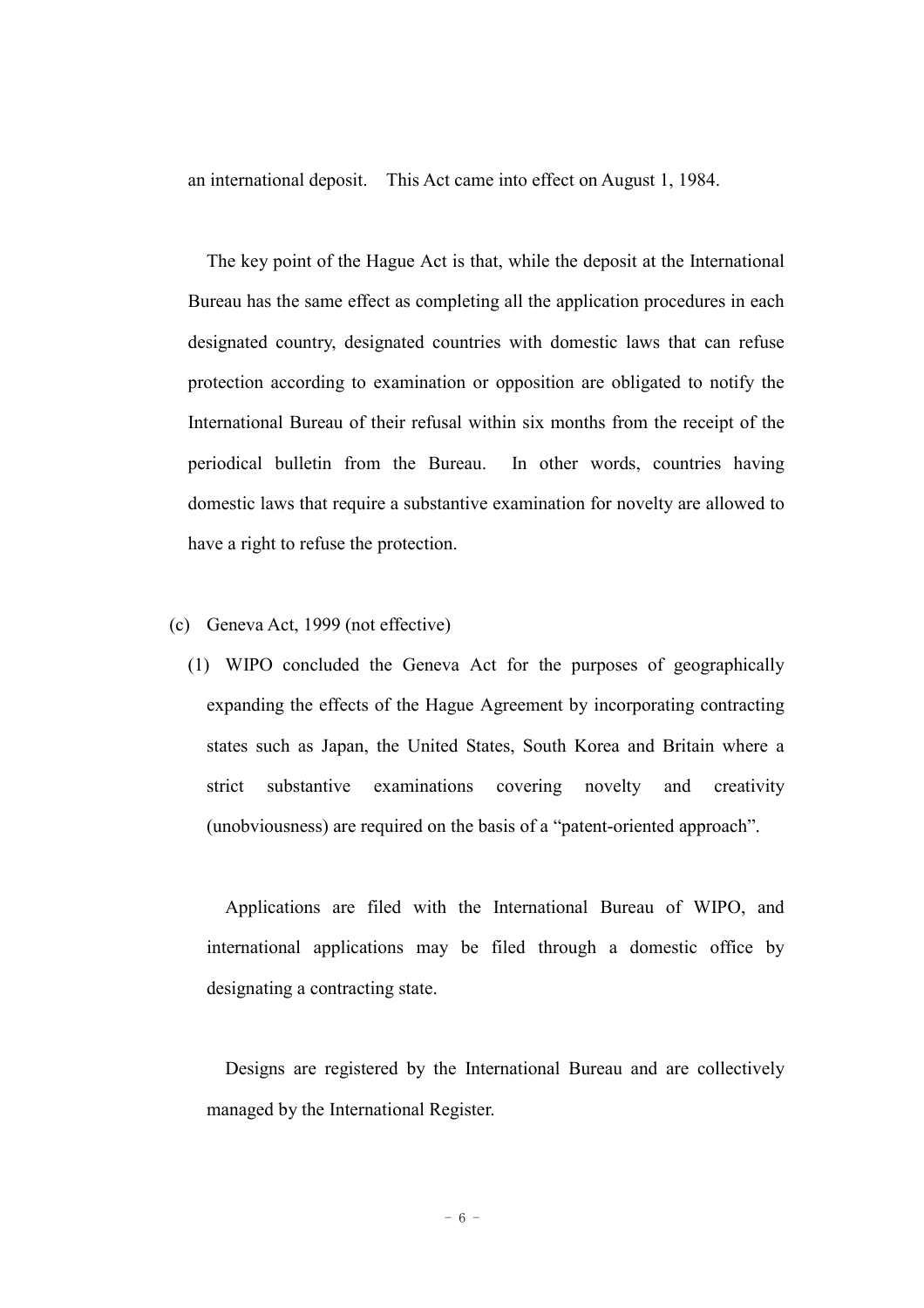Internationally registered designs are publicized in the international design gazette, which is sent to the Patent Office of each contracting state, but countries where an examination is conducted must finish a trial examination within a prescribed period and decide whether designs should be registered or refused.

The protection period for international registration is fifteen years from the registration date (filing date), and the renewal registration fee must be paid every five years.

This Geneva Act will not come into effect until and unless at least three countries that have more than 3,000 applications annually under domestic laws join the Act, and as of January 2003 the Act has not become effective, though some countries have ratified it.

(2) In, 2002, Estonia, Slovenia, Switzerland and Ukraine (4) adhered to the Geneva Act of the Hague Agreement.

The total number of contracting states on December 31, 2002, was 7.

The act will enter into force three months after six states have deposited their instruments of ratification or accession provided that, according to the most recent annual statistics collected by WIPO, at least three of those states fulfill at least one of the following conditions: (i) at least 3,000 applications for the protection of industrial designs have been filed in or for the state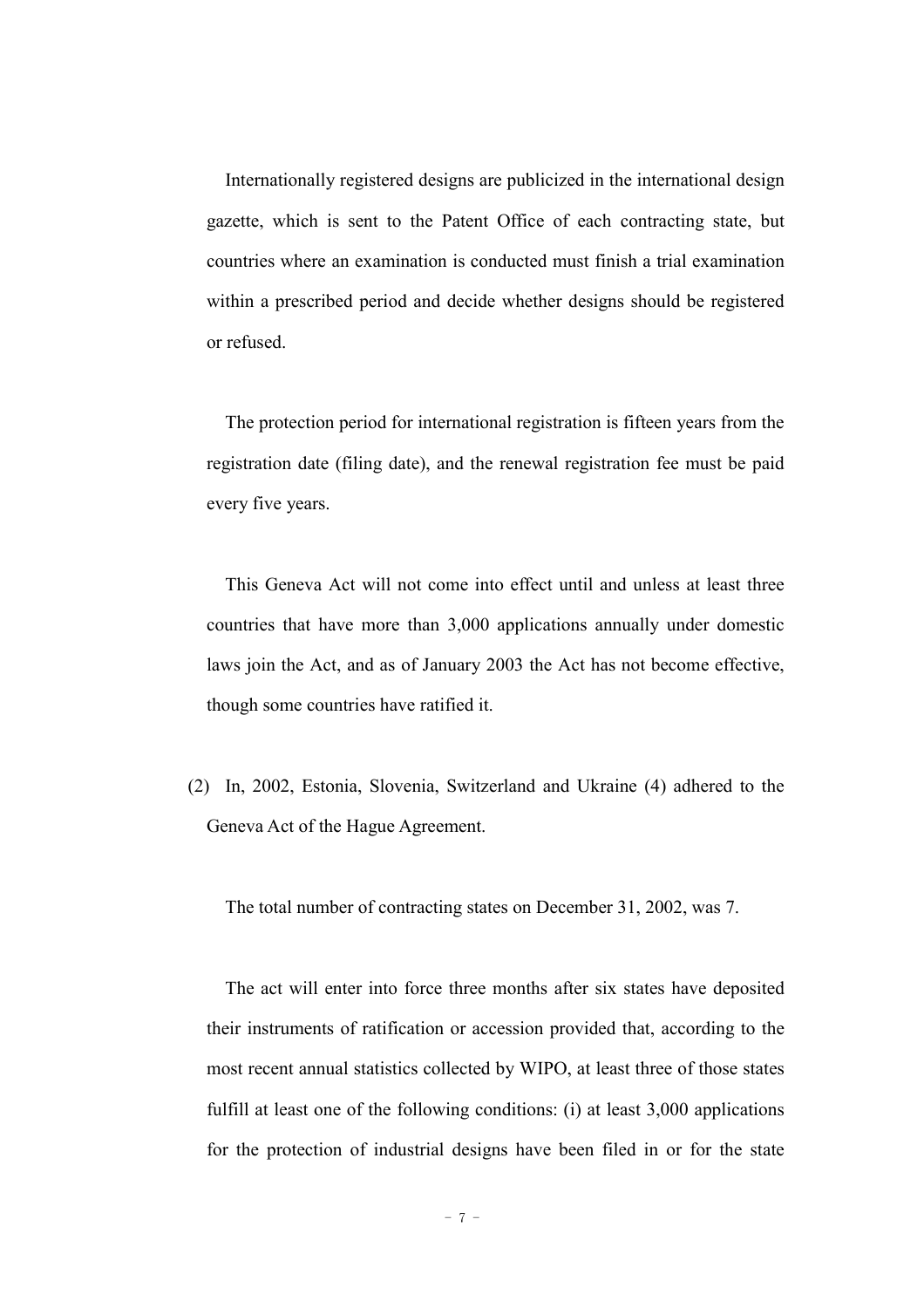concerned, or (ii) at least, 1,000 applications for the protection of industrial designs have been filed in or for the state concerned by residents of states other than that state.

(3) The Working Group on the Establishment of New Regulations under the Hague Agreement (hereinafter "the Working Group") met in Geneva from June 24 to 26,  $2003^1$ .

The Working Group was convened by the Director General of WIPO with a view to discussing a proposal of the International Bureau for the establishment of Common Regulations under the 1999 Act, the 1960 Act and the 1934 Act of the Hague Agreement.

The following member States of the Working Group were represented at the session: Estonia, France, Germany, Greece, Hungary, Italy, Netherlands, Republic of Moldova, Romania, Slovenia, Spain, Switzerland, the former Yugoslav Republic of Macedonia and Ukraine (14).

The following States were represented by observers: Croatia, Ireland, Japan, Latvia, Mexico, Norway, Portugal, Republic of Korea, Sri Lanka, Sweden and the United States of America (11).

The following intergovernmental organizations were represented by

 $\overline{a}$ 

<sup>&</sup>lt;sup>1</sup> Member States of the Working Group comprise member States of the Hague Union and any States having ratified or acceded to the 1999 Act of the Hague Agreement.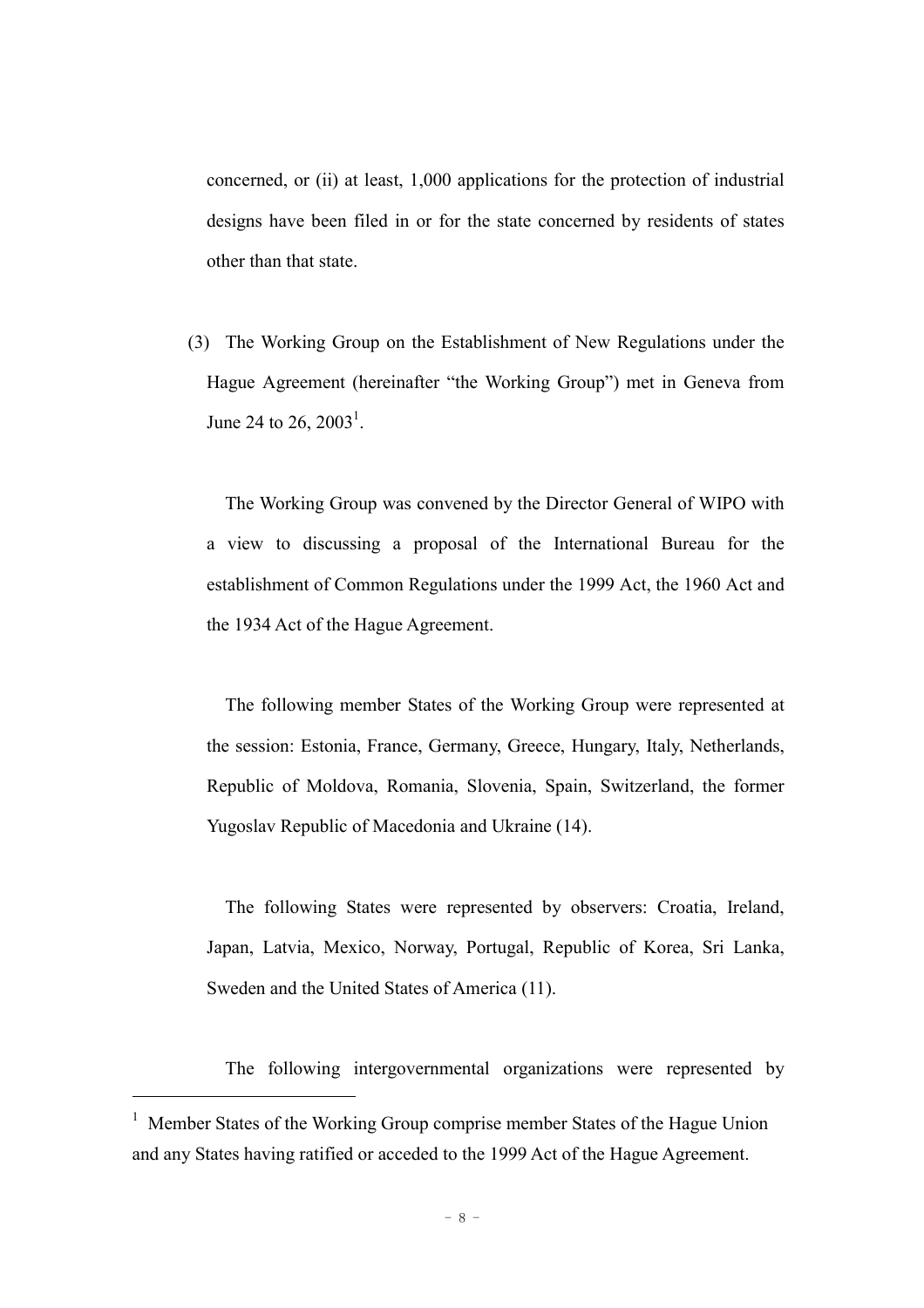observers: Benelux Designs Office (BBDM), Commission of the European Communities (CEC) and Office for Harmonization in the Internal Market (OHIM) (3).

The following international non-governmental organizations were represented by observers: American Intellectual Property Law Association (AIPLA), Center for International Industrial Property Studies (CEIPI), Japan Patent Attorneys Association (JPAA), International Chamber of Commerce (ICC), International Council of Societies of Industrial Design (ICSID), International Federation of Industrial Property Attorneys (FICPI) and Union of European Practitioners in Industrial Property (UEPIP) (7).

(4) The Working Group discussed the draft Common Regulations proposed by the International Bureau, as contained in documents H/WG2/2 and H/WG/2 Add. It also considered the notes concerning the proposal for Common Regulations, as contained in document H/WG/3.

The Working Group agreed to propose to the Assembly of the Hague Union that it approve the inferred consequences related to the recording of changes in ownership in the International Register, as set out in Notes 21.04 and 21.05 of document H/WG/3.

The Working Group agreed that the draft Common Regulations should be submitted to the Assembly of the Hague Union for adoption at its next session.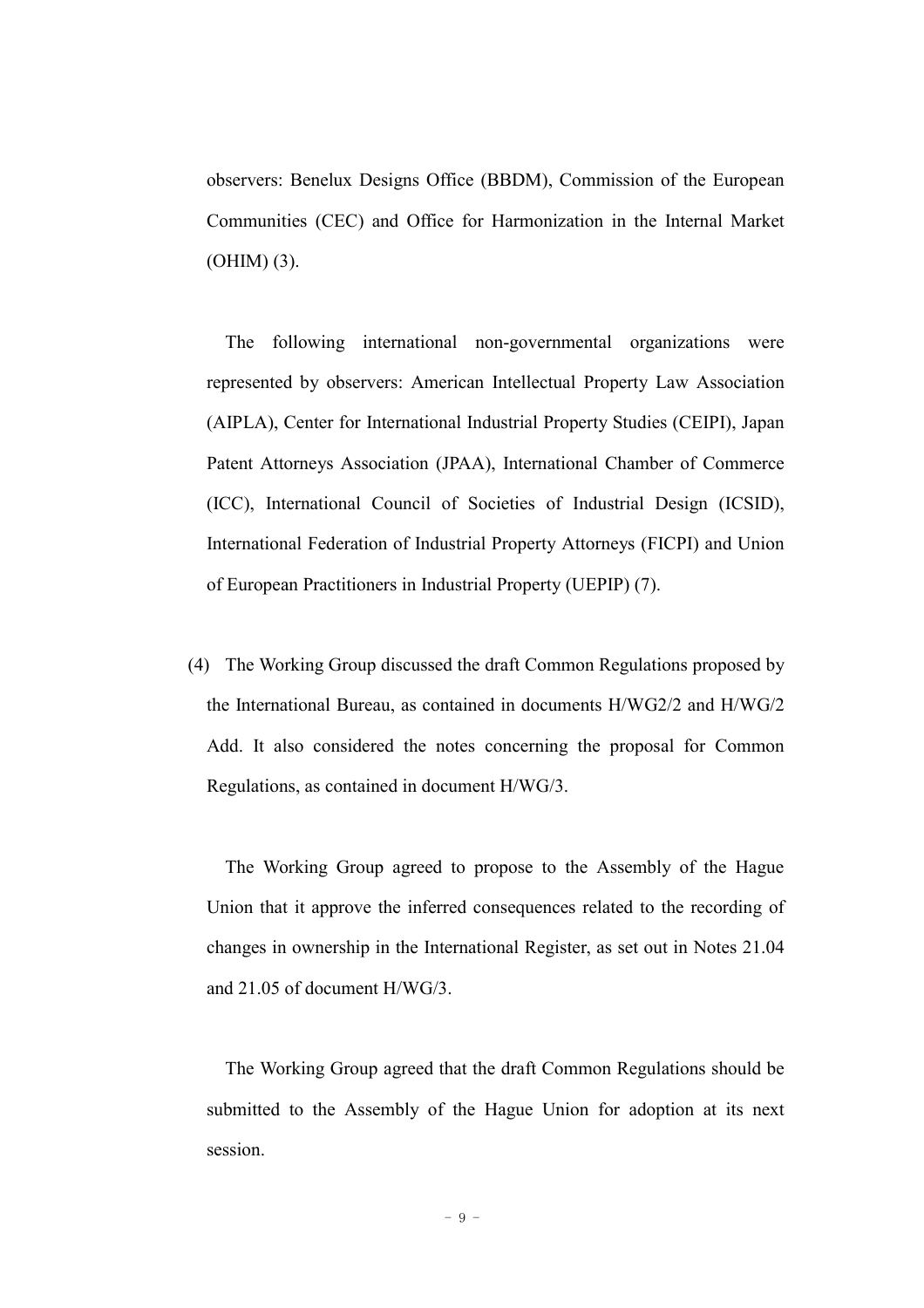The Working Group agreed that the Assembly of the Hague Union should be invited to decide that the Common Regulations should enter into force on April 1, 2004, or on the first day of the month following the date of entry into force of the 1999 Act, whichever is the later.

The Working Group agreed that the Assembly of the Hague Union should be invited to decide that, as from the date of entry into force of the Common Regulations, the latter should replace both the Regulations under the 1999 Act and the Regulations under the 1960 Act and the 1934 Act.

3. Locarno Agreement (Locarno Agreement Establishing an International Classification for Industrial Designs, 1968)

Revised in 1979 in Stockholm, this agreement sets forth an international classification for articles representing designs. It is composed of ① main classes and sub classes, and ② an alphabetical list of articles.

This classification does not bind the scope of protection granted by the domestic design laws of the contracting states.

Japan has not joined the Locarno Agreement.

4. TRIPS Agreement under the World Trade Organization Agreement (WTOA) As a result of negotiations based on the GATT Uruguay Round talks, the "World Trade Organization Agreement (WTOA)" was concluded on December 25,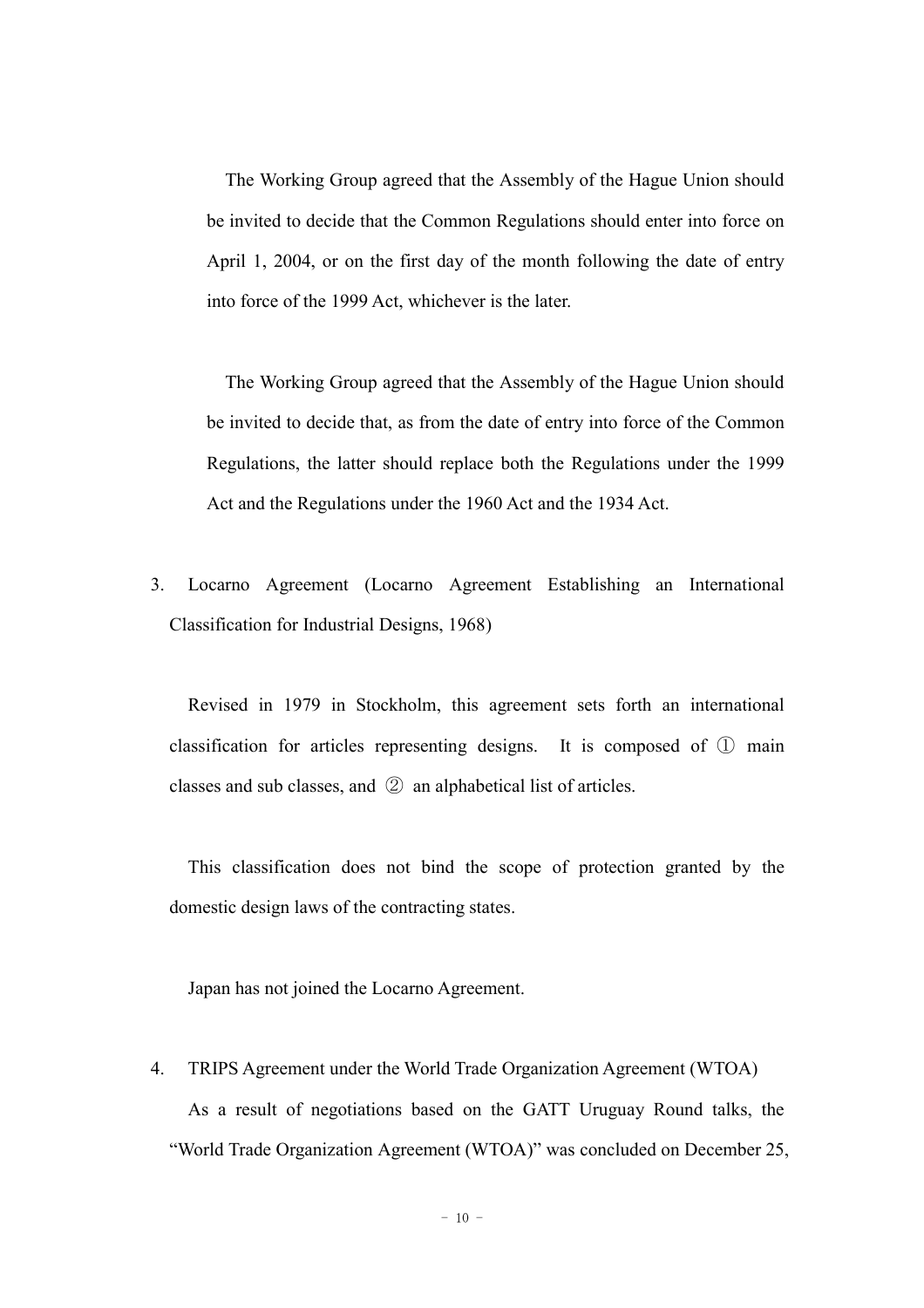1993 in Geneva. In connection with this, a separate agreement regarding protection of intellectual property called the "TRIPS Agreement" was concluded. This Agreement obligated its contracting states to provide a high level of protection and enforcement over a wide variety of areas of intellectual property such as (1) copyright and related rights, (2) trademarks, (3) geographical indications, (4) industrial designs, (5) patents, (6) layout-designs of integrated circuits, (7) protection of undisclosed information, and (8) control of anti-competitive practices in contractual licenses.

In Section 4 of part II, the TRIPS Agreement sets forth regulations concerning "industrial designs".

#### Article 25

- (1) Members shall provide for the protection of independently created industrial designs that are new or original. Members may provide that designs are not new or original if they do not significantly differ from known designs or combinations of known design features. Members may provide that such protection shall not extend to designs dictated essentially by technical or functional considerations.
- (2) Each Member shall ensure that requirements for securing protection for textile designs, in particular in regard to any cost, examination or publication, do not unreasonably impair the opportunity to seek and obtain such protection. Members shall be free to meet this obligation through industrial design law or through copyright law.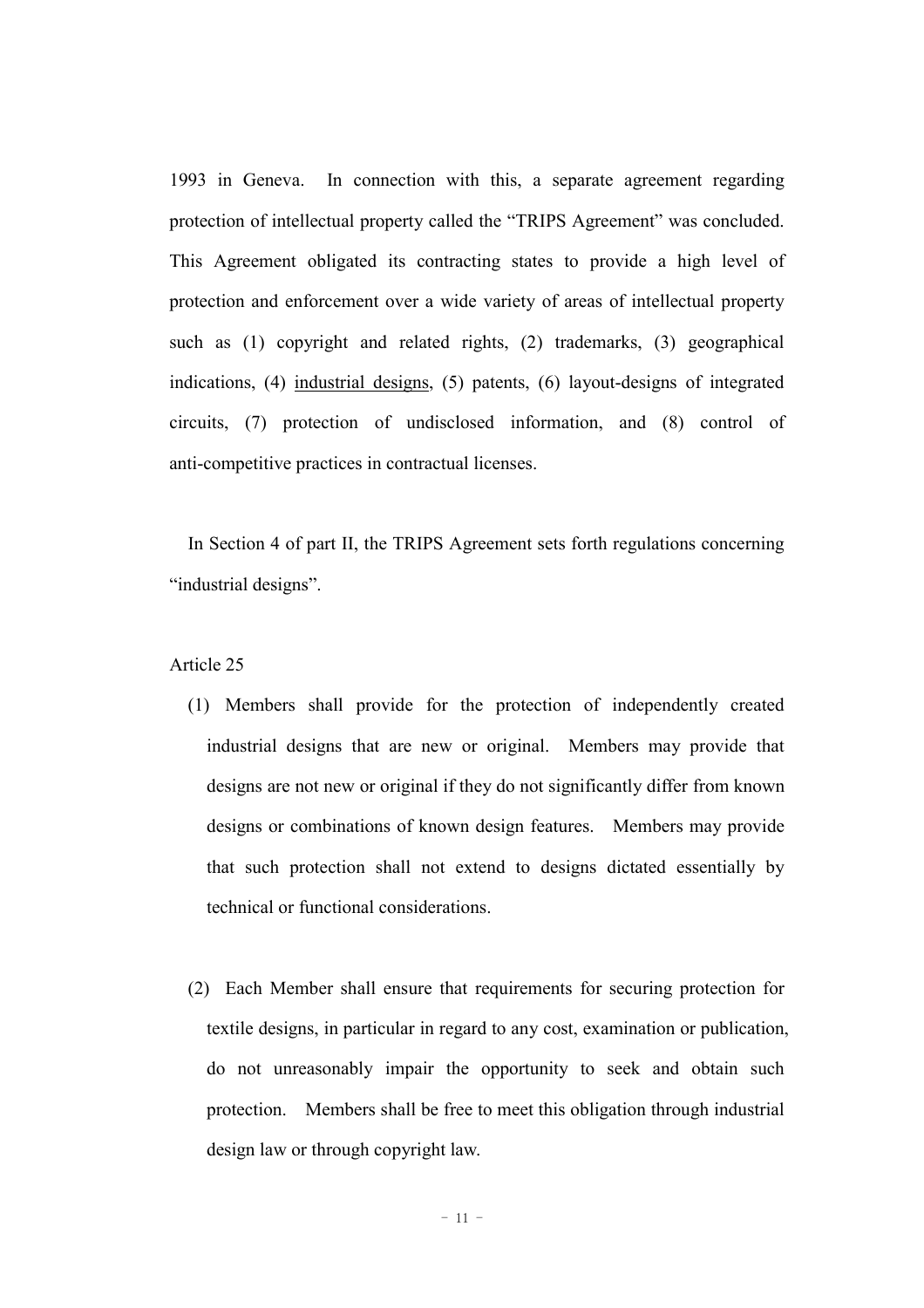#### Article 26

- (1) The owner of a protected industrial design shall have the right to prevent third parties not having the owner's consent from making, selling or importing articles bearing or embodying a design which is a copy, or substantially a copy, of the protected design, when such acts are undertaken for commercial purposes.
- (2) Members may provide limited exceptions to the protection of industrial designs, provided that such exceptions do not unreasonably conflict with the normal exploitation of protected industrial designs and do not unreasonably prejudice the legitimate interests of the owner of the protected design, taking account of the legitimate interests of third parties.
- (3) The duration of protection available shall amount to at least ten years.
- 5. Berne Convention (Berne Convention for the Protection of Literary and Artistic Works, 1886)

Article 2 (1) of the Berne Convention (Paris Act 1971) stipulates that "the expression 'literary and artistic works' shall include every protection in the literary, scientific and artistic domain, whatever may be the mode or form of its expression, such as books, pamphlets and other writings; lectures, addresses, sermons and other works of the same nature; dramatic or dramatico-musical works; choreographic works and entertainments in dumb show; musical compositions with or without words; cinematographic works to which are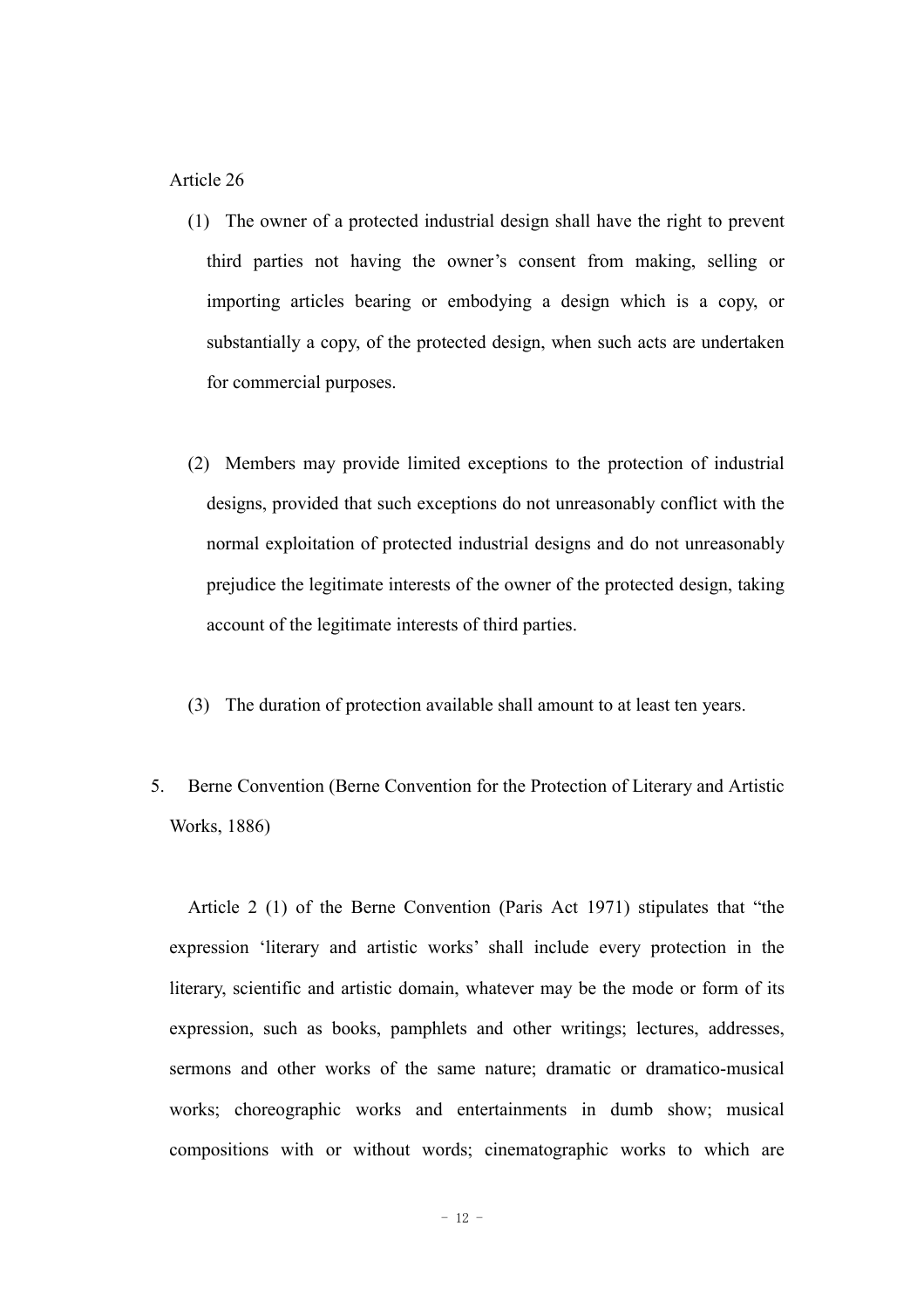assimilated works expressed by a process analogous to cinematography; works of drawing, painting, architecture, sculpture, engraving and lithography; photographic works to which are assimilated works expressed by a process analogous to photography; works of applied art; illustrations, maps, plans, sketches and three-dimensional works relative to geography, topography, architecture or science".

Article 2 (7) of the Berne Convention stipulates that "subject to the provisions of Article 7 (4) of this Convention, it shall be a matter for legislation in the countries of the Union to determine the extent of the application of their laws to works of applied art and industrial designs and models, as well as the conditions under which such works, designs and models shall be protected. Works protected in the country of origin solely as designs and models shall be entitled in another country of the Union only to such special protection as is granted in that country to designs and models; however, if no such special protection is granted in that country, such works shall be protected as artistic works".

According to the provisions of Article 2 (7) of the Berne Convention, it is considered a principle to protect applied works and industrial designs equally. While leaving it to each member country to regulate detailed conditions for the protection, "this term shall last at least until the end of a period of twenty-five years from the making of such work" (Article 7 (4)).

The term of protection for general works granted by this Convention shall be the life of the author and fifty years after the author's death (Article 7 (1)).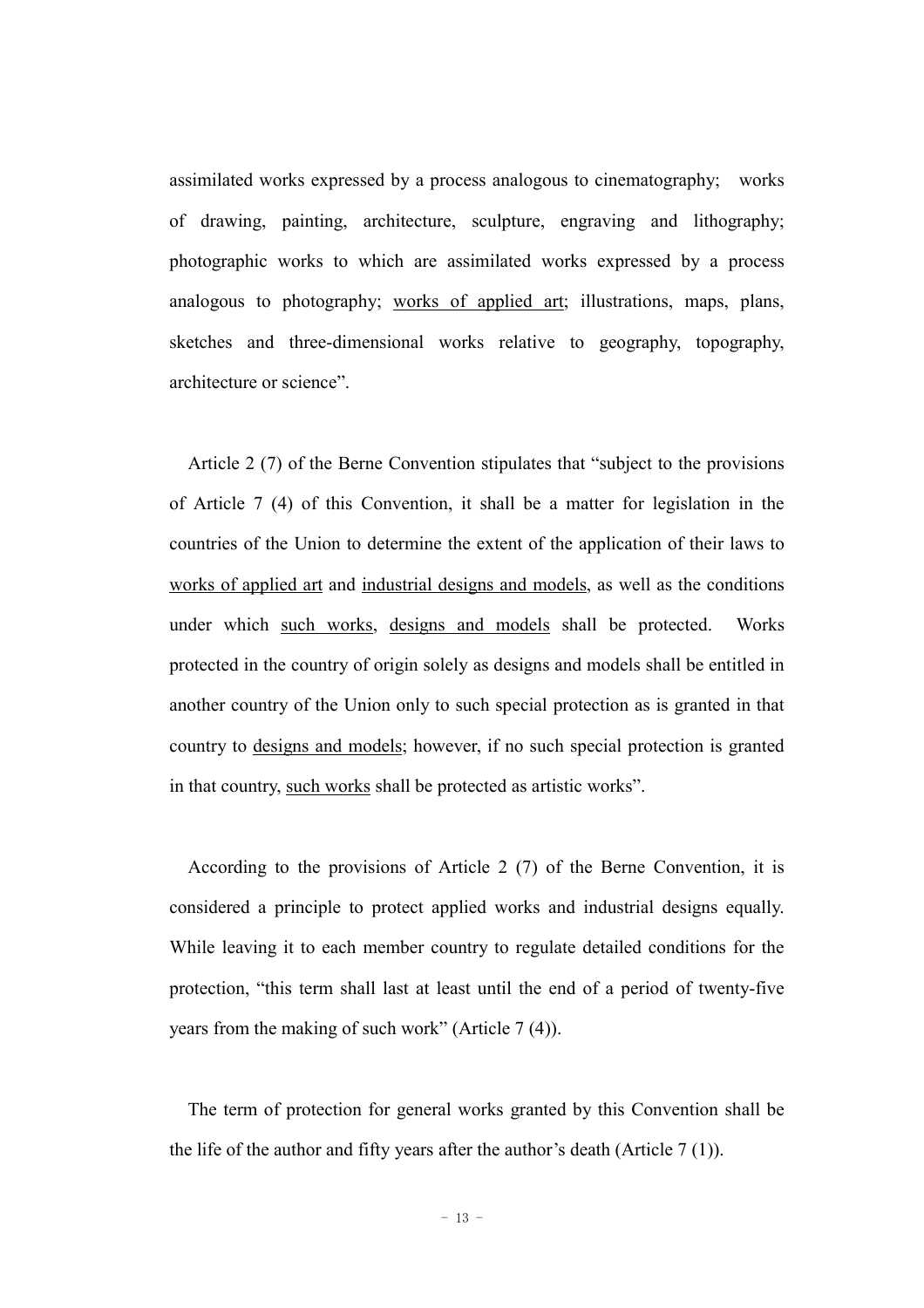#### 6. Universal Copyright Convention, 1952

This convention was concluded at a UNESCO meeting held in 1952 in Geneva to coordinate the Berne Convention with the Pan-American Convention. The Paris Act was concluded in 1971.

The conclusion of this convention was intended to harmonize the two conflicting copyright conventions. At the same time, however, it was designed to prevent affecting the already existing conventions. Therefore, it does not cause any conflict between the two conventions.

In other words, this convention was concluded by each contracting state "Moved by the desire to ensure in all countries copyright protection of literary, scientific and artistic works: Convinced that a system of copyright protection appropriate to all nations of the world and expressed in a universal convention, additional to, and without impairing international systems already in force, will ensure respect for the rights of the individual and encourage the development of literature, the science and the arts: Persuaded that such a universal copyright system will facilitate a wider dissemination of works of the human mind and increase international understanding (preamble)".

(1) Published works of nationals of any Contracting State and works first published in that State, or unpublished works shall enjoy in each Contracting State the same protection as that State accords to the works of its nationals first published in its own territory or unpublished works of its own nationals (Article II  $(1)$  and  $(2)$ ).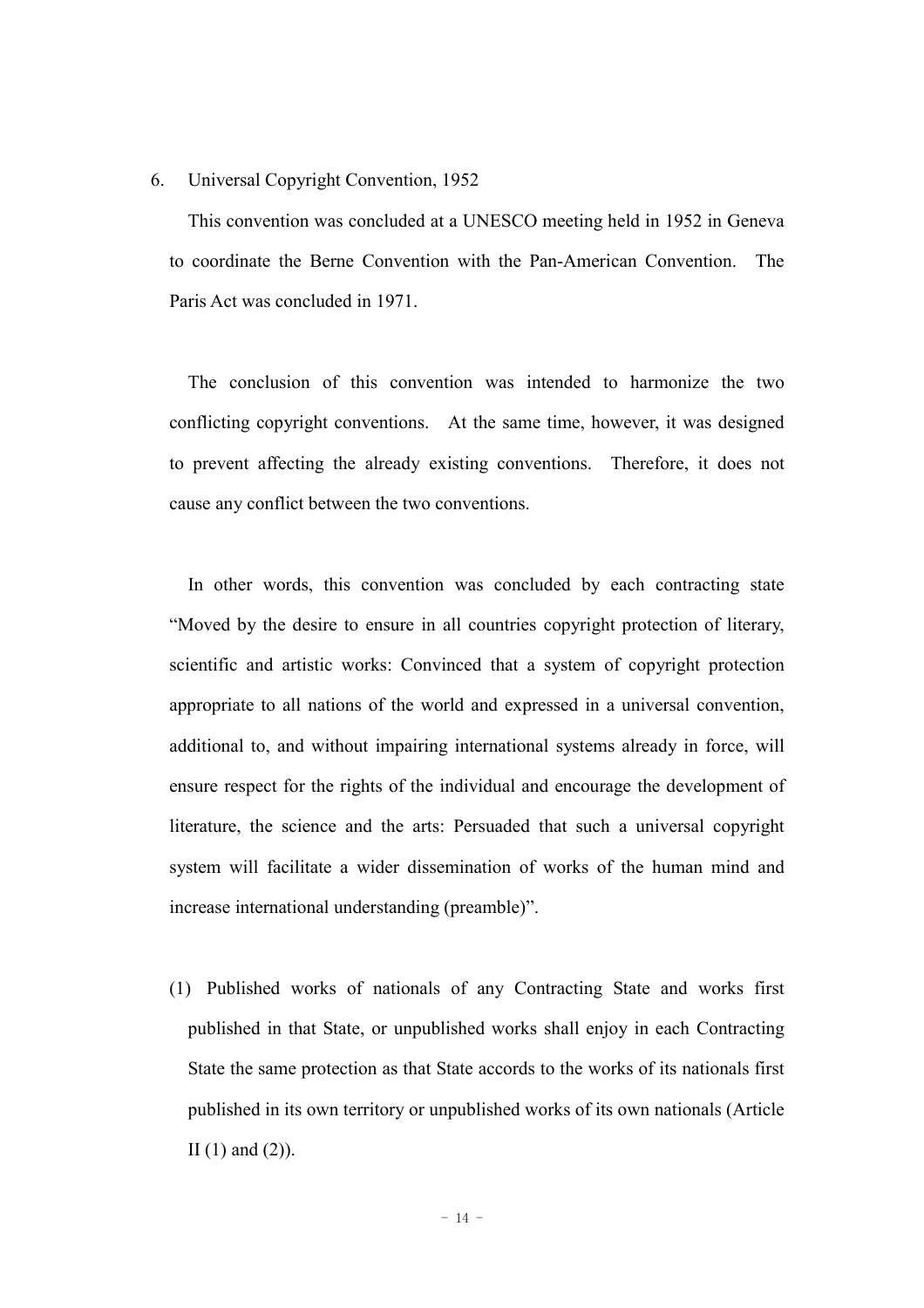- (2) The term of protection for works protected under this Convention shall not be less than the life of the author and twenty-five years after death. However, this does not apply to works of applied art, which shall not be less than ten years (Article IV (2) and (3)).
- (3) Any Contracting State of the Berne Convention shall regard these requirements as satisfied with respect to all works protected in accordance with this Convention if the author bears the symbol © accompanied by the name of the copyright proprietor and the year of the first publication at the time of obtaining copyright protection in the United States and other countries adopting the registration system (Article III (1)).

#### 7. EU Design Directive

As to the design protection system in the EU, Directive 98/71 EC of the European Parliament and of the Council of 13 October 1998 on the legal protection of designs became effective on November 17, 1999, and Contracting States had to provide for their own design system based on this Directive by October 28, 2001. Italy, France, Denmark and Britain had finished revising the laws, however, Germany had not.

EU Member States have to provide for the design protection system in accordance with this Directive, and EU Design Law is established pursuant to this directive.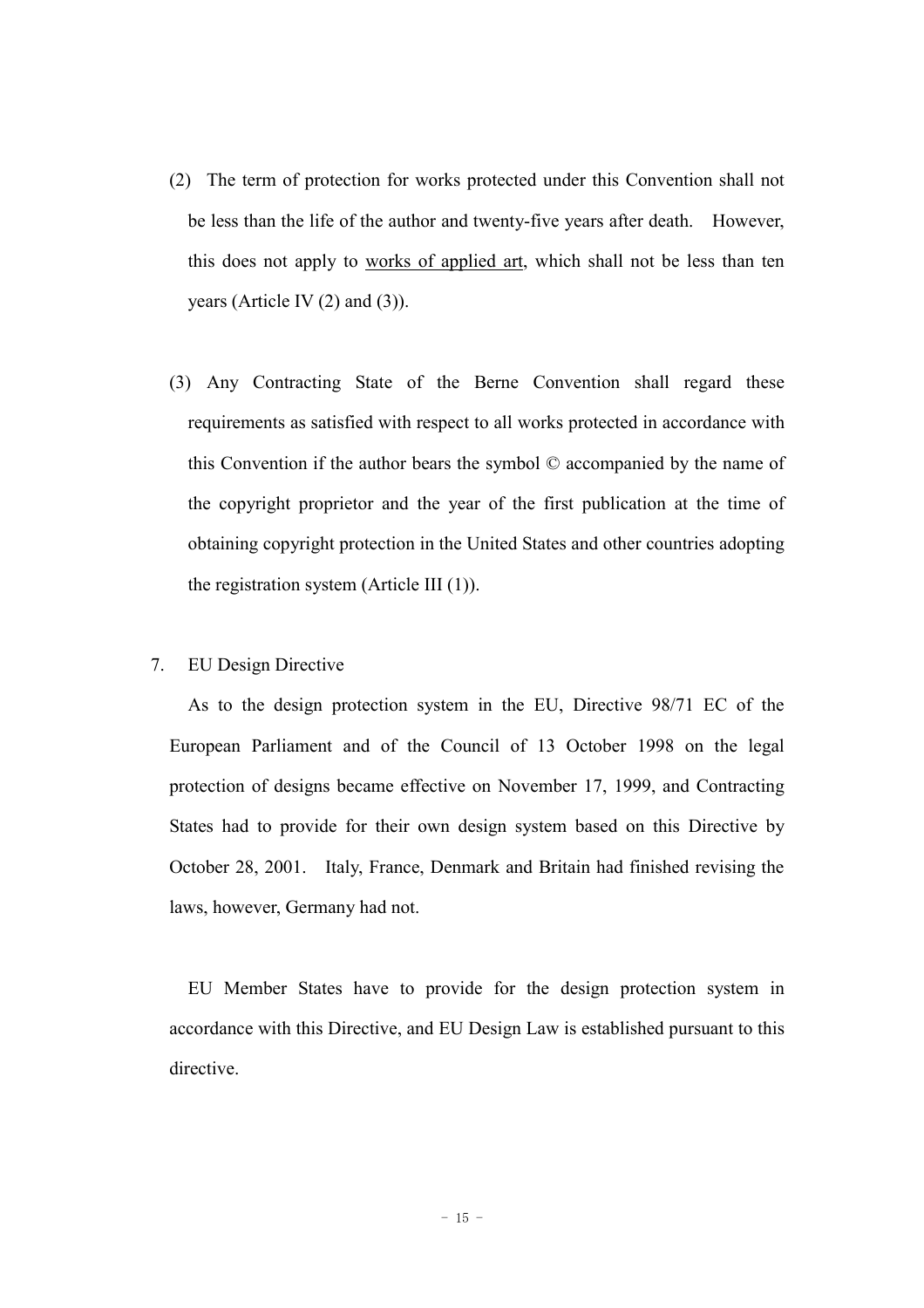(1) "Design" means the appearance of the whole or a part of a product resulting from the features of, in particular, the lines, contours, colors, shape, texture and/or materials of the product itself and/or its ornamentation.

"Product" means any industrial or handicraft item, including inter alia parts intended to be assembled into a complex product, packaging, get-up, graphic symbols and typographic typefaces, but excluding computer programs.

What is important is that a design does not require attributes of articles, but introduces a wider concept. Product includes an item not having the attributes of articles, such as graphic symbols.

#### (2) Protection requirement

Member States shall protect designs by registration, and shall confer exclusive rights upon their holders in accordance with the provisions of this **Directive** 

A design shall be protected by a design right to the extent that it is new and has individual character.

A design applied to or incorporated in a product which constitutes a component part of a complex product shall only be considered to be new and to have individual character: if the component part, once it has been incorporate into the complex product, remains visible during normal use of the latter; and to the extent that those visible features of the component part fulfill in themselves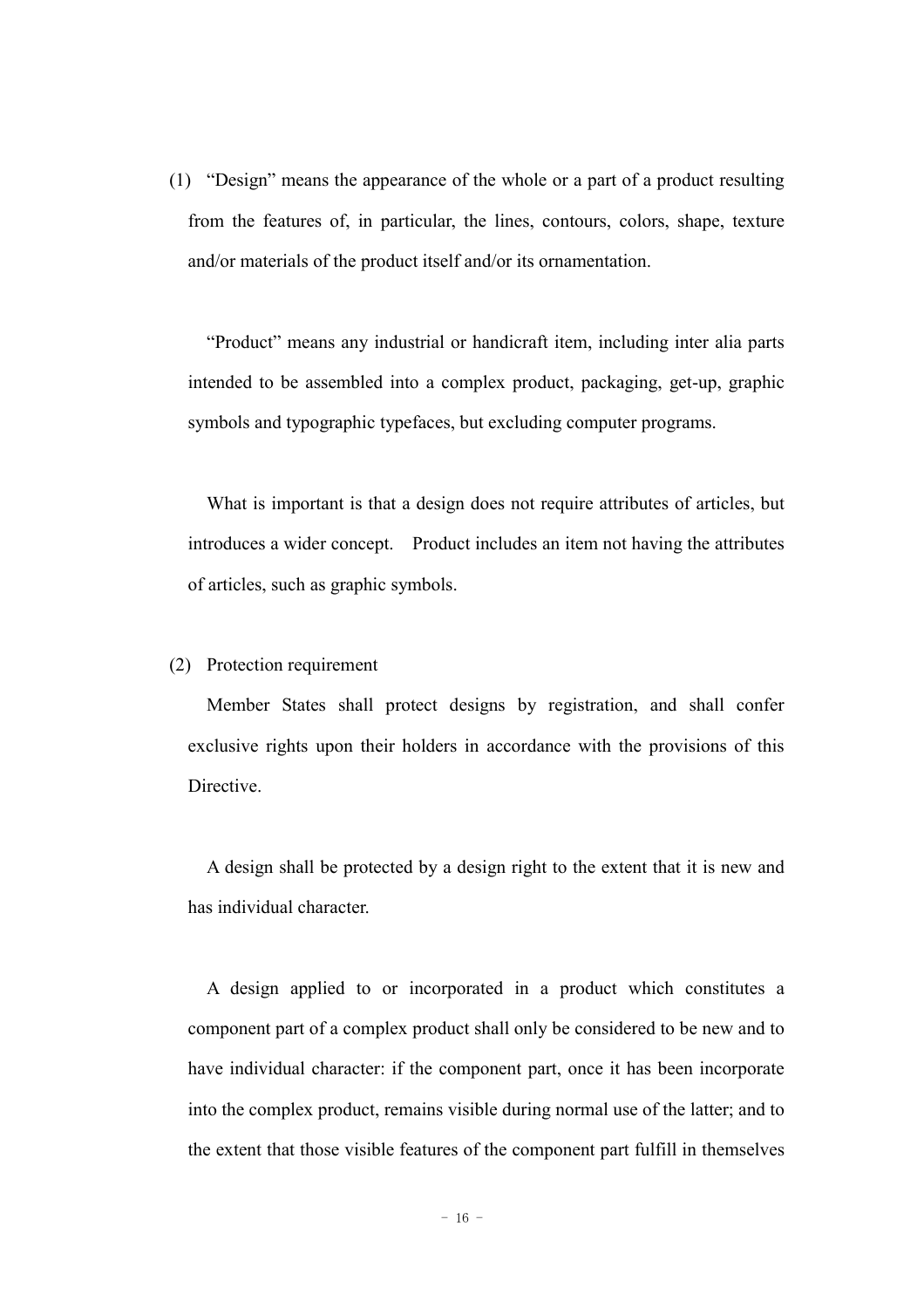the requirements as to novelty and individual character.

#### (3) Novelty

A design shall be considered new if no identical design has been made available to the public before the date of filing of the application for registration or, if priority is claimed, the date of priority. Designs shall be deemed to be identical if their features differ only in immaterial details.

A public domain on a worldwide basis without geographical restriction is adopted when regarding novelty.

#### (4) Individual character

A design shall be considered to have individual character if the overall impression it produces on the informed user differs from the overall impression produced on such a user by any design which has been made available to the public before the date of filling of the application for registration or, if priority is claimed, the date of priority. In assessing individual character, the degree of freedom of the designer in developing the design shall be taken into consideration.

(5) Designs dictated by their technical function and designs of interconnections A design right shall not subsist in features of appearance of a product which are solely dictated by its technical function.

Design right shall not subsist in features of appearance of a product which it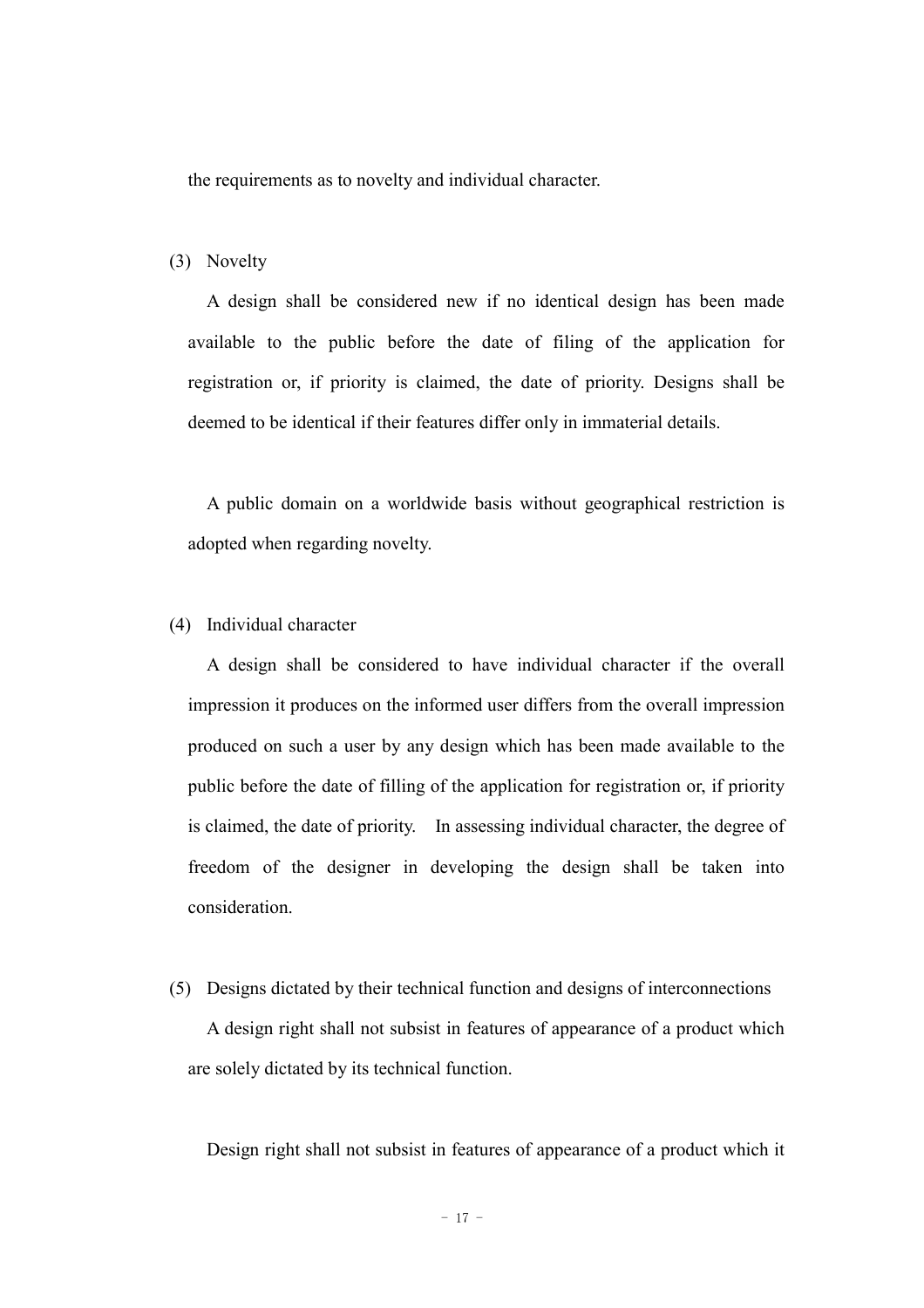is applied to be mechanically connected against another product so that either product may perform its function. This provision intends to exclude "must fit."

Notwithstanding, a design right shall subsist in a design serving the purpose of allowing multiple assembly or connection of mutually interchangeable products within a modular system.

#### (6) Scope of the protection

The scope of the protection conferred by a design right shall include any design which does not produce on the informed user a different overall impression.

In assessing the scope of protection, the degree of freedom of the designer in developing the design shall be taken into consideration.

#### (7) Term of protection

The right holder may have the term of protection renewed for one or more periods of five years each, up to a total term of 25 years from the date of filing.

In the Dane Design Law, which was revised in accordance with this Directive, the term regarding an ordinary design is as per the Directive, but the term regarding spare parts lasts fifteen years at maximum from the filing date. This is because Article 14 of the Directive leaves the protection of spare parts to each domestic law.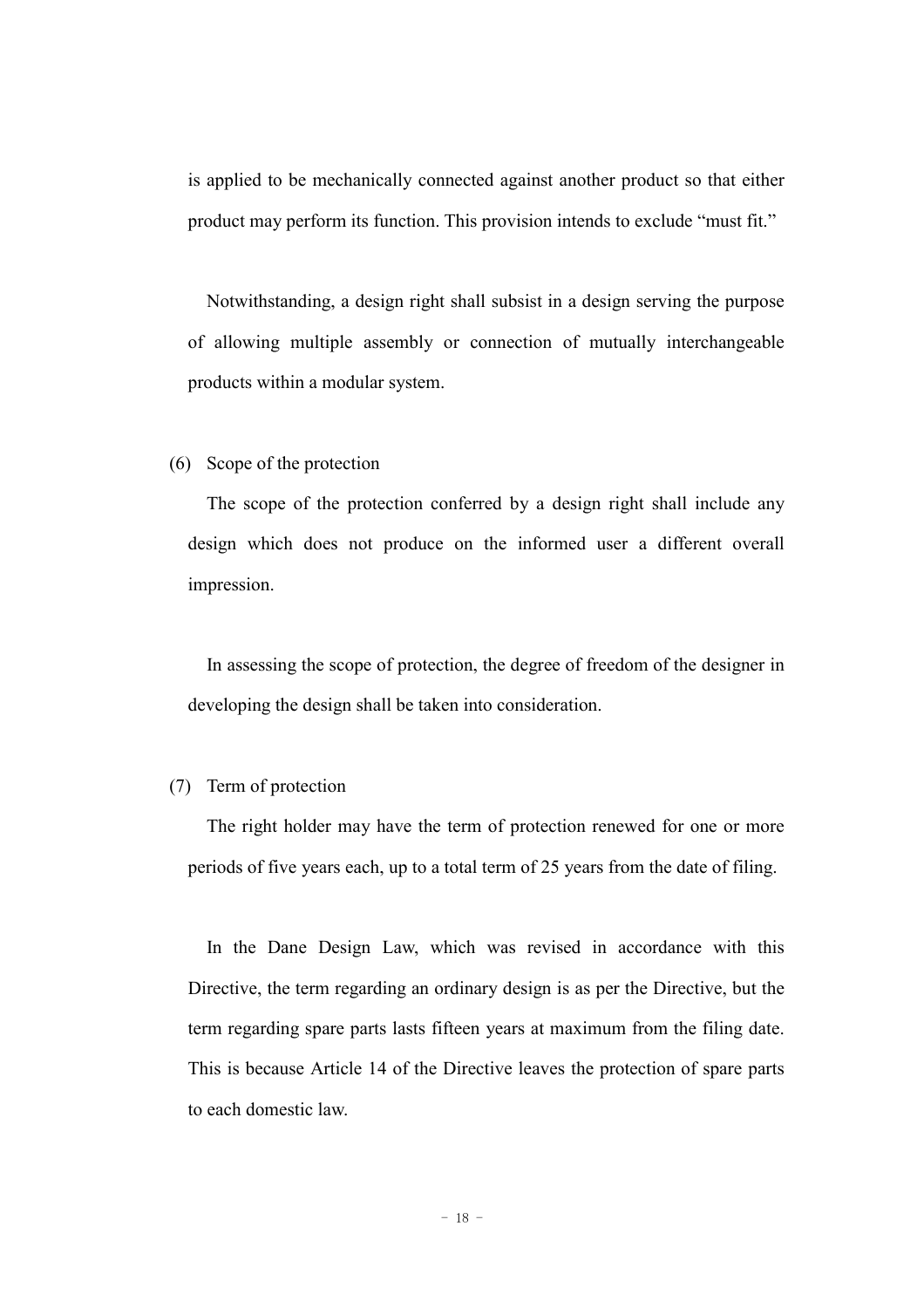(8) Right conferred by the design right

The registration of a design shall confer on its holder the exclusive right to use it and to prevent any third party not having the holder's consent from using it.

The "use" shall cover the making, offering, putting on the market, importing, exporting or using of a product in which the design is incorporated or to which it is applied, or stocking such a product for those purposes.

(9) Limitation of the rights conferred by the design right

The rights conferred by a design right upon registration shall not be exercised in respect of:

- a) acts done privately and for non-commercial purposes;
- b) acts done for experimental purposes;
- c) acts of reproduction for the purposes of making citations or of teaching;
- d) the equipment on ships and aircraft registered in another country when these temporarily enter the territory of the Member States concerned;
- e) the importation in the Member State concerned of spare parts and accessories for the purpose of repairing such craft;
- f) the execution of repairs on such craft.

#### (10) Transitional provision

Member States shall maintain in force their existing legal protections relating to the use of the design of a component part (for example, design of an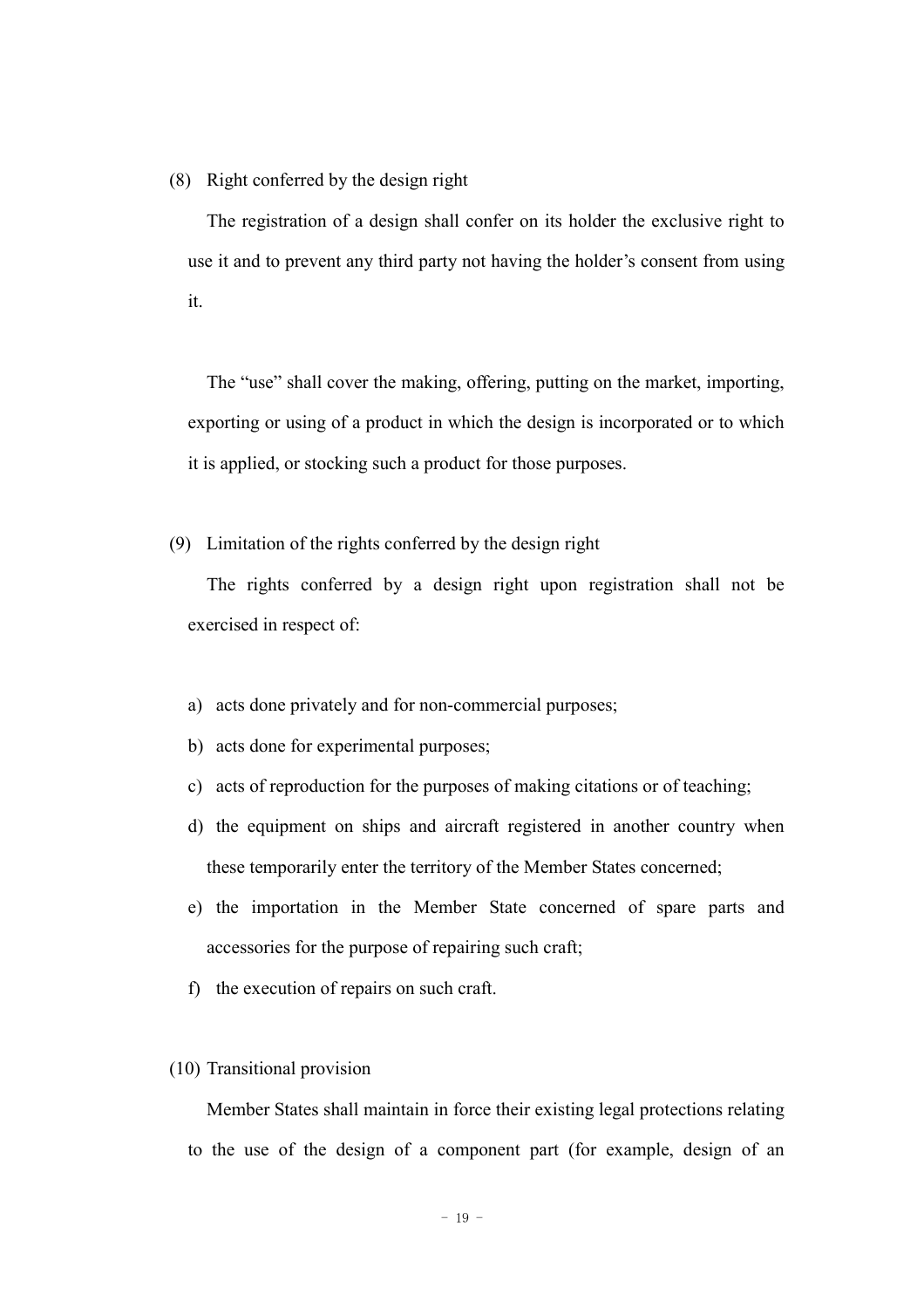automobile door) used for the purpose of the repair of a complex product (for example, an automobile) so as to restore its original appearance.

As to the protection of spare parts for restoring the appearance of automobiles, there was once dispute between automobile and parts manufacturers and insurance companies. As a compromise, provisions of spare parts were not incorporated in the Directive and were left to each country's domestic law. However, the EU Committee needs to prepare a report on spare parts three years after the Directive became effective, and to make a proposal for possible revision of the Directive to the EU Parliament and Council one year thereafter.

#### (11) Relationship to other forms of protection

The provisions of this Directive shall be without prejudice to any provisions of Community law or of the law of the Member State concerned relating to unregistered design rights, trademarks or other distinctive signs, patents and utility models, typefaces, civil liability or unfair competition.

#### (12) Relationship with copyright

A design protected by a design right shall also be eligible for protection under the law of copyright of that State. However, the conditions of the protection shall be determined by each Member State.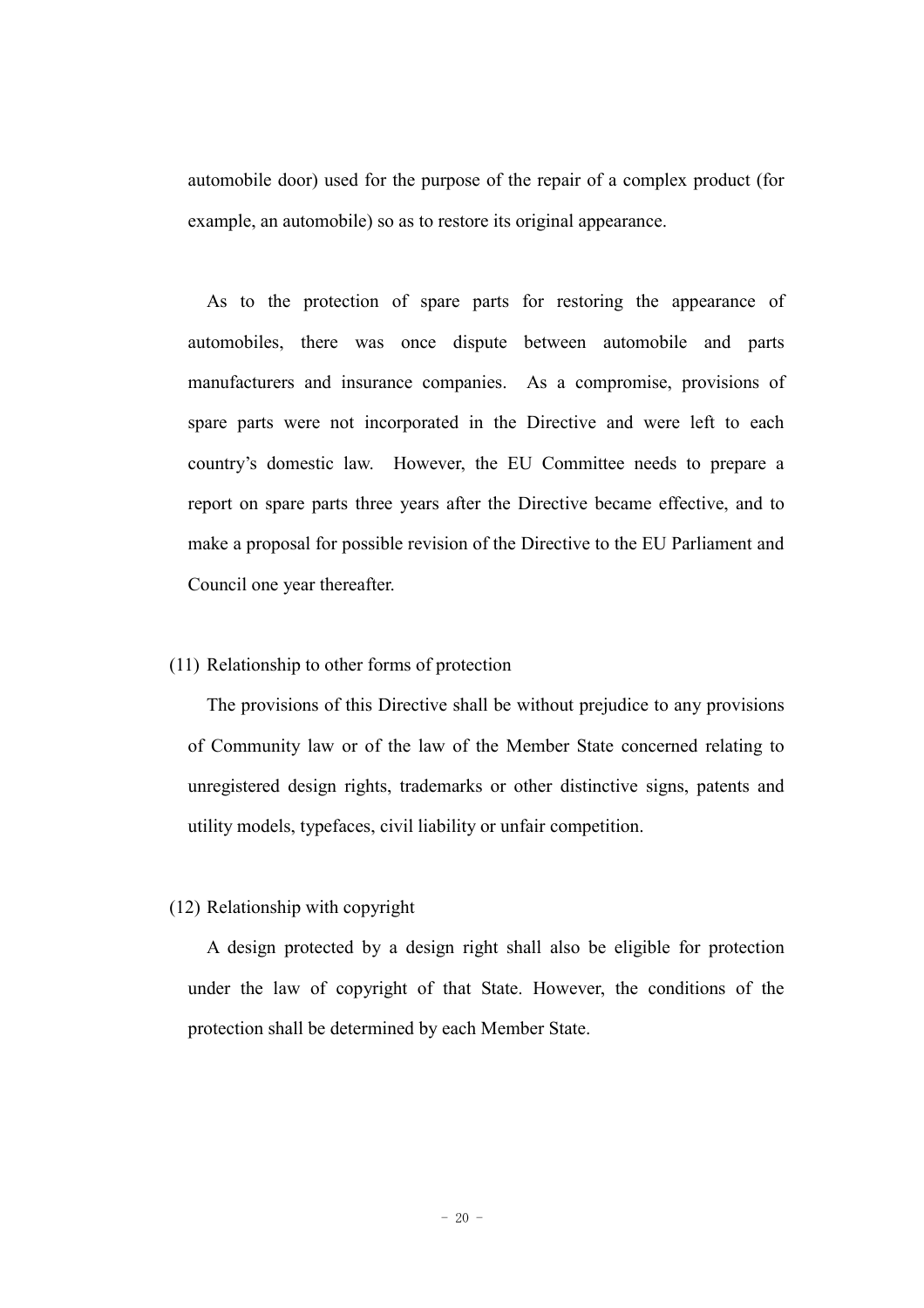#### **III. Design Protection Laws in Major Countries**

#### 1. United Kingdom

Britain has built up a lot of experiences and researches and steadily connected to legislation with respect to the protection of an artistic work by Copyright Law and Design Law.

In Britain, then existing Copy right Law (1956) and Registered Design Law (1949) were substantially revised by Copyright, Designs and Patents Act 1988 (hereafter referred to as CDPA1988) that became effective on August 1, 1989.

CDPA1988, which became a general law on intellectual works, introduced a new protection system for "design rights" as a method for protecting designs, in addition to existing copyright and registered design rights. "Design rights" means "unregistered design rights", which is the right to protect an original design for a short term without registration.

Protection of a design is classified into the following three schemes in CDPA1988.

- ① Protection by means of a copyright (Sections 51 to 53)
- ② Protection by means of the design right (Sections 213 to 264)
- ③ Protection by means of the registered design (Sections 265 to 273)

In addition to the above new design protection methods, "typeface" was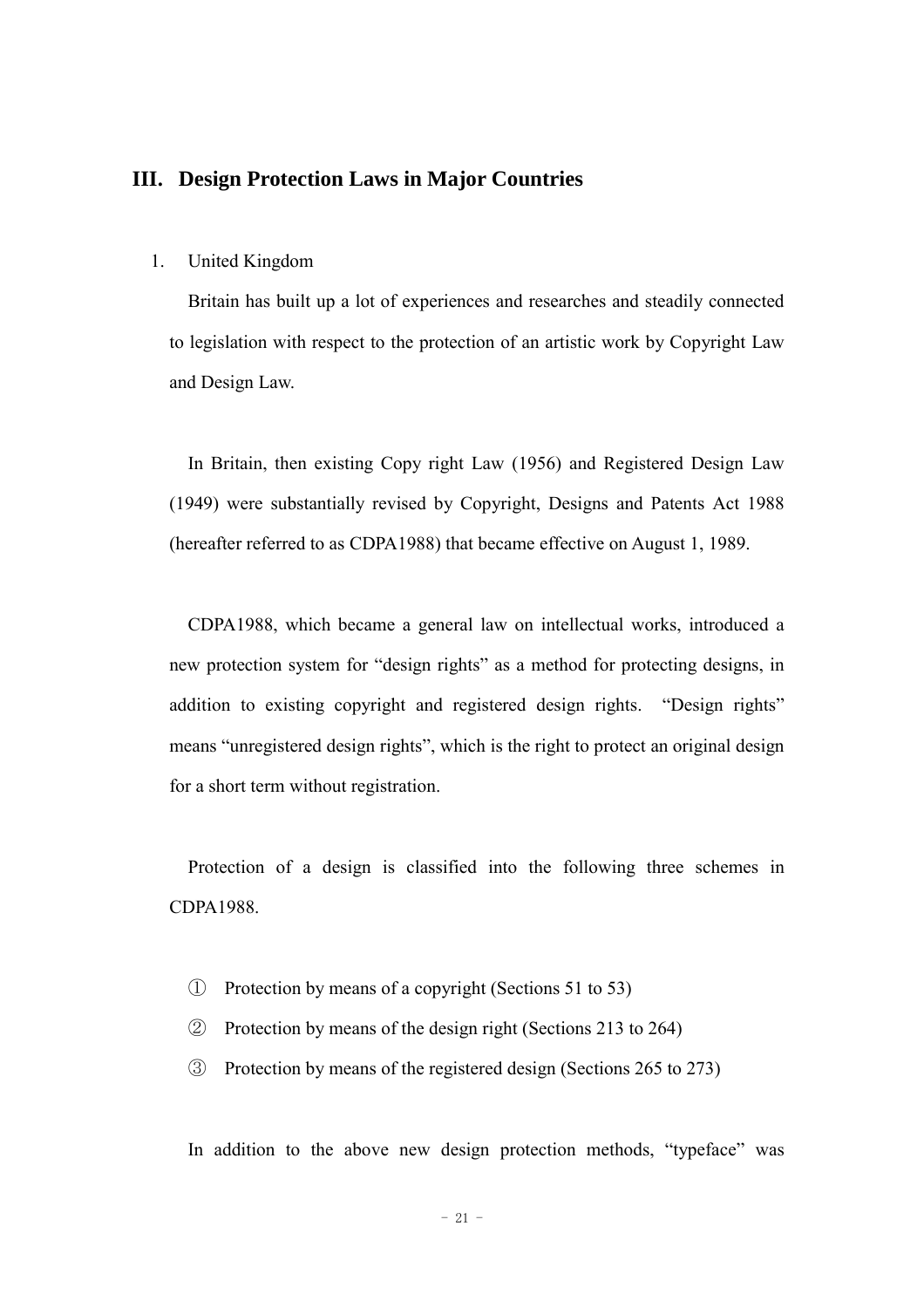protected by copyright (Articles 54 and 55). Protection term lasts twenty-five years.

- 1.1 Protection by means of copyright
	- A. Limits on copyrights for drawings (Section 51)
		- (1) It is not an infringement of any copyright in a design document or model recording or embodying a design for anything other than an artistic work or a typeface to make an article to the design or to copy an article made to the design.
		- $\rightarrow$  Production of industrial articles out of drawings does not mean reproduction of drawings (the existing precedent was recognized as unsuitable).
		- (2) Nor is it an infringement of the copyright to issue to the public, or include in a film, broadcast or cable program service, anything the making of which was, by virtue of above subsection, not an infringement of that copyright.
		- (3) In this section, "design" means the design of any aspect of the shape or configuration (whether internal or external) of the whole or part of an article, other than surface decoration (surface decoration itself is copyright work).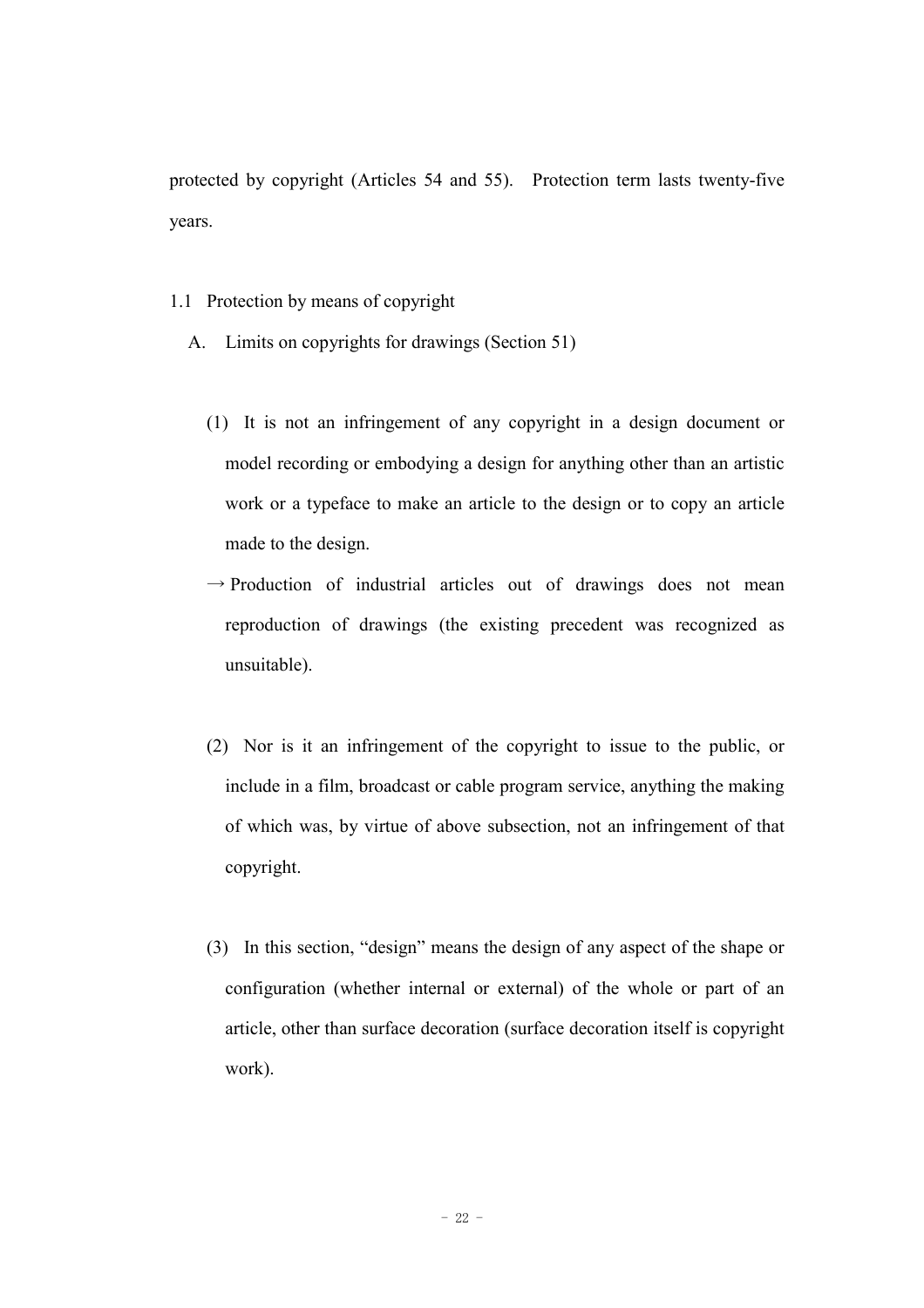- B. Protection of works of applied art (Section 52)
	- (1) This section applies where an artistic work has been exploited, by or with the license of the copyright owner, by -
		- (a) making by an industrial process articles falling to be treated for the purposes of this Part as copies of the work, and
		- (b) marketing such articles, in the United Kingdom or elsewhere.
	- (2) After the end of the period of 25 years from the end of the calendar year in which such articles are first marketed, the work may be copied by making articles of any description, or doing anything for the purpose of making articles of any description, and anything may be done in relation to articles so made, without infringing copyright in the work.
	- (3) Where only part of an artistic work is exploited as mentioned in subsection (1), subsection (2) applies only in relation to that part.
	- (4) The Secretary of State may by order make provision
		- (a) as to the circumstances in which an article, or any description of article, is to be regarded for the purposes of this section as made by an industrial process;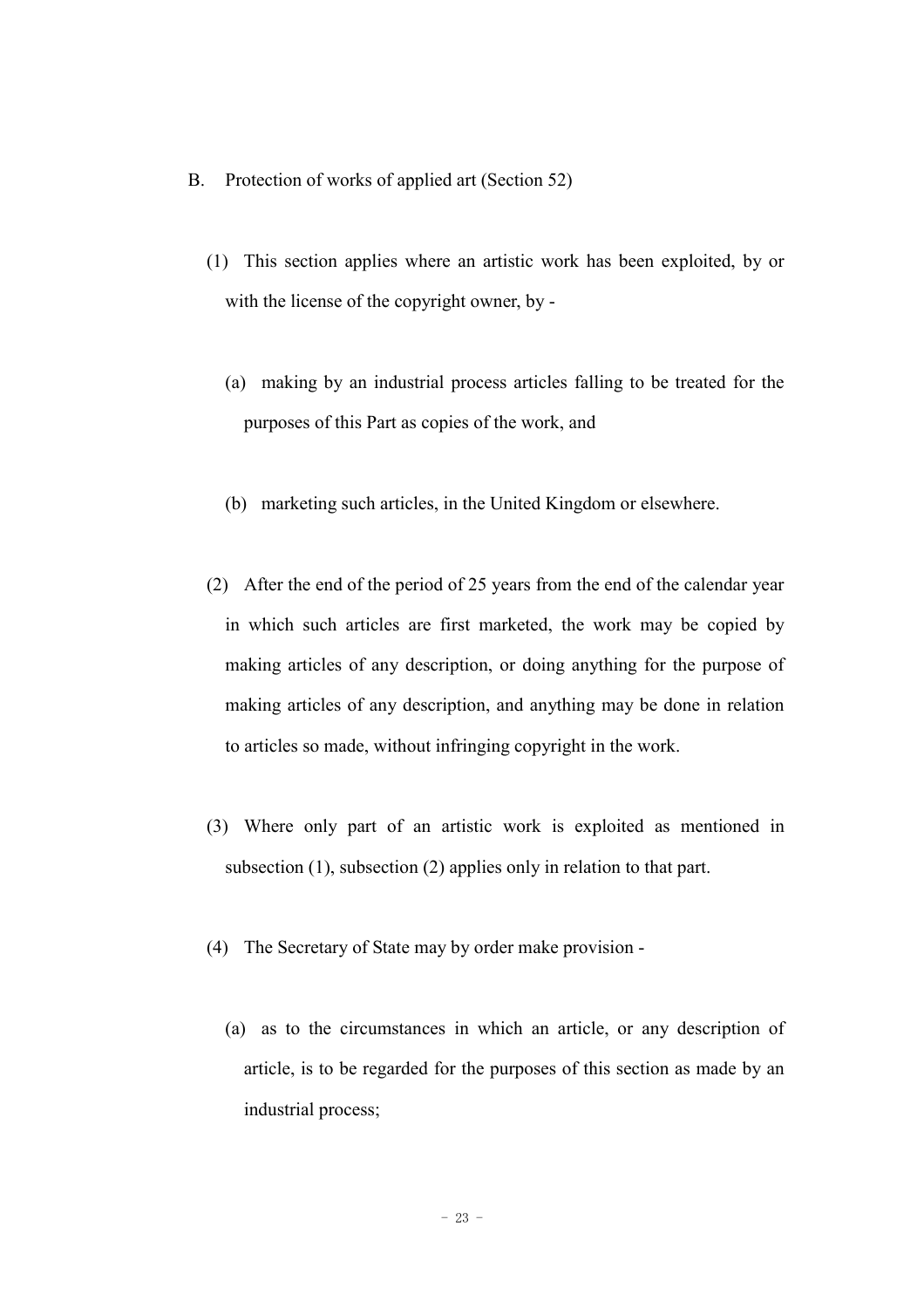- (b) excluding from the operation of this section such articles of a primarily literary or artistic character as he thinks fit.
- $\rightarrow$ United Kingdom came to be able to ratify the Paris Act of the Berne Convention pursuant to this provision.
- $\rightarrow$  This provision is important especially when "the right to commercialization" is considered.
- C. Non-infringing act of works of applied art (Section 53)
	- (1) The copyright in an artistic work is not infringed by anything done
		- (a) in pursuance of an assignment or license made or granted by a person registered under the Registered Designs Act 1949 as the proprietor of a corresponding design, and
		- (b) in good faith in reliance on the registration and without notice of any proceedings for the cancellation of the registration or for rectifying the relevant entry in the register of designs.
	- (2) In subsection (1) a 'corresponding design', in relation to an artistic work, means a design within the meaning of the 1949 Act which if applied to an article would produce something which would be treated for the purposes of the Part as a copy of the artistic work.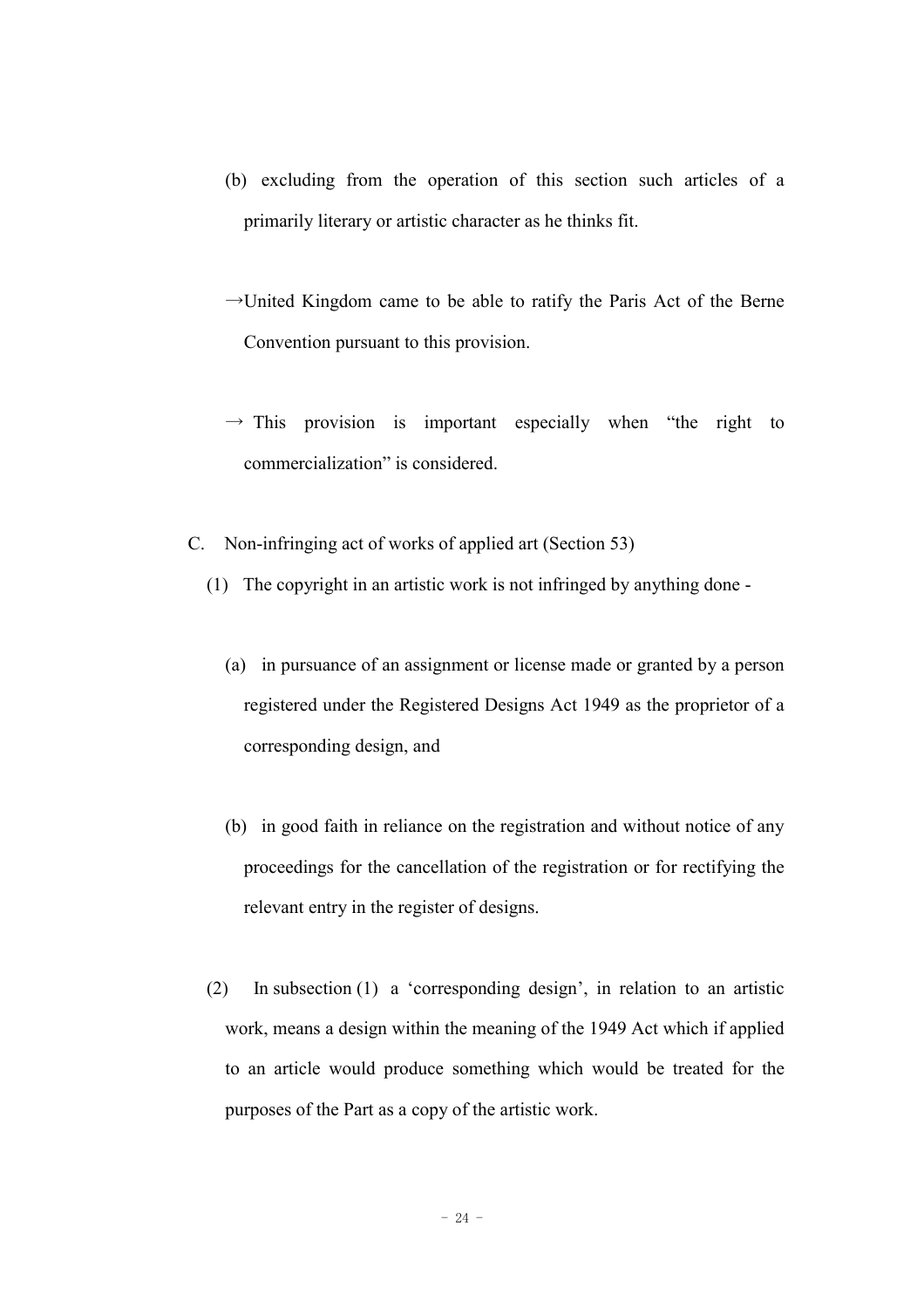- 1.2 Protection by means of the Design Right
	- A. Protection of original design (Section 213)
		- (1) Design right is a property right which subsists in accordance with this Part in an original design.
		- (2) In this Part "design" means the design of any aspect of the shape or configuration (whether internal or external) of the whole or part of an article.
		- (3) Design right does not subsist in
			- (a) a method or principle of construction,
			- (b) features of shape or configuration of an article which
				- i) enable the article to be connected to, or placed in, around or against, another article so that either article may perform its function, or
				- ii) are dependent upon the appearance of another article of which the article is intended by the designer to form an integral part, or
				- iii) surface decoration.
		- (4) A design is not 'original' for the purposes of this Part if it is commonplace in the design field in question at the time of its creation.
		- (5) Design right subsists in a design only if the design qualifies for design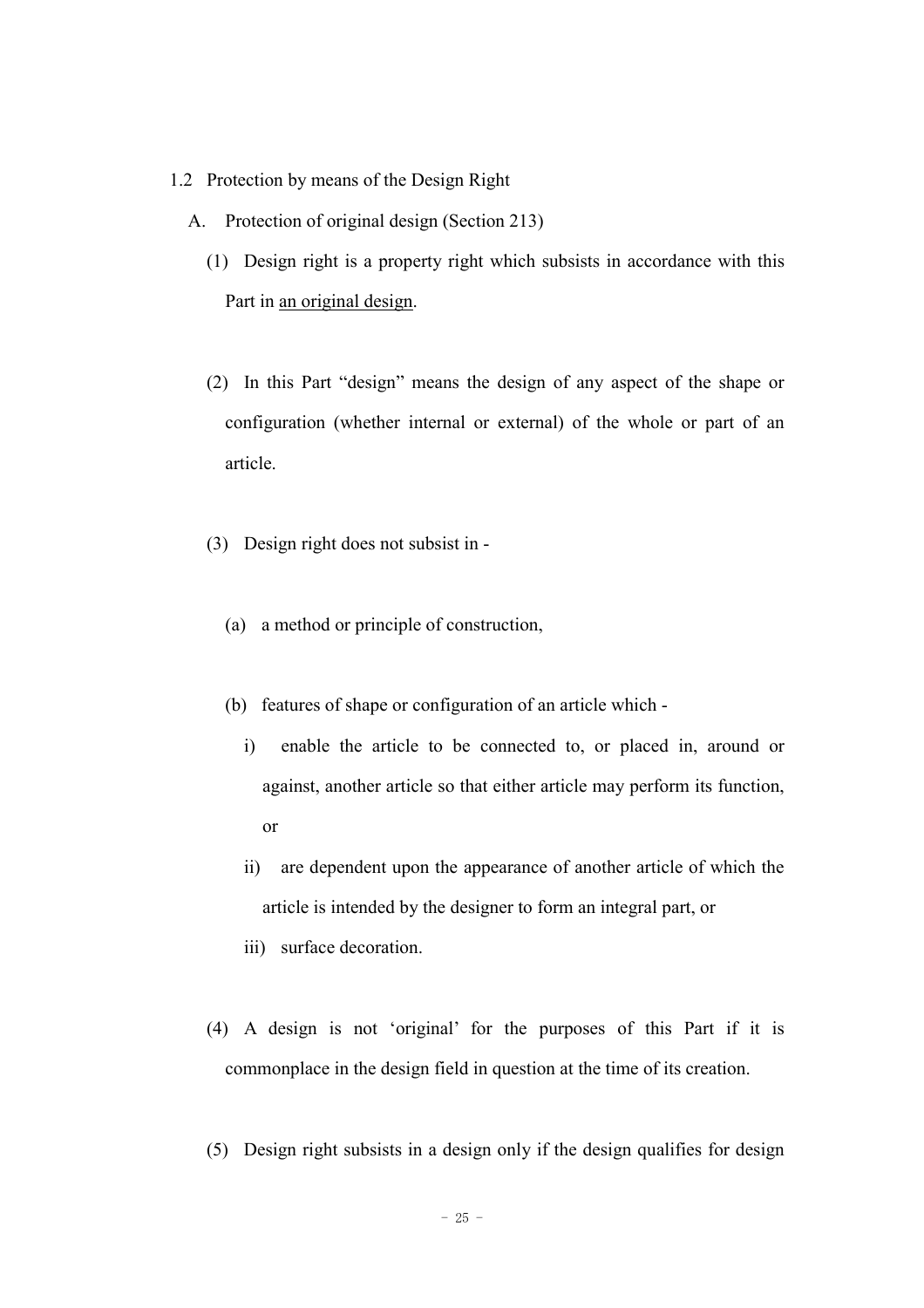right protection by reference to -

- (a) the designer or the person by whom the design was commissioned or the designer employed, or
- (b) the person by whom and country in which articles made to the design were first marketed, or in accordance with any Order under section 221 (power to make further provision with respect to qualification).
- (6) Design right does not subsist unless and until the design has been recorded in a design document or an article has been made to the design.
- $\rightarrow$ As aforementioned, the "design right" is an unregistered design right and a proprietary right that subsists without being registered.
- B. Duration of design right (Section 216)
	- (1) Design right expires
		- (a) fifteen years from the end of the calendar year in which the design was first recorded in a design document or an article was first made to the design, whichever first occurred, or
		- (b) if articles made to the design are made available for sale or hire within five years from the end of that calendar year, ten years from the end of the calendar year in which that first occurred.

 $- 26 -$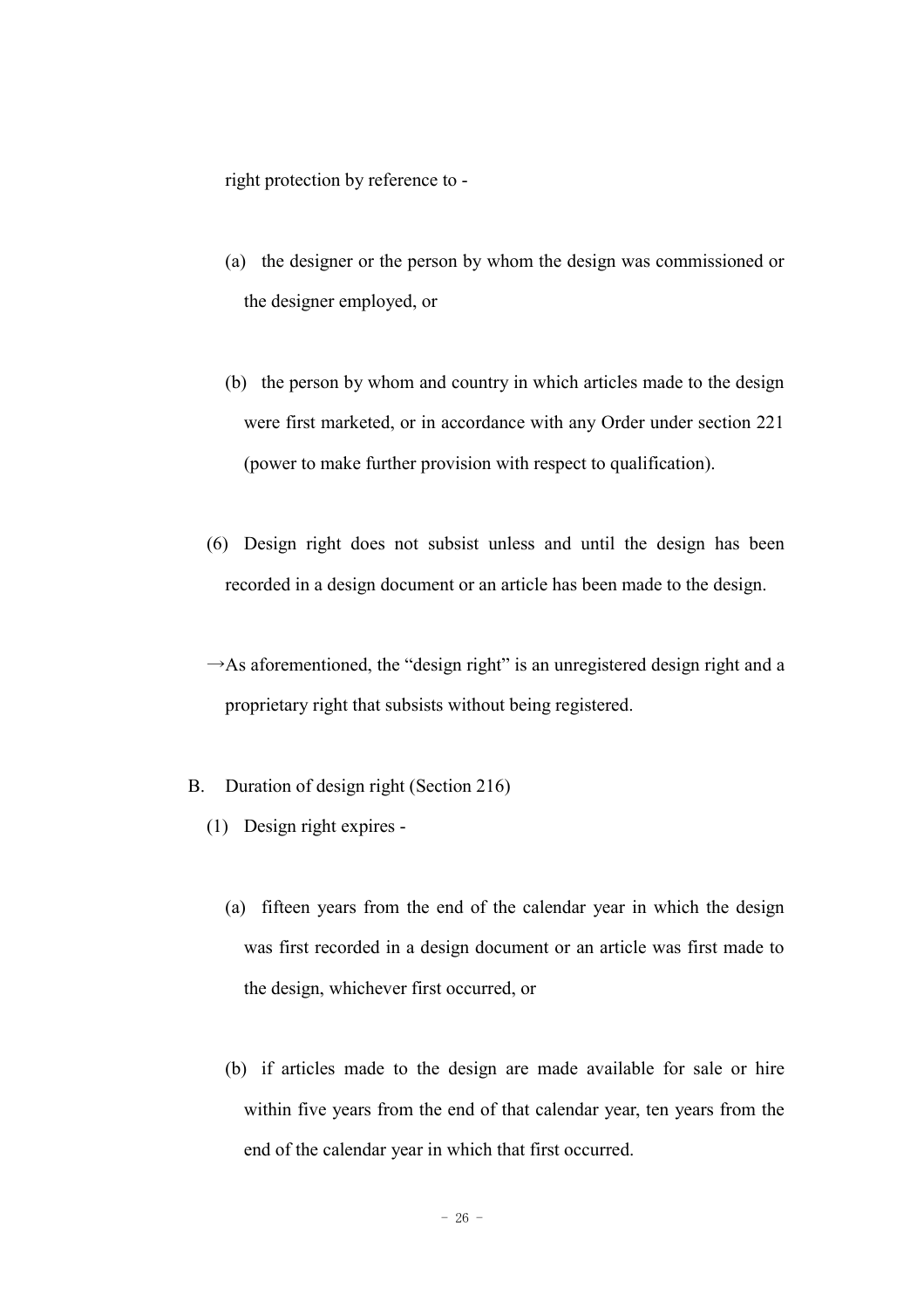- (2) The reference in subsection (1)(b) to articles being made available for sale or hire is to their being made so available anywhere in the world by or with the license of the design right owner.
- C. Qualifying individuals and qualifying persons (Section 217)
	- (1) In this Part –

'qualifying individual' means a citizen or subject of, or an individual habitually resident in, a qualifying country; and

'qualifying person' means a qualifying individual or a body corporate or other body having legal personality which –

- (a) is formed under the law of a part of the United Kingdom or another qualifying country, and
- (b) has in any qualifying country a place of business at which substantial business activity is carried on.
- (2) References in this Part to a qualifying person include the Crown and the government of any other qualifying country.
- (3) In this section 'qualifying country' means
	- (a) the United Kingdom,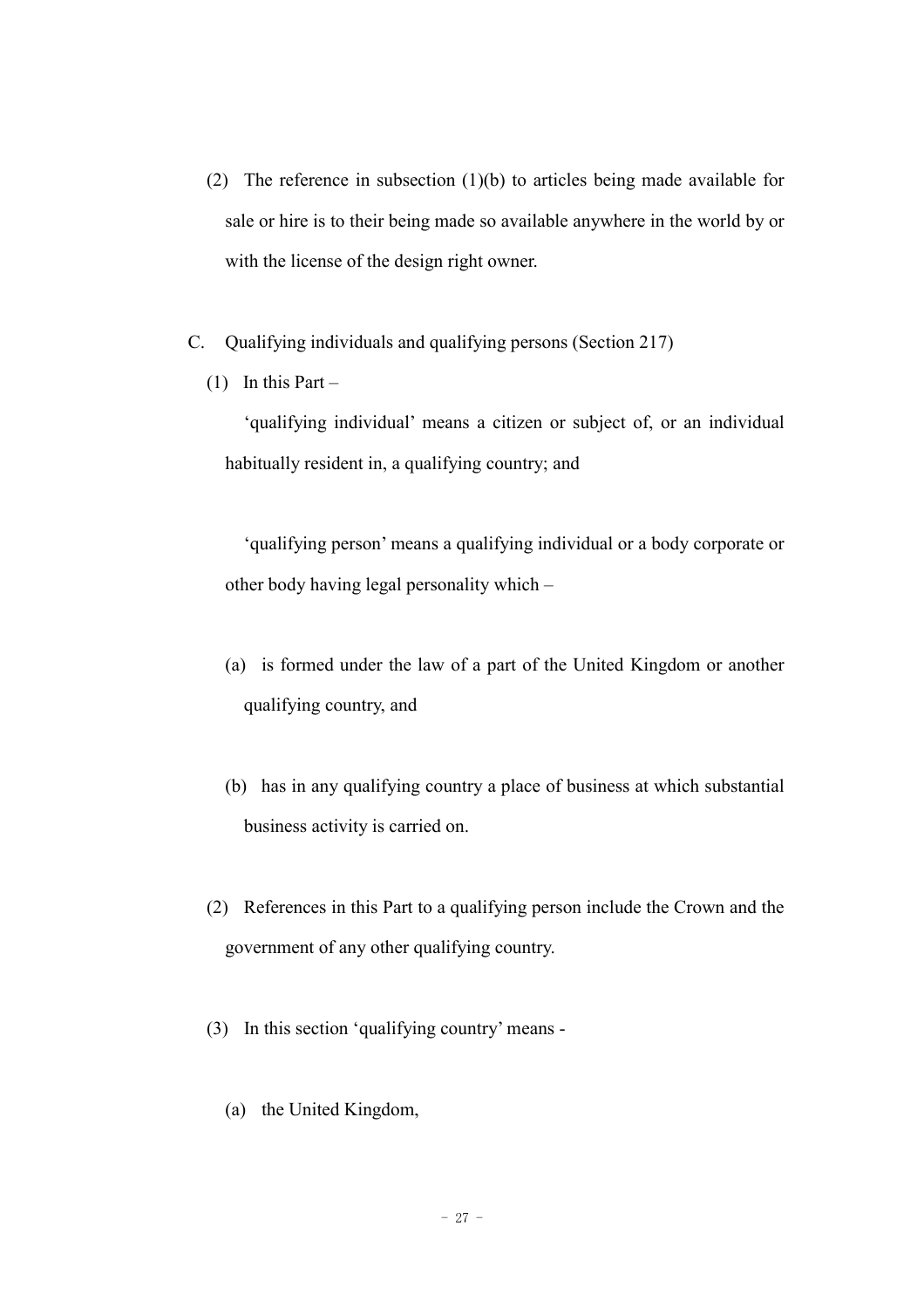- (b) a country to which this Part extends by virtue of an Order under section 255,
- (c) another member State of the European Economic Community, or
- (d) to the extent that an Order under section 256 so provides, a country designated under that section as enjoying reciprocal protection.
- 1.3 Protection by means of the Registered Design
	- A. Design covered by the registration (Section 265)→Section 1 of RDA (A)

"In this Act 'design' means features of shape, configuration, pattern or ornament applied to an article by any industrial process, being features which in the finished article appeal to and are judged by the eye, but does not include –

- (a) a method or principle of construction, or
- (b) features of shape or configuration of an article which
	- i) are dictated solely by the function which the article has to perform,  $\rightarrow$  "must fit"
	- ii) are dependent upon the appearance of another article of which the article is intended by the author of the design to form an integral part.  $\rightarrow$  "must much"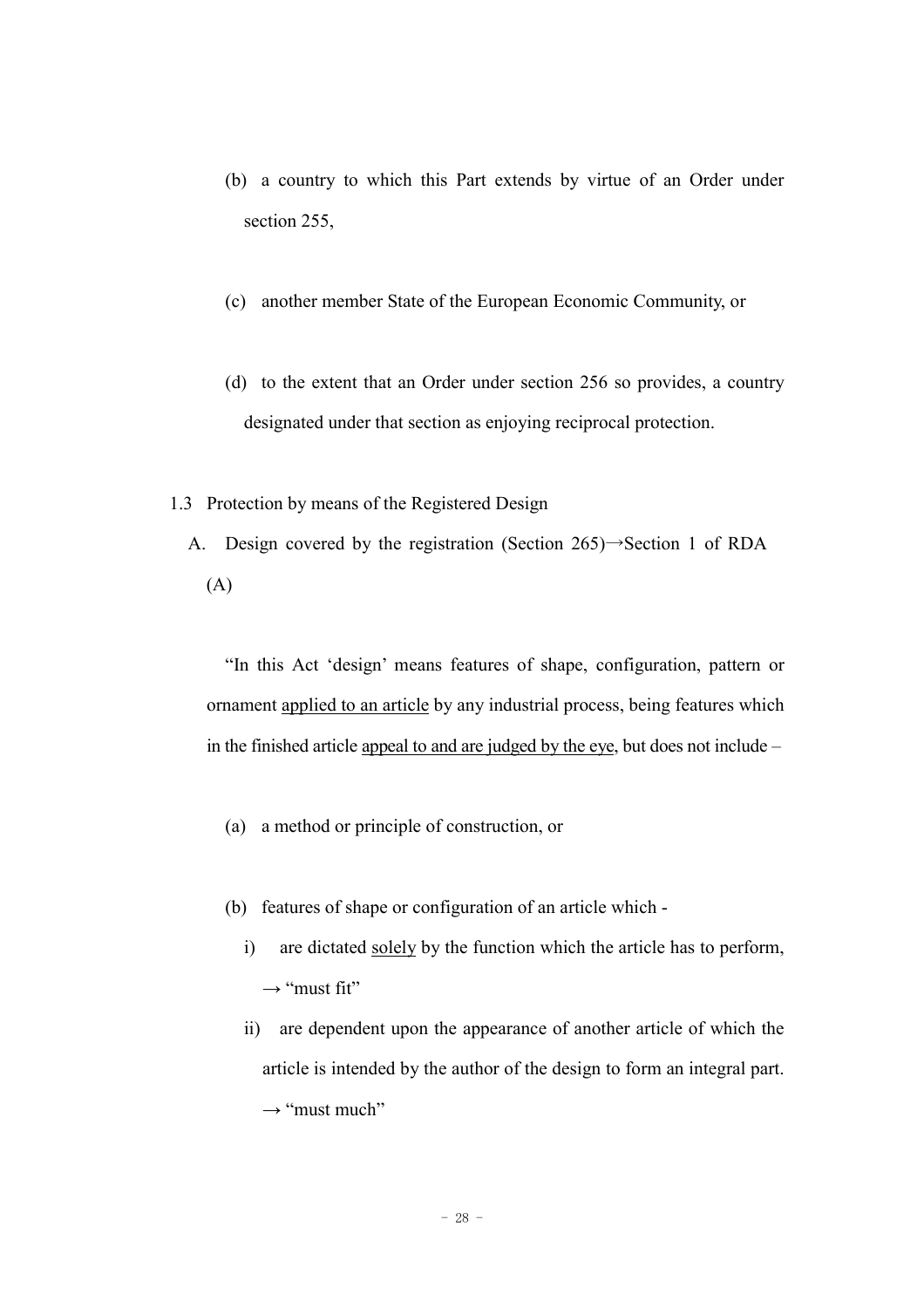Section  $1(1)(b)(ii)$  of RDA (A) is the provision that is called "must match" exclusion. If a design of that part wholly consists of the features dependent upon the appearance of the finished product including that part, such a design is not registered as the one used for that part (it is registered as one aspect of the design used for the finished product). The main policy existent behind the exclusion is to prevent a monopoly in the supply of spare parts by means of the design registration of parts.

The effects of this exclusion were considered by the court handling the aforementioned Ford Motor Co's Design Appns. The House of Peers was inclined to conclude that the part being applied for registration was not an article "that was separately manufactured and sold". However, Queen's Bench Divisional Court thought that the designs of automobile parts such as panels, doors, covers for the bonnet, cover of the trunk and window screens were included in the "must match" exclusion. These parts form and contribute to parts of the shape and appearance of automobile as a whole.

Secondly, as to "new", the following cases are not deemed as "new".

- (a) If the design is identical to the design that is registered for an identical article or another article earlier filed
- (b) If the design is identical to the design for an identical article or another article published in United Kingdom prior to the filing date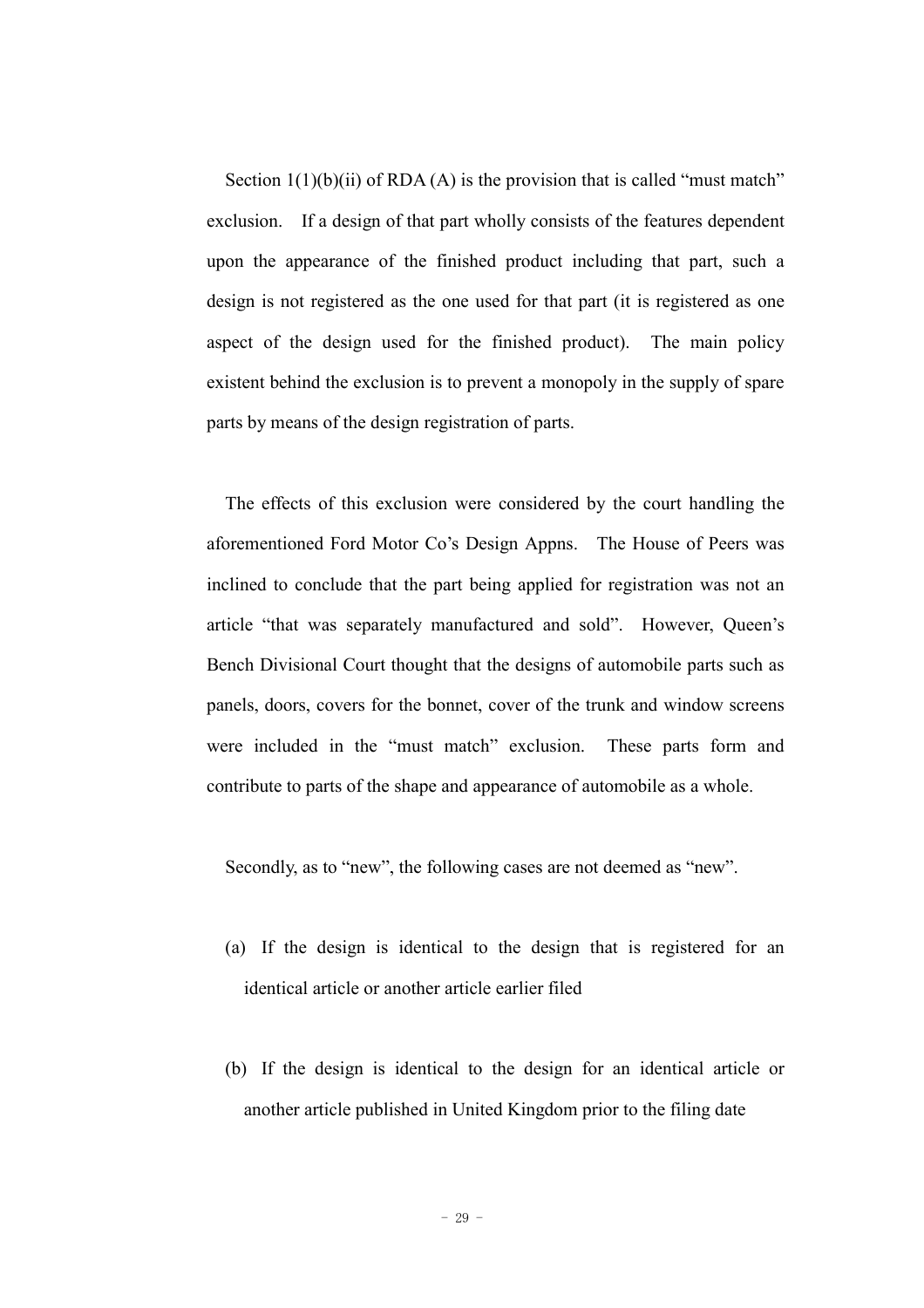Or if the design is different from the above design only with respect to an unimportant part or if the design is different as usually used in trade.

- B. The right of Registered Design (Section 268) $\rightarrow$ Section 7 of RDA (A)
	- (1) The registration of a design under this Act gives the registered proprietor the exclusive right -
		- (a) to make or import
			- (i) for sale or hire, or
			- (ii) for use the purposes of a trade or business, or
		- (b) to sell, hire or offer or expose for sale or hire,

an article in respect of which the design is registered and to which that design or a design not substantially different from it has been applied.

- (2) Acts of nonexclusive right of the owner pursuant to the above (1) without such registered owner's approval constitute infringement of the registered design right.
- C. Duration of right in registered design (Article 269)→Article 8 of RDA (A)
	- (1) Registered design was defined as "copyright in a Registered Design" in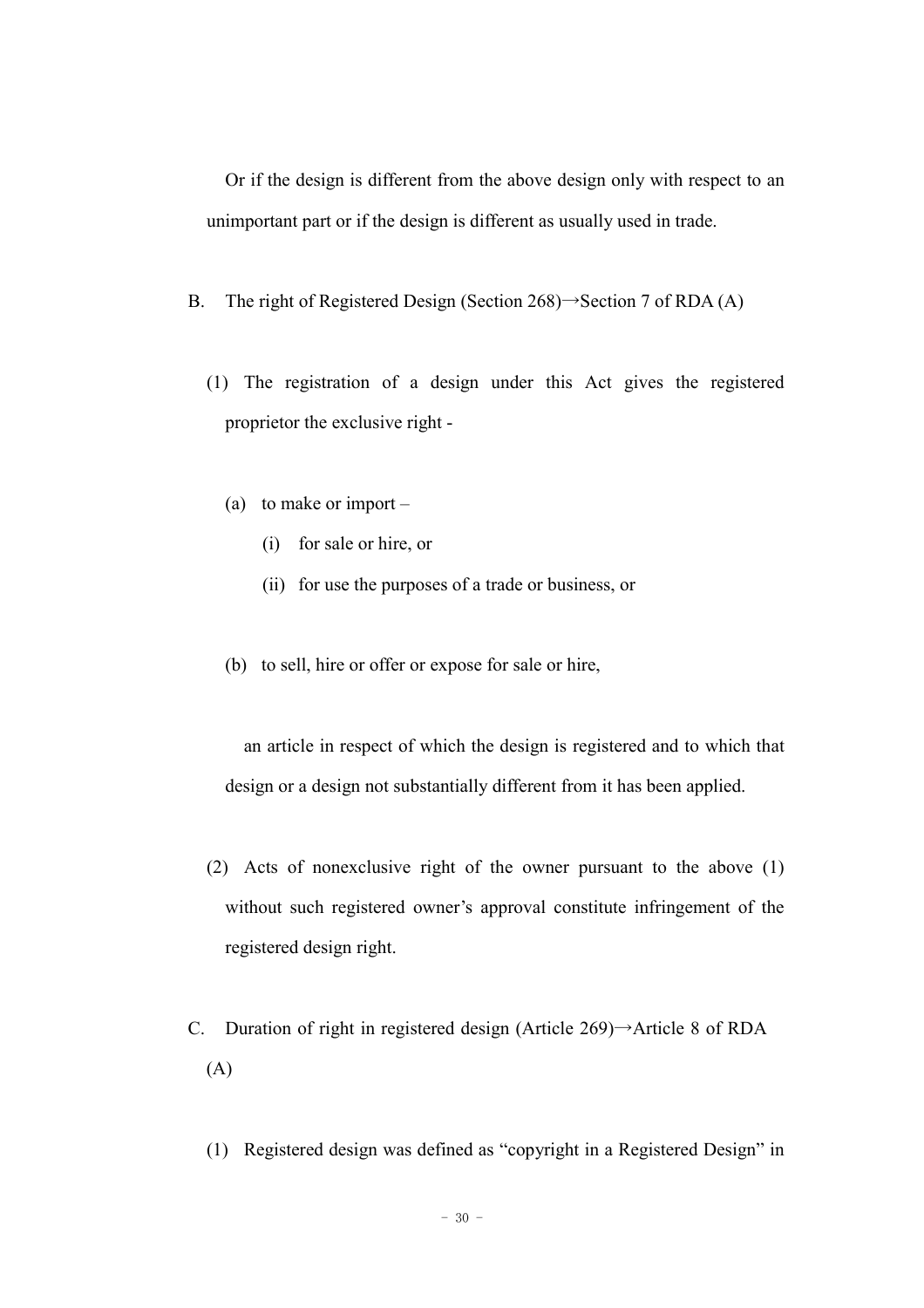1949 Act but was changed as "The Right in a Registered Design" in the 1988 Act. The right remains to be a right with exclusive effects, but characteristics of the right changed from those copyright-oriented to those patent-oriented both in name and in content.

(2) The right in a registered design subsists in the first instance for a period of five years from the date of the registration of the design. Furthermore, the period for which the right subsists may be extended for a second, third, fourth and fifth period of five years, by applying to the registrar for an extension and paying the prescribed renewal fee.

The duration of the registered design set at a maximum of twenty-five years relates to the protection of works of applied art (Article 52) provided for by the revised copyright law. This provision provides that the duration of protection for works of applied art, using a copyrighted work as the design for an article lasts twenty-five years from the end of the year in which the article was first put on sale. The duration of the registered design is equal to the duration of copyright protection regarding works of applied art (see Article 7, paragraph 4 of the Berne Convention).

Here we can clearly understand that mass produced works of applied art have the same basis as industrial designs.

Benefits of design registration before the Patent Office are as follows (from HP issued by the UK Patent Office).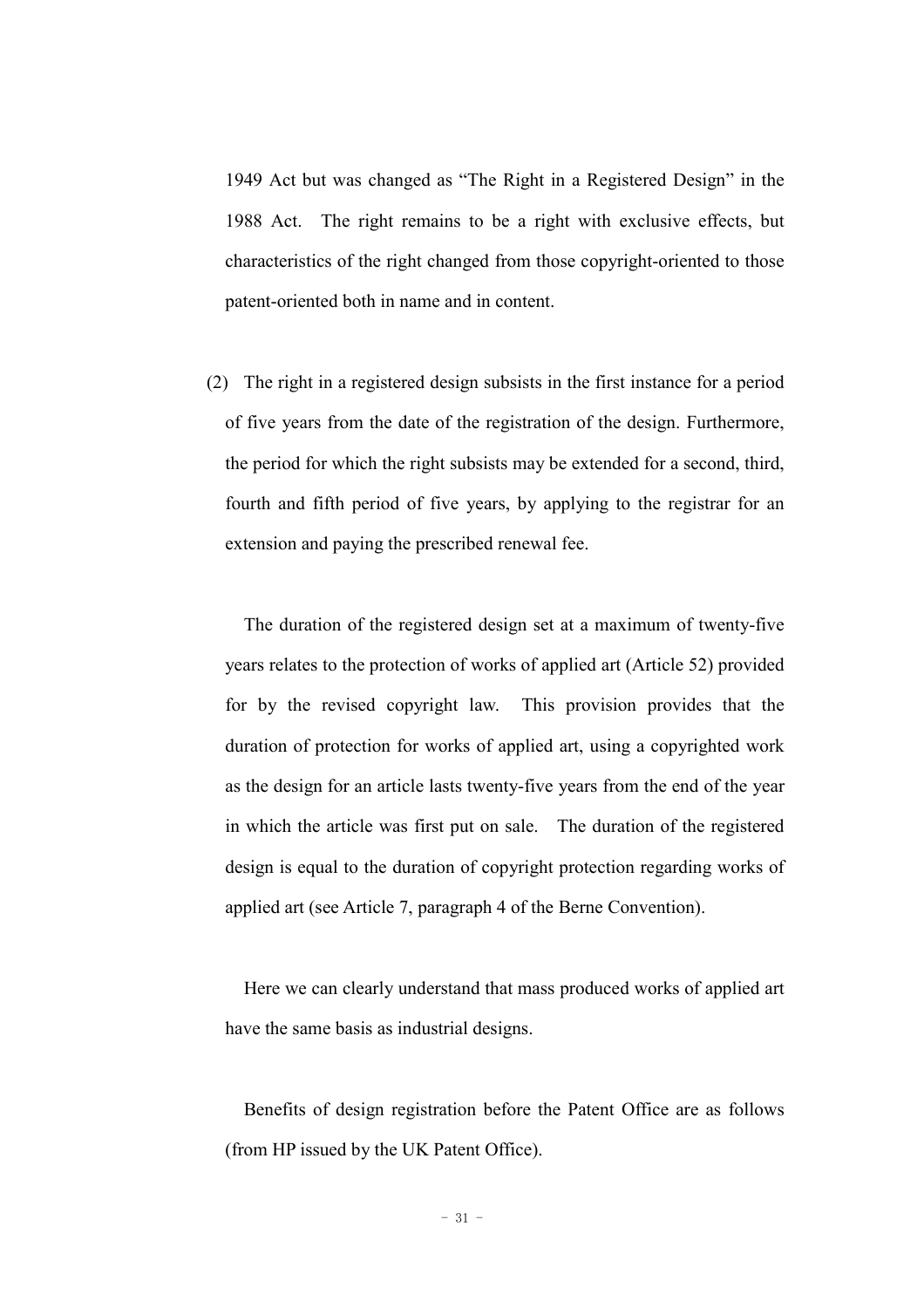A registered design:

- provides the exclusive right to make, import, export, use or stock any product to which the design has been applied or is incorporated, or to let others use the design under terms agreed with the owner;
- gives the right to take legal action against others who might be infringing the design and to claim damages;
- is a financial asset whose value could increase;
- is a recognized intellectual property right which protects the design from being copied by competitors for up to 25 years;
- may be synonymous with branding of the company's products and images.
- Registration is relatively quick, cheap and simple.

#### 2. Germany

2.1 Protection by means of the Copyright Law

The existing Copyright Law (Urheberrechtsgestz) was established in 1965 and revised in 1990.

Article 2, paragraph 1-(4) provides that the works protected by the Copyright Law "include, as works of fine arts (Werke der bildenden Kuenste), works of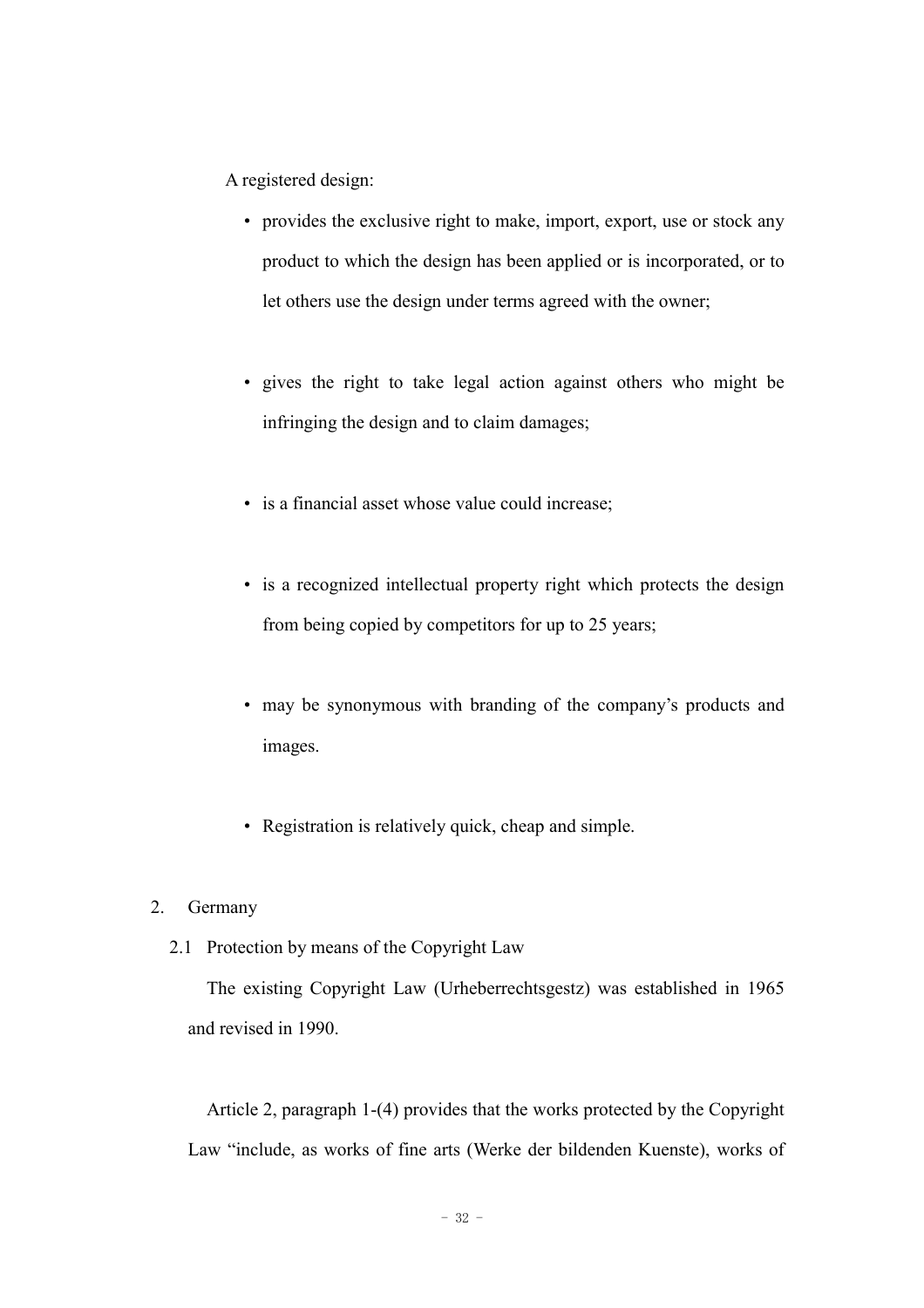architecture and applied art and drawings thereof". In addition, there is no difference in the term of protection between works of applied art and other works.

The term of a copyright lasts seventy years after the author dies (Article 64, paragraph 1).

Article 2, paragraph 11 subparagraph 4 of the existing German Copyright Law provides for "works of fine arts" as works protected by the Law, and clearly provides that "works of applied art" are included in such works. However, the Law does not provide for the concept behind works of applied art, and the Law leaves it to judicial precedent and theory. According to theory, works of applied art are defined as "daily necessities or domestic articles with artistic form". Works of applied art are the concept against a narrow sense of works of fine arts, such as sculpture, drawings, sketches and print art, and they are distinguished according to whether they are practical or not.

In order that works of applied art may be protected by Copyright Law, they must be, like all the other works, "personal intellectual creations (Persoenliche geistige Schoepfung)". In deciding whether certain works of applied art satisfy this requirement, such works of applied art must be marked by the artist's "individual character" (Individuarit) and have "highly-achieved creativity" (Gestaltungshe).

"Highly-achieved creativity" means the minimum necessary level to obtain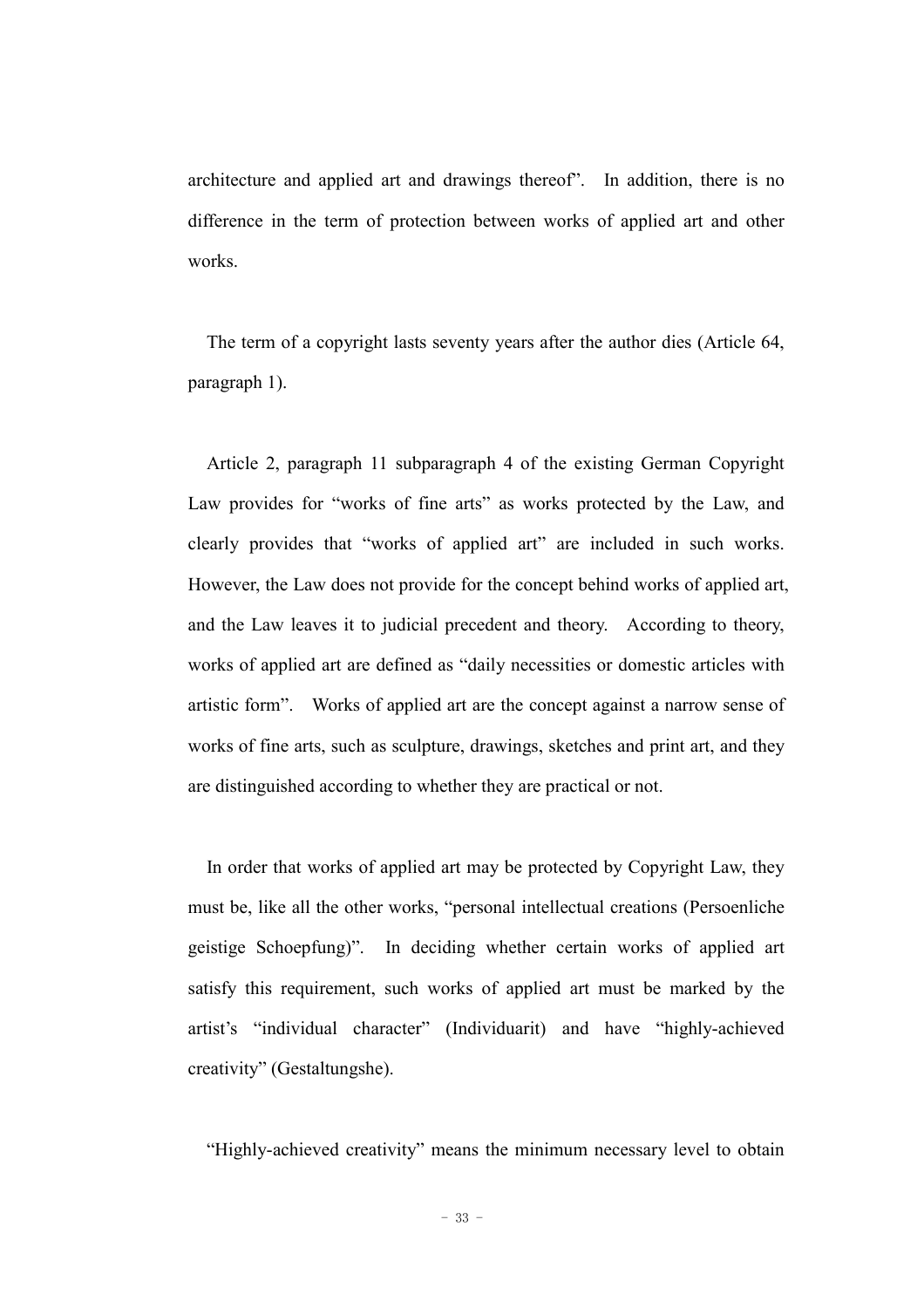protection from the Copyright Law, which is different from each individual's opinion. According to the dominant theory, works of applied art require more highly-achieved creativity than other works. Protection of works of applied art by copyright includes design protection beneath it, and the protection of less individualistic artistic works is left to the latter. Copyright protection and design protection are distinguished according to how highly creativity is achieved. In other words, less individualistic works are covered by design protection, and highly and clearly individualistic works are covered by copyright protection. Copyrighted works must possess artistic and highly-achieved creativity. The difference between copyright protection and design protection arises from the purposes of laws, differentiating protection of artistic works lasting seventy years, even after the author's death, from the protection of a design expiring after a rather short period, i.e., twenty years.

#### 2.2 Protection by means of the Design Law

This Law provides that the subject of protection is any "draft or model, which is novel and original only". The subject of protection by this Law is "draft or model" (Muster order Model). Draft is two dimensional (plane) and model is three dimensional. The term "design" (Geschmacksmuster) is used as higher concept of draft or model.

The Design Law (Geschmacksmustergesetz) was established in 1876 and partially revised in 1953, and on July 1, 1988 the wholly revised Law came into effect.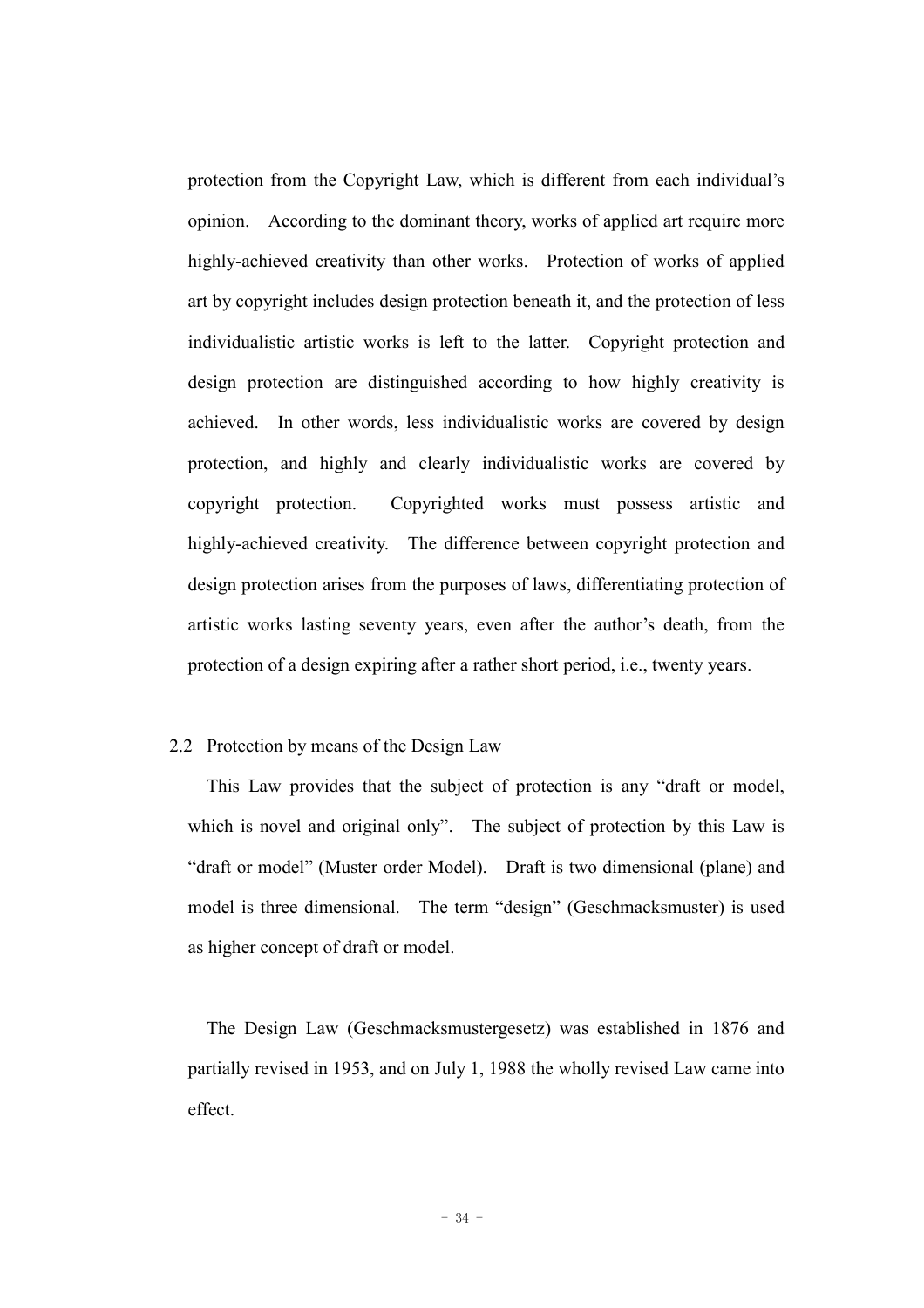- (1) In order to obtain design registration, not only foreigners but also German nationals must submit an application form to the German Patent and Trade Mark Office and at the same time deposit drawings or photographs representing the design. This deposit can be done either as one unsealed or sealed. Sealed deposits will be opened three years after the filing date.
- (2) In the case of a plane design, a sample can be deposited instead of drawings or photographs, but there must be less than fifty in one package weighing less than ten kilograms.
- (3) In order to obtain registration, the design must be novel and original, but substantive examination is not given.
- (4) One of the characteristics of the German Design Law is the non-substantive examination system, and another is variations deriving from one design may be filed in one application, but in the same class only. The scope of variation is not practically clear, and it is irrelevant to a similar design under the Japanese Design Law.
- (5) Design rights are derived from an application and the term initially lasts five years. However they may be renewed three times for a maximum of twenty years.
- 2.3 As to "typeface", Germany started its registration on July 7, 1981 through a special law called "Schriftzeichengesetz", which was formally incorporated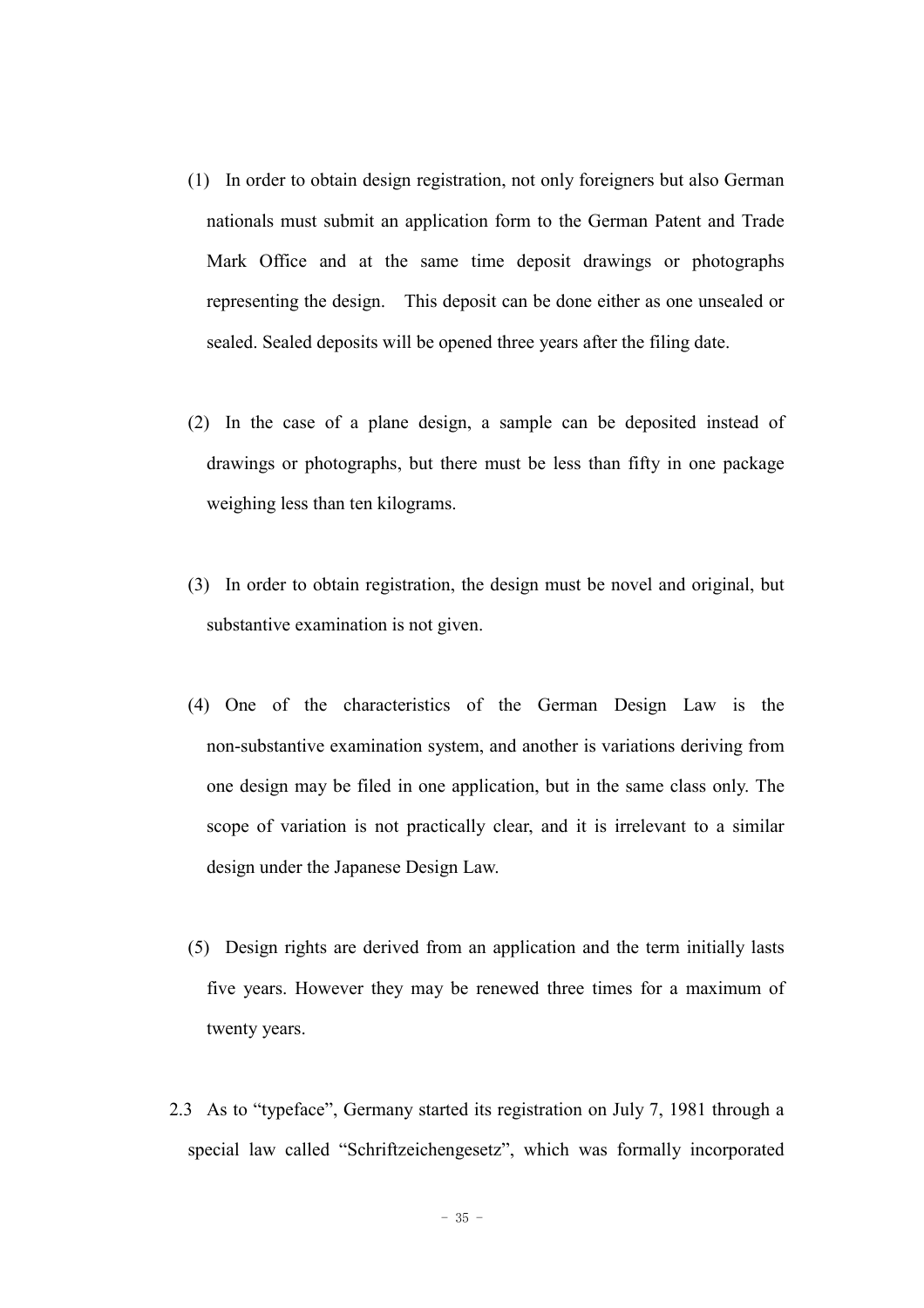into the Design Law in 1988. Design rights for typefaces last twenty-five years at maximum (Article 9 (1) of the Vienna Convention provides for a maximum of fifteen years, but its protocol provides for one of twenty-five years.

- 3. United States
	- 3.1 Protection by means of the Patent Law
		- (a) The initial Patent Law established in 1970 did not include protection of industrial designs. This patent was usually called a "utility patent".

The Patent Law revised in 1942 provided for protection of "design patents" for the first time, and the standards for utility patents basically applied to design patents.

(b) Even now the United States does not have an independent design patent law. There are only three relevant provisions (Sections 171 to 173) in Chapter 16 of the 1953 Patent Law. Among such provisions, Section 172 provides for the deadline for filing a design patent application by claiming priority. Therefore, there are only two provisions that are substantially relevant to design.

section 171 provides the requirements for a design patent. Designs must be (1) an article of manufacture, (2) new, (3) original (unobviousness) and (4) ornamental. General provisions of the Patent Law apply to the procedures for design patents.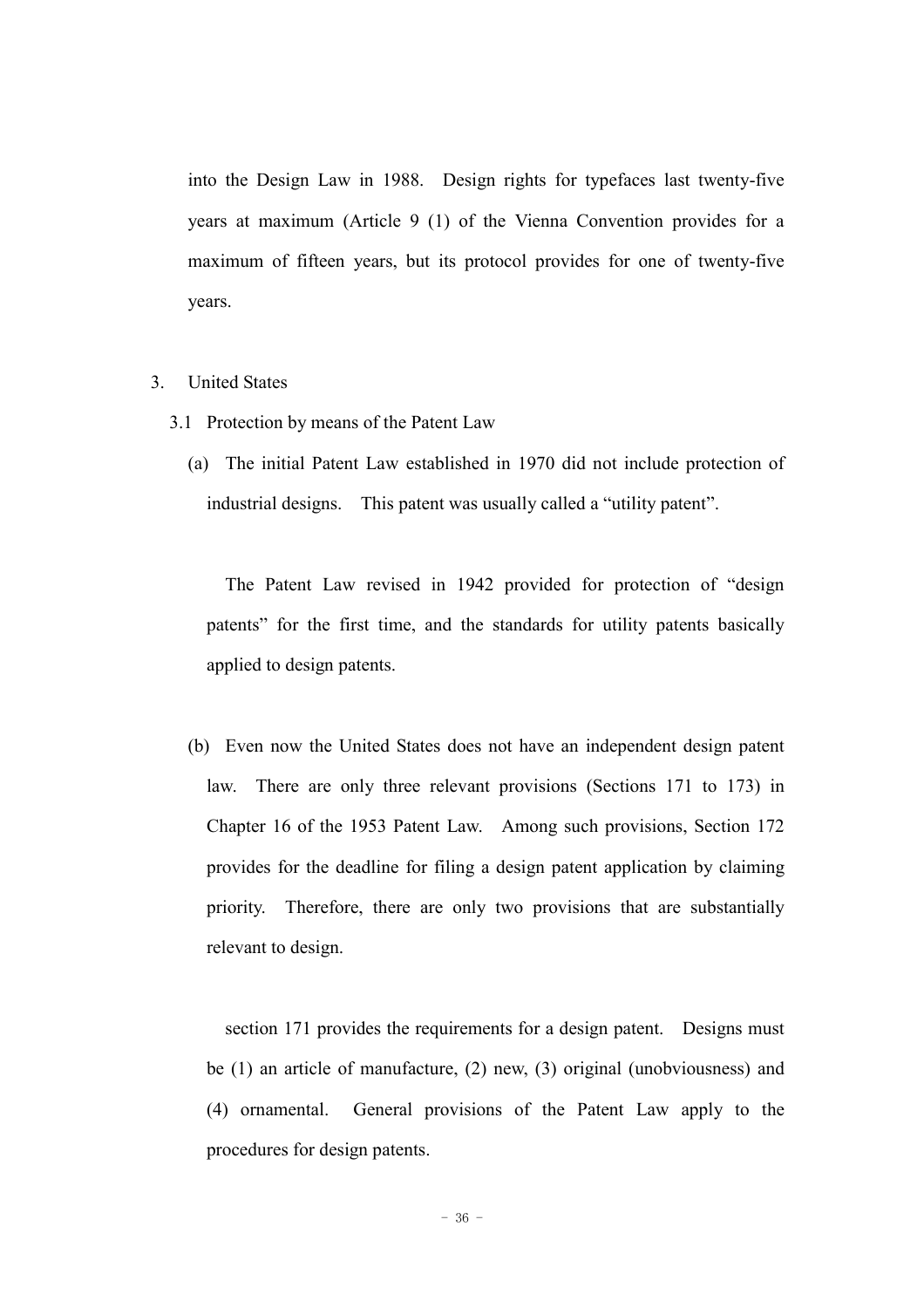Section 173 provides for the term of design patent, which lasts fourteen years from the date of grant.

- (c) Designs protected in the United States must be "ornamental". However, this term "ornamental" does not just cover patterns but also covers shapes, and is therefore recognized as "nonfunctional". In order to decide whether a design is ornamental or not, whether some artistic endeavor has been made to the appearance of the product must be judged. In other words, a design is ornamental if another person can achieve the same practical effect with another appearance (Lee v. Dayton-Hudson Corp., 5 USPQ 2d 1625, 2d Cir. 1988).
- (d) Standard of "novelty" is that a design is not identical to a prior design, like requirements for utility patents. Even if it is similar, it will be recognized as "novel" when it is different from a prior design. However, designs that are deemed to be substantially similar are not different.
- (e) As to standards for "unobviousness", it has been disputed for a long time how to apply them to design patents. The dispute specifically concerns who decides it, ordinary person or designer. In re Nalbandian (661 F.2d 1214, 211 USPQ 782, 1981 CCPA), the second circuit court made the judgment that it was "an ordinary designer skilled in the particular design field" may decide unobviousness. Therefore, a witness having expertise was able to show the standard of unobviousness. The Court said that an ordinary person's decision was the less-discerning eye and that the Court was easily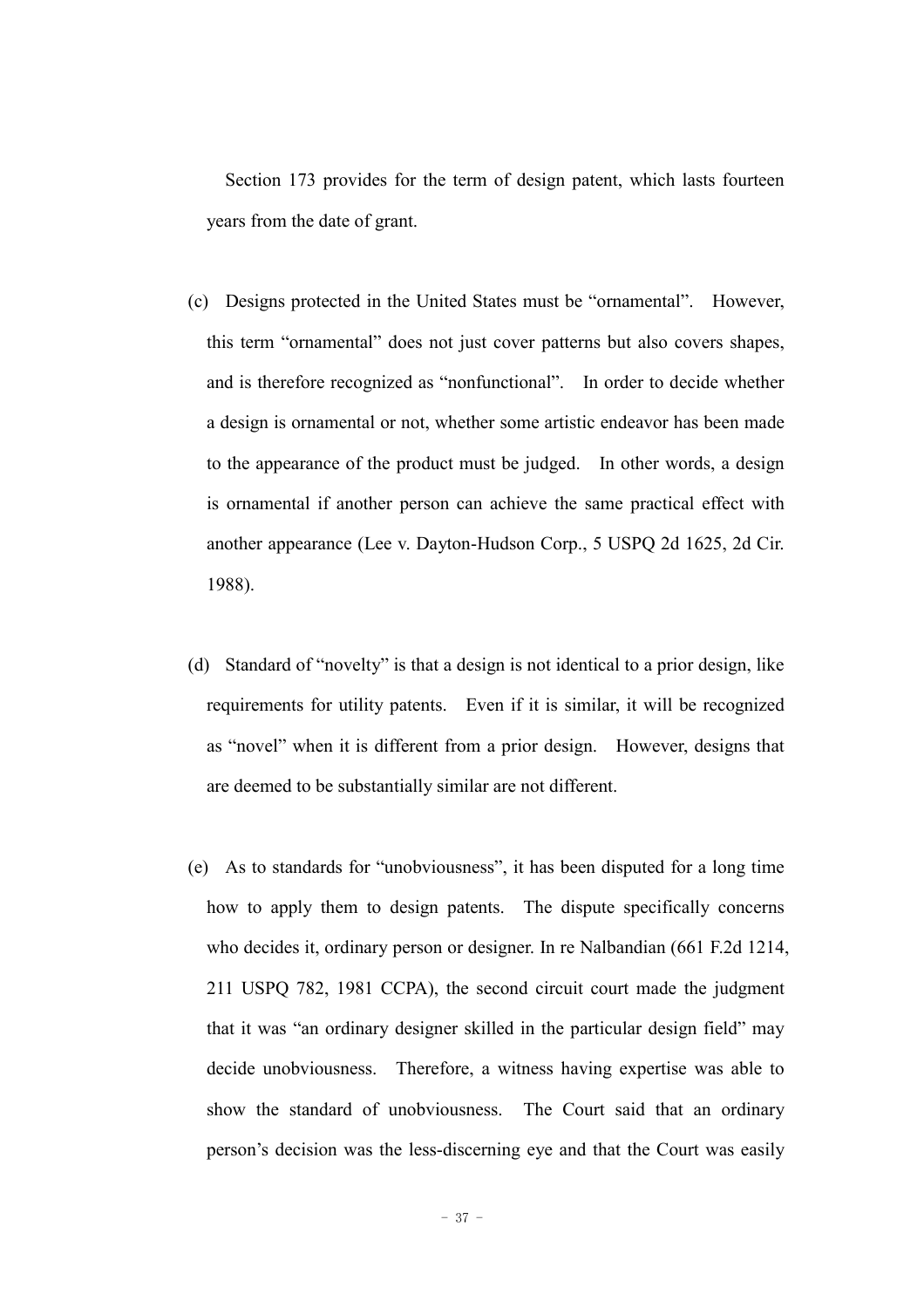able to decide that a design patent was invalid.

However, when a designer is asked what is obvious or whether a variation is within the scope of the designer's technology or not, the answer often depends on that designer's personal opinion. Compared with technical inventions for utility patent, an analysis on unobviousness of the design is rather uncertain. After all, it is the judge who decides whether the design is unobvious or not even if there is assistance from a designer.

- (f) Two or more designs may be included in one application, but these designs must be substantially similar to each other. If an examiner does not approve of a substantial similarity, divisional application will be recommended. Therefore, it is limited to cases of similar design on identical articles.
- 3.2 Protection by means of the Trademark Law
	- (a) The federal trademark law established in 1946, which is called the Lanham Act, provides for procedures for trademark registration and remedies for infringements on trademark rights. Major characteristics thereof are that there are two methods for trademark registration, i.e., the "Principal Register" and the "Supplemental Register".

Configurations of a product or modes of a container were initially registered in the Supplemental Register. Since a pinch bottle of Haig & Haig Ltd's whisky (118. USPQ 229, Comr. Pats 1958) was registered on the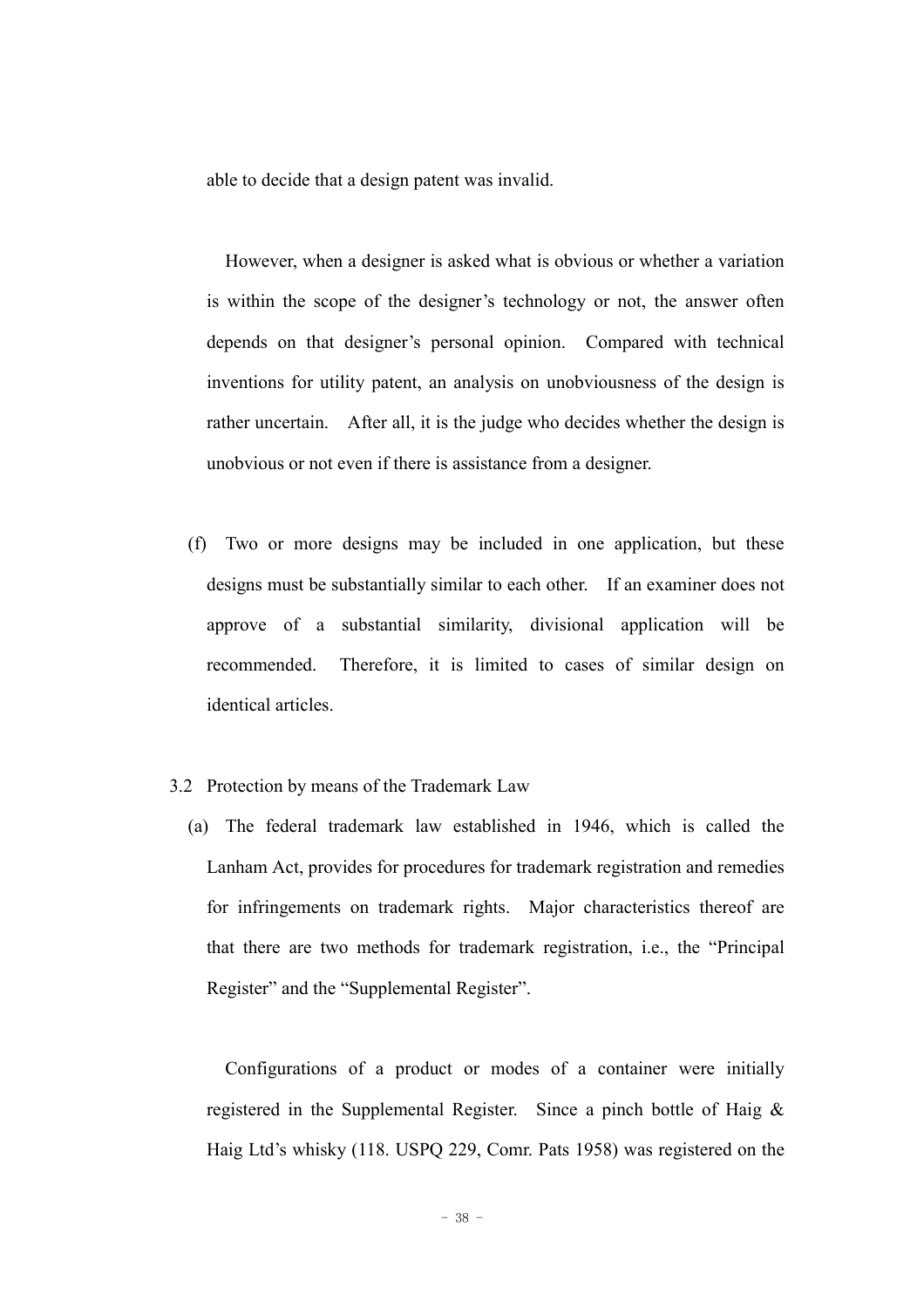Principal Register in 1958 for the first time, non-functional configurations of a product were registered in the Principal Register if it was proved that they held a "secondary meaning". Famous examples of product designs (three demensional trademarks) that are registered on the Principal Register are as follows.

-Reg. No. 670,723 (shape of Haig bottle)

-Reg. Nos. 696,147 and 1,057,884 (shape of a Coke bottle)

-Reg. No. 969,666 (red and yellow colors of Kodak box)

-Reg. No. 1,444,193 (blue color of Wedgewood)

However, almost all of the product designs are not effectively protected under Trademark Law. It is because it takes a long time to prove that the product design has acquired a secondary meaning. Otherwise, the product design is not recognized as having the capability to distinguish origin. Therefore, it is not wise to depend on design protection by Trademark Law. However, if the design is registered as a trademark in the Principal Register, it is protected as far as it is used, which is advantageous.

- (b) In order for a design to be protected under Trademark Law, the following requirements must be satisfied.
	- ① Non-functionality

In order for a product design to be protected under Trademark Law, the design must perform a function as a trademark.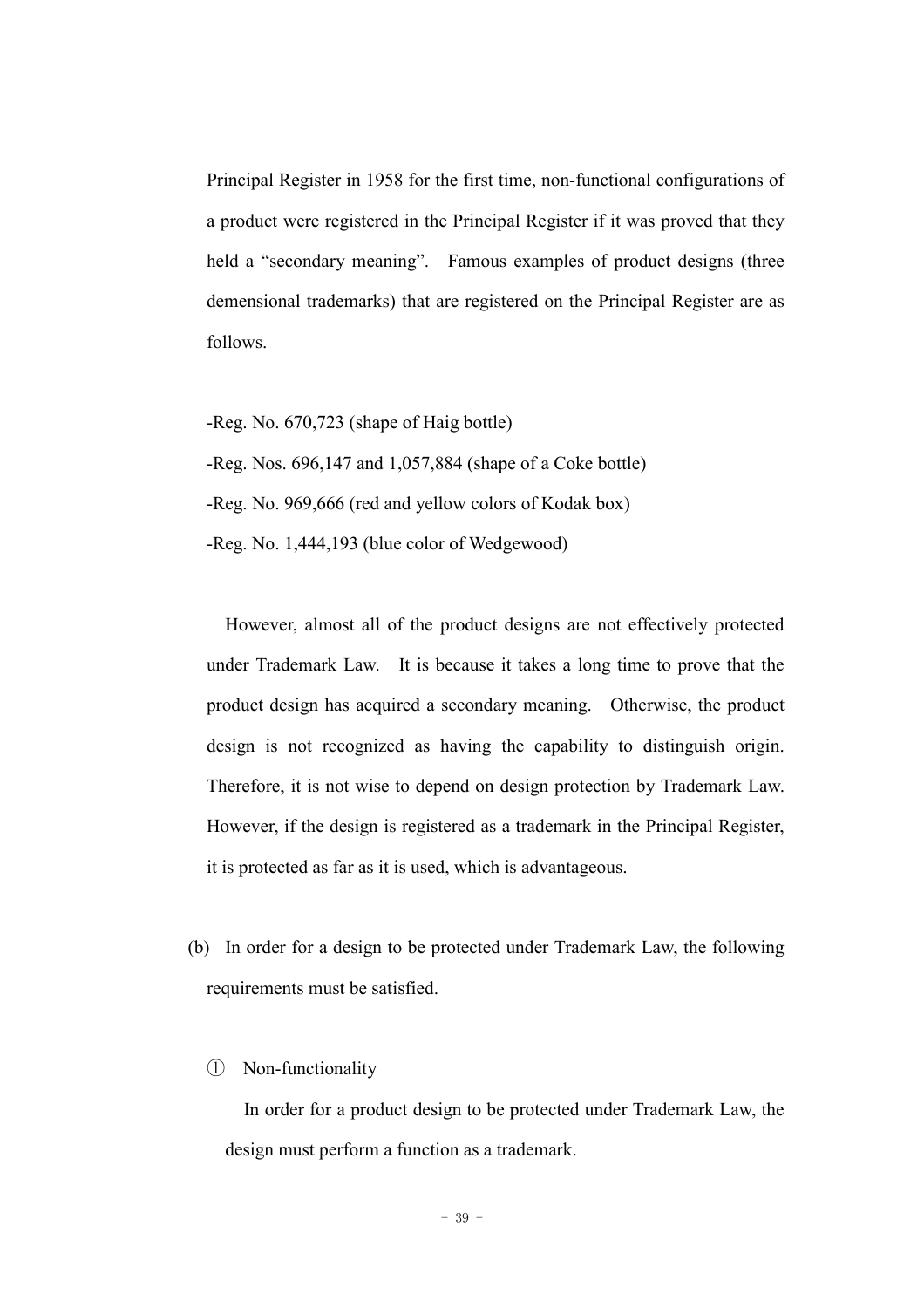In regard to a trademark consisting of color combinations used for a capsule, the Federal Supreme Court judged applying the Lanham Act that ordinary people used this color combination in order to distinguish the contents of capsules and not to confirm the manufacturer (Inwood Laboratories Inc. v. Ives Laboratories, Inc., 456 US 844, 214 USPQ 1, USSC 1982).

This judgment made it clear that the function of a design prevented protection under Trademark Law, and that, if the design trademark performed a non-trademark function, it could not be protected as a trademark.

In order to decide whether the configuration of a product is functional or not, there are many standards to be considered. For example, where the production cost of a design is considered, if it is advantageous overall, it will be deemed to be functional.

In addition, alternative design is considered, and if there is no other design that can bring about desired practical effect, the design in question is deemed to be functional.

To the contrary, if there are a lot of alternative designs that bring about the same practical effect, the design is deemed not to be functional.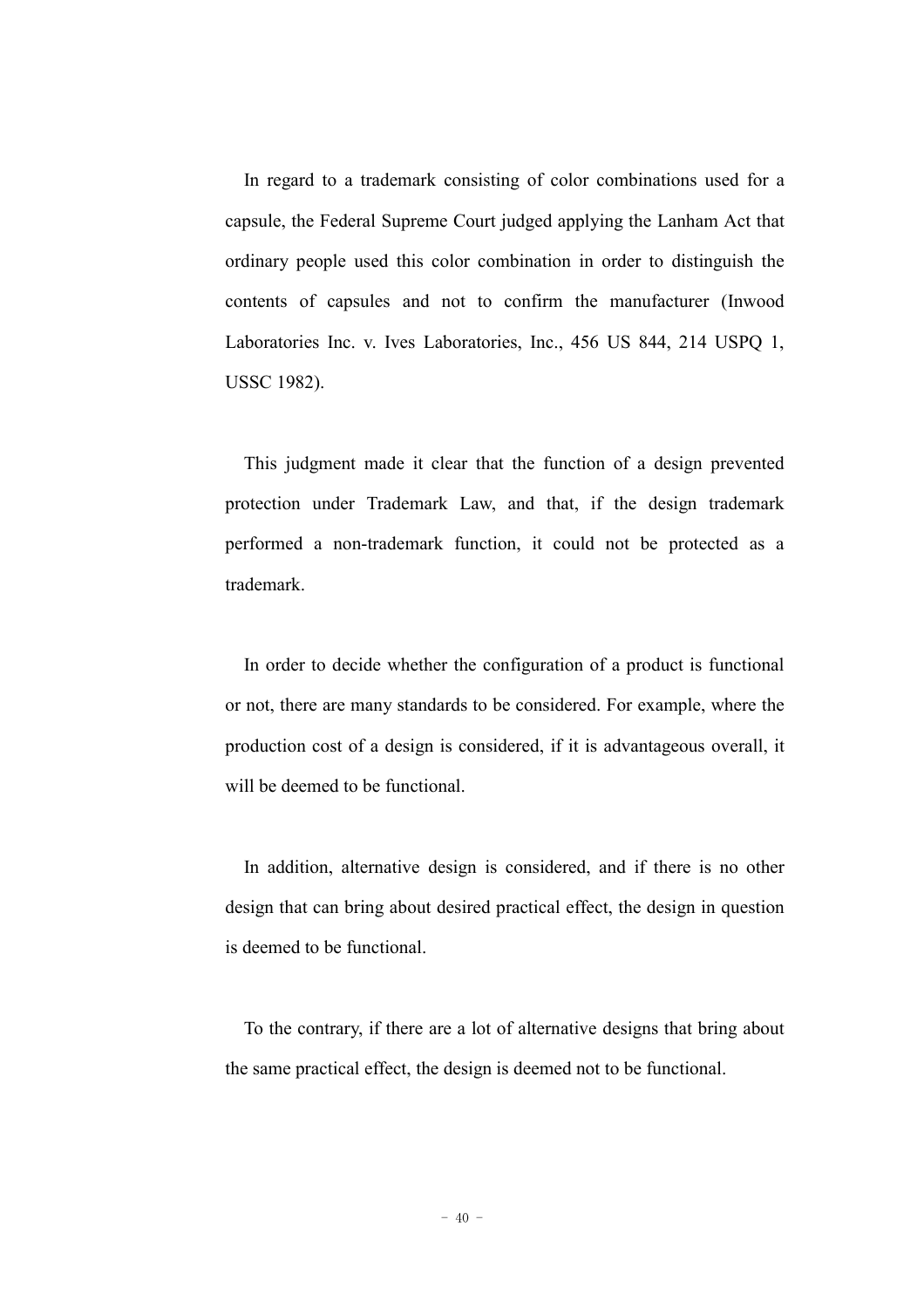#### ② Secondary meaning

The secondary meaning is attached to the product design itself, and not to the product name. In addition, in the case of a product design, what is protected is not the product itself but the configuration or characteristic of the product as a whole.

Several lower courts do not require verification of secondary meaning if the product design is "inherently distinctive". However, in the case of trade dress mentioned below, the plaintiff should try to prove secondary meaning, and if a trade dress is the configuration of the product, secondary meaning is always required.

#### ③ Possible misleading and confusion

Generally speaking, possible misleading and confusion are determined by the strength of the marks, the degree of similarity between two marks, the degree of similarity between two products, actual confusion, the defendant's intention, the quality of the defendant's product, and the degree of attention paid by consumers, among other things.

#### ④ Trade dress

Trade dress functions similarly to letters, numbers, figures, sounds or scents, as used by the product supplier or service provider in a competitive and free market in order to inform consumers of the difference in origin from a competitor's product, i.e., "overall visual image of the product and/or its package". Therefore, it will consist of various and different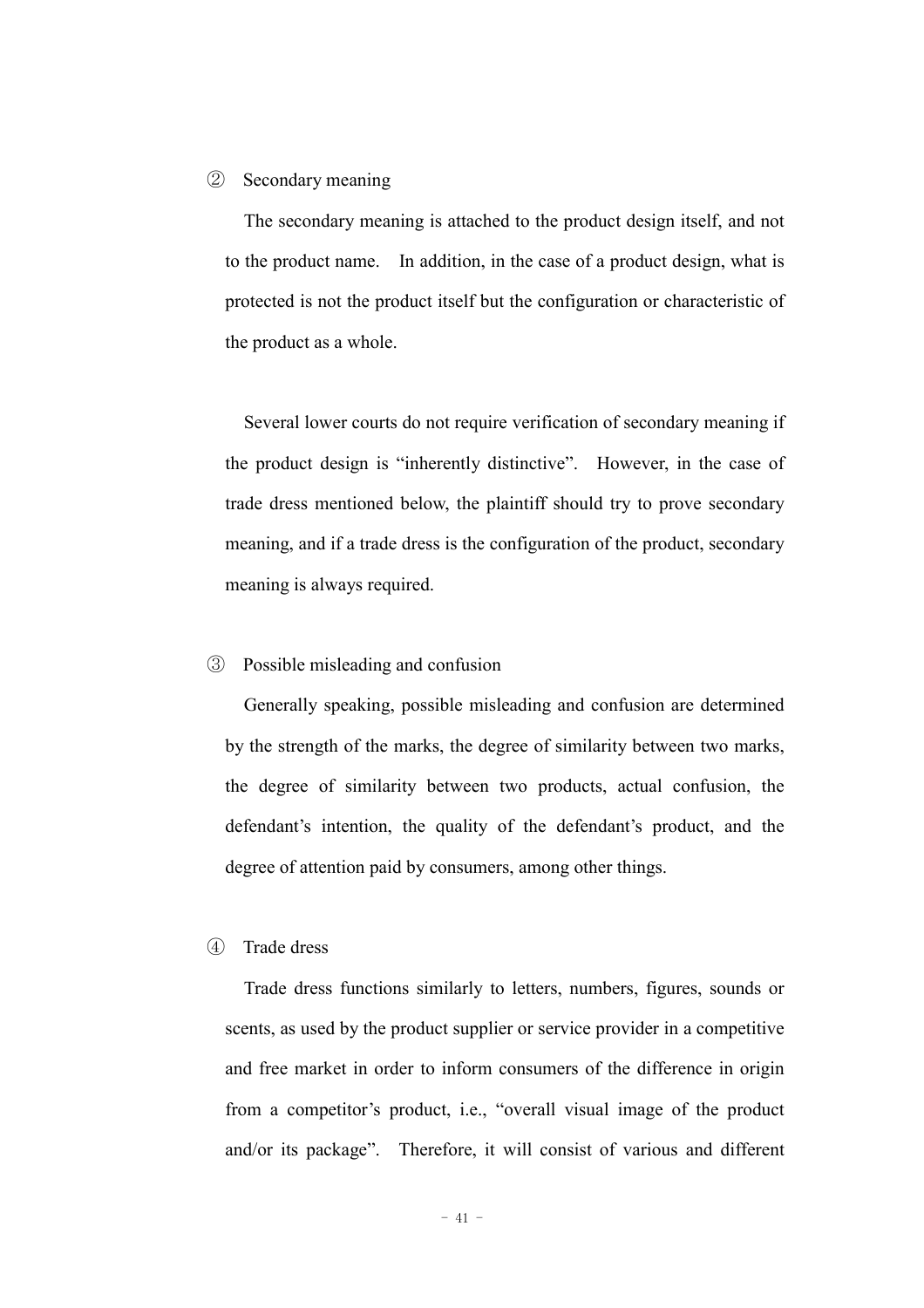physical features.

The first judicial precedent in connection with trade dress is Eastman Kodak Co. v. Royal-Pioneer Paper Box Mfg. Co. (197 F. Supp. 132 (E.D.Pa), 1961). The plaintiff in this suit insisted that, in connection with another expression that is distinctive, when KODAK written in "red and/or black on yellow background" was used for photographs or services, packaging or advertisements, KODAK constituted a distinctive trade dress. The Court determined that the defendant breached Article 43 (a) of Trademark Law by selling a similar photo-film box.

In 1970's, protection of a trade dress under Article 43 (a) extended to an illegal copy of a configuration of a product (Truck Equipment Service Co. v. Fruehauf Corp., 536 F. 2d 1210,  $8^{th}$  Cir. 1976). The number of trade dress-related suits in connection with configuration of products rapidly increased in the 1980's, and will be expected to increase further in the 1990's.

Article 43 (a) of Trademark Law is as follows.

Any person who on or in connection with any goods or services, or any container for goods uses in commerce any word, term, name, symbol or device, or any combination thereof, or any false designation of origin, false or misleading description of fact, or false or misleading representation of fact, which --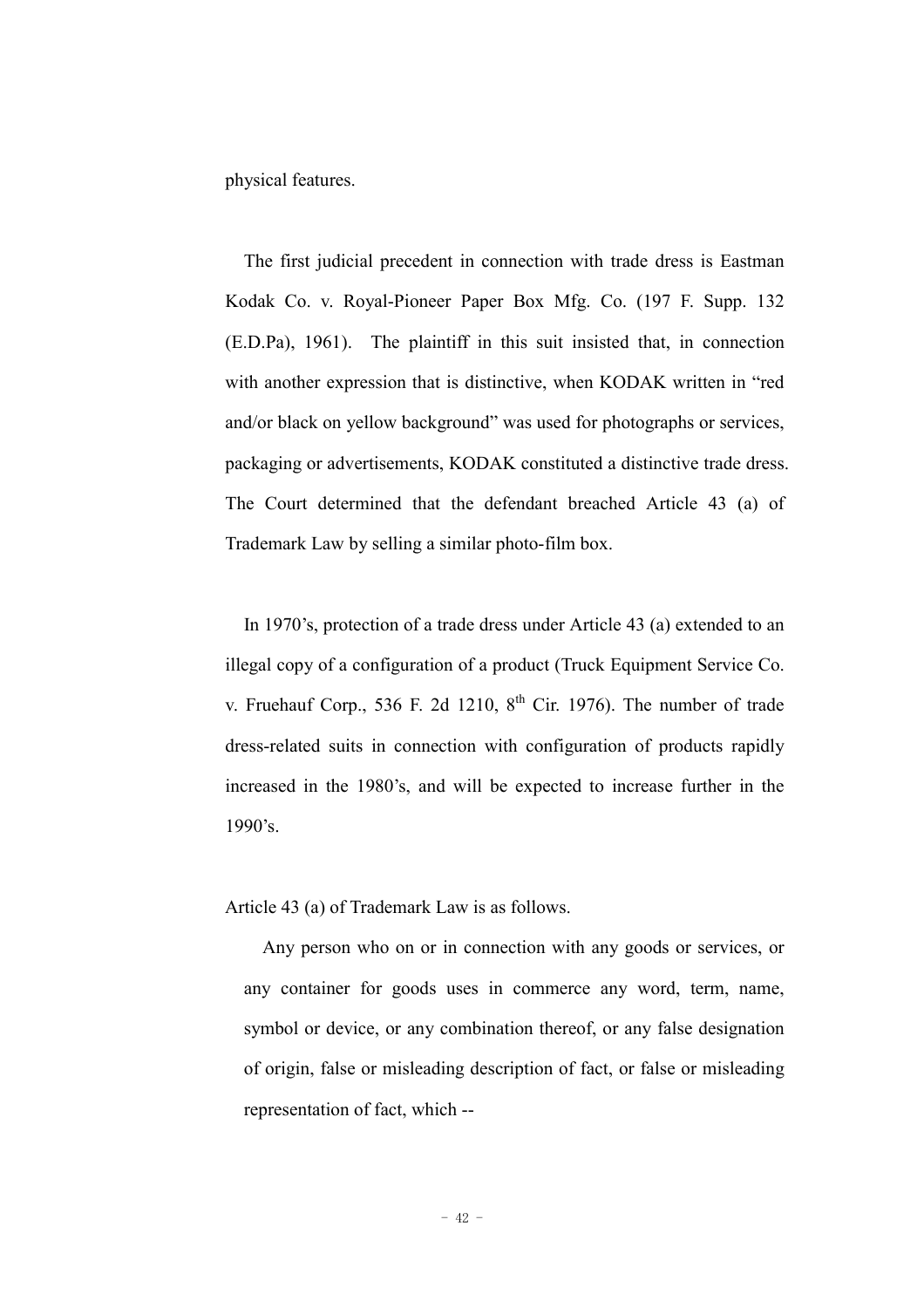- (a) is likely to cause confusion, or to cause mistake, or to deceive as to the affiliation, connection, or association of such person with another person, or as to the origin, sponsorship, or approval of his or her goods, services, or commercial activities by another person, or
- (b) in commercial advertising or promotion, misrepresents the nature, characteristics, qualities, or geographic origin of his or her or another person's goods, services, or commercial activities, shall be liable in a civil action by any person who believes that he or she is or is likely to be damaged by such act.

If a trade dress is registered, Article 32 (1) of Trademark Law applies to prohibition of infringement on such trade dress.

In order that a trade dress be registered as a trademark, it must satisfy the aforementioned three requirements, but once it is registered, it will be presumed to be valid.

If a trade dress is not registered, Article 43 (a) of Trademark Law is applied. As this is contained in the federal unfair competition prevention law that covers the United States, it protects an owner of a legitimate but unregistered trademark from unfair competition. If this provision applies, the industry can rely on Article 43 (a) of Trademark Law, not on common law (state law), as seen in Sears, Roebuck & Co. v. Stiffel Co. (376 US 225, 376 US 973 1964) and Compco Corp. v.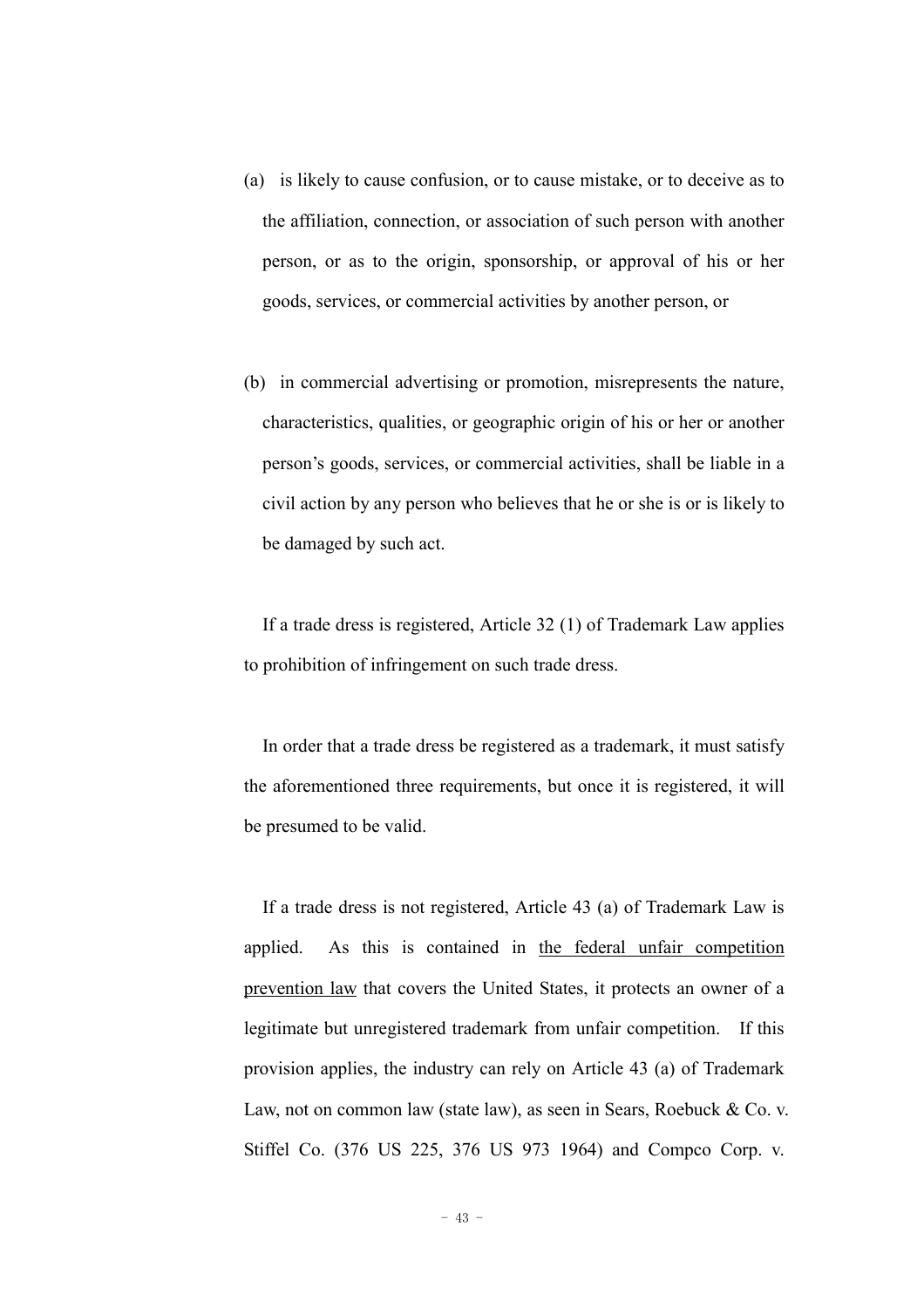Day-Brite Lighting, Inc. (376 US 234, 377 US 913, 1964), a famous judgments rendered by the Federal Supreme Court declaring that federal laws are superior to state laws.

- 3.3 Protection by means of Copyright Law
	- (a) The United States Copyright Law prohibits other persons from making a substantially identical copy of the protected work. There are no procedural requirements for obtaining copyright protection, and protection starts at the time when a work is concretely created.

When that work is publicized, the copyright symbol must be attached to the work, otherwise the owner may lose the right to institute a suit.

Copyright protection starts at the same time when creation of the work is finished, but if the owner desires to insist on such protection before the court, the work must be registered at the Copyright Office. The Copyright Office examines the work to decide whether it is worth protection. If the Copyright Office refuses registration, the owner may appeal to a court.

The term of protection lasts seventy years after the designer dies.

Copyright protection is given to specific industrial designs, but all product designs will not obtain copyright protection. Copyright protection has been given to the designs of useful products artistic in nature, for example, jewels, candlesticks, salt and pepper cellars, goldfish bowls and ashtrays. As to the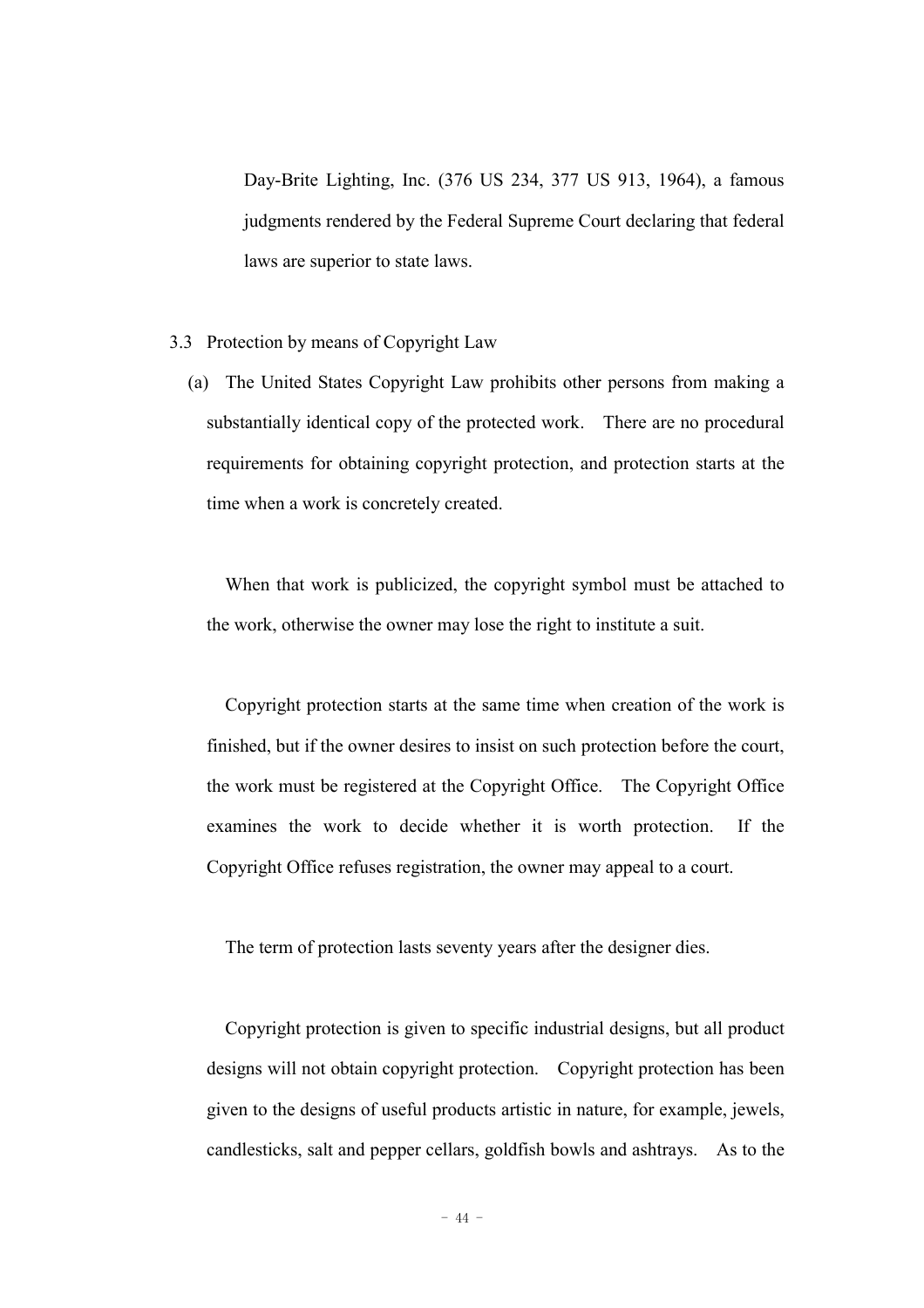designs of useful products, however, even now, it is unclear which standards are used for copyright registration.

By means of a judgment rendered by the Supreme Court allowing copyright protection in Mazer v. Stein (347 US 201, 221, 100 USPQ 325, 334, 1954 USSC) regarding a very charming sculpture of a woman used as a lamp stand, the protection standards became clearer to a certain degree. Mazer's sculpture is an artistic work that forms a part of the lamp, irrespective of useful purposes, and this fact does not constitute any reason to refuse copyright protection. Copyright protection was demanded for the sculpture alone.

(b) The Copyright Law revised in 1976 defines designs protected by Law as only those that can be conceptually separable from the functional characteristics of the product. "Conceptually separable" means that the design of an article can exist conceptually independently.

The Copyright Office refused the copyright protection of the appearance of a mannequin for displaying clothes, in re Barnard v. Economy Cover Corp. (773 F. 2d 411, 228 USPQ 385, 2D Cir. 1985), then, the Second Circuit Court maintained the above refusal. As the mannequin was created for practical purposes, the design was deemed not to be conceptually separable from configuration of the useful product. Therefore, according to this interpretation, the Copyright Law applies to a very limited scope of industrial design protection.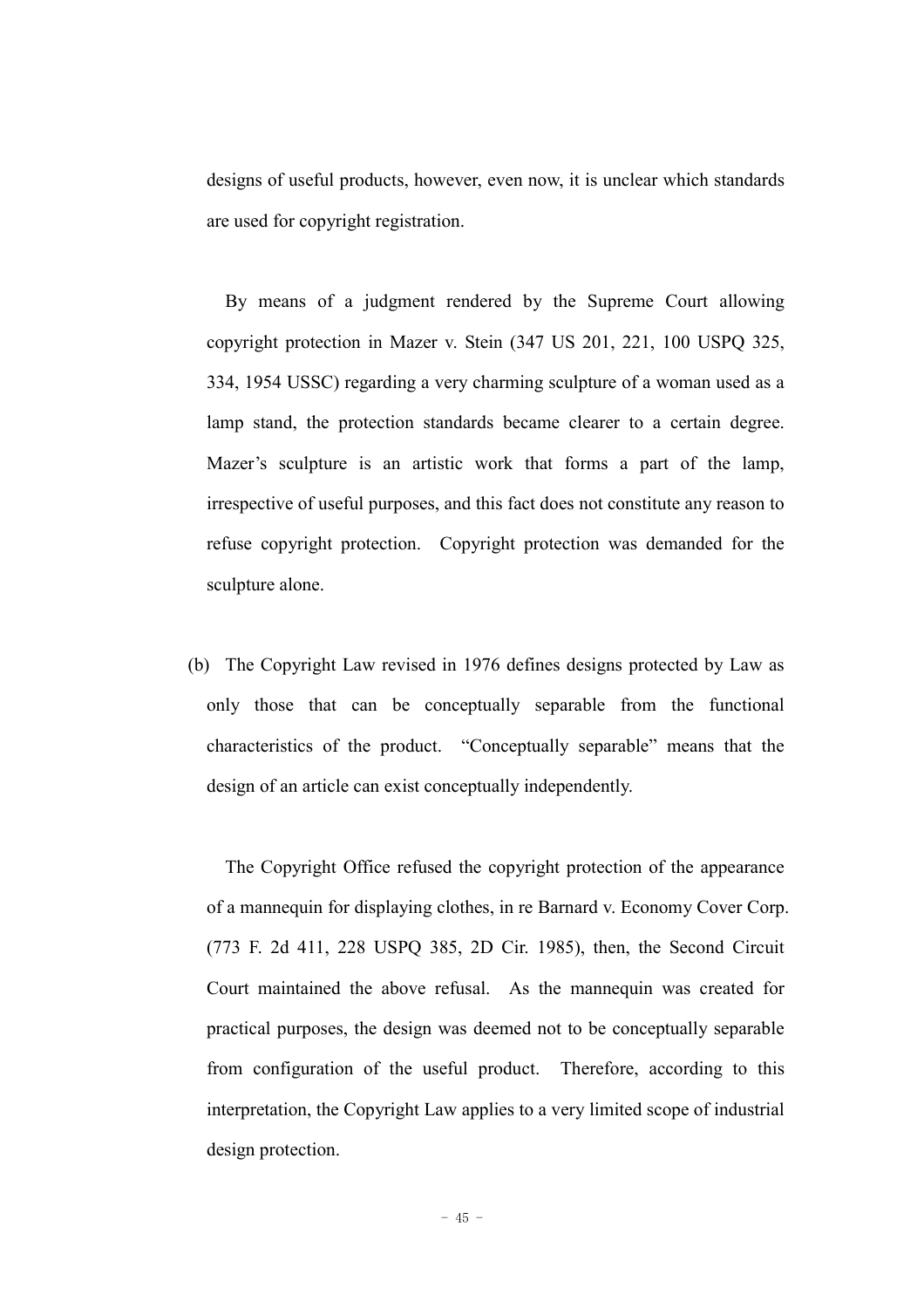Articles 101 and 102 (b) of the Copyright Law provide as follows.

17 U.S.C.A. Section 101 (Definition) "Pictorial, graphic, and sculptural works" include two-dimensional and three-dimensional works of fine, graphic, and applied art, photographs, prints and art reproductions, maps, globes, charts, diagrams, models, and technical drawings, including architectural plans. Such works shall include works of artistic craftsmanship insofar as their form but not their mechanical or utilitarian aspects are concerned; the design of a useful article, as defined in this section, shall be considered a pictorial, graphic, or sculptural work only if, and only to the extent that, such design incorporates pictorial, graphic, or sculptural features that can be identified separately from, and are capable of existing independently of, the utilitarian aspects of the article.

17 U.S.C.A. Section 102 (b) (Subject Matter of Copyright) "In no case does copyright protection for an original work of authorship extend to any idea, procedure, process, system, method of operation, concept, principle, or discovery, regardless of the form in which it is described, explained, illustrated, or embodied in such work".

#### 4. EU Community Design Regulation

EU Member States are as follows.

Austria, Belgium, Denmark, Finland, France, Germany, Greece, Ireland, Italy, Luxembourg, Netherlands, Portugal, Spain, Sweden and United Kingdom (this Regulation applies to other countries that are likely to join EU in the near future).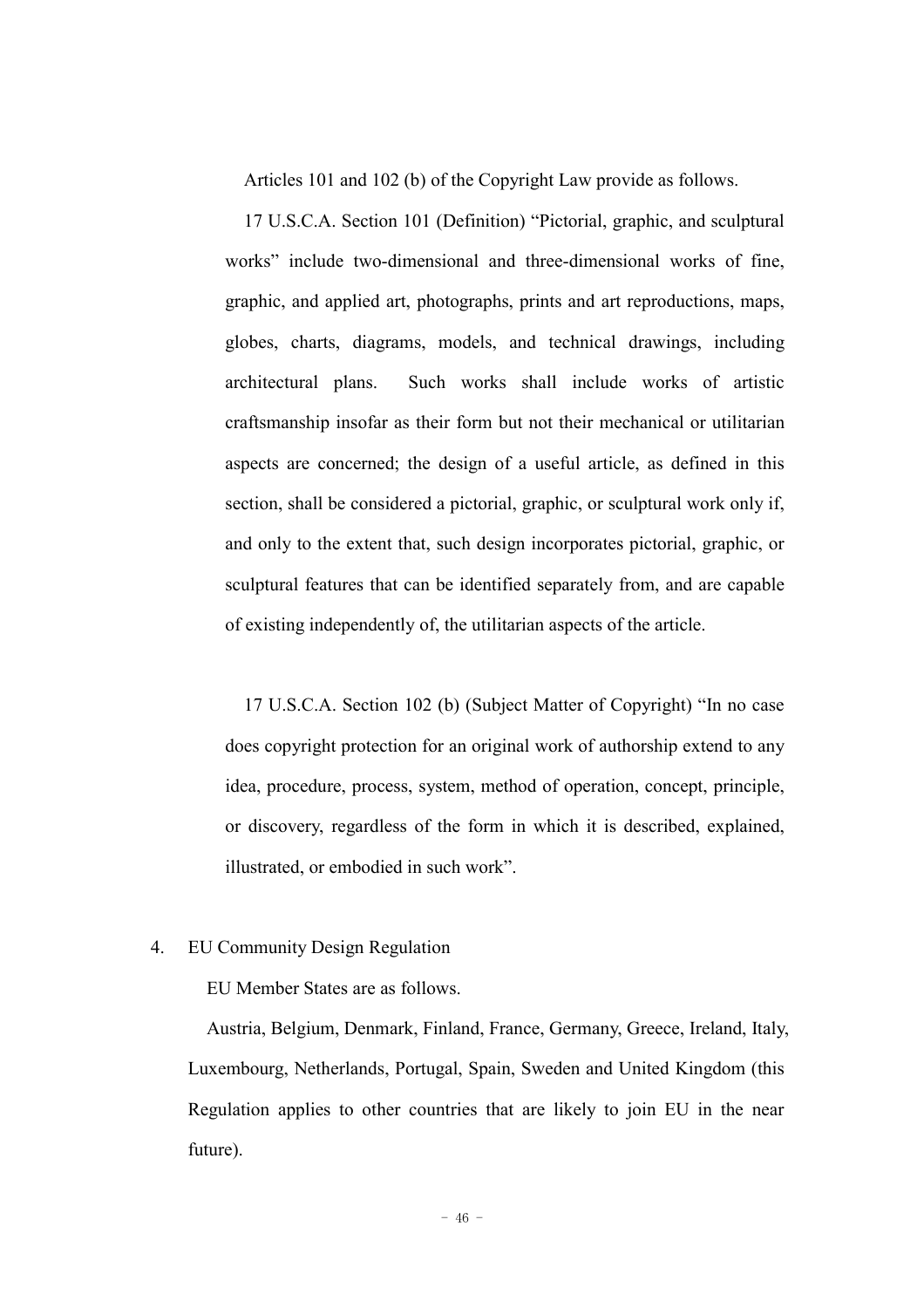4.1 "Design" means the appearance of the whole or a part of a product.

Therefore, this Regulation does not protect the product itself, but protects the appearance of the product. If a specific appearance is protected as an EC design, the product presenting such as a whole is covered.

Artistic characteristics of a design are not necessary for obtaining protection from the Design Regulation.

4.2 "Product" means any industrial or handicraft item, including inter alia packaging, get-up, graphic symbols and typographic typefaces, but excluding computer program.

A "graphic symbol" may be expressed in the mode of a figure like a trademark. In this case a graphic symbol may be protected as a trademark.

Here a product does not have to be movable property. For example, the appearance of a subway station or a building may be the subject of protection.

"Complex product" means a product which is composed of multiple components which can be replaced permitting disassembly and re-assembly of the product. For example, the exchangeable fender of an automobile is one of the component parts of complex product.

4.3 Design shall be protected by a Community design to the extent that it is new and has individual character. These requirements of novelty and originality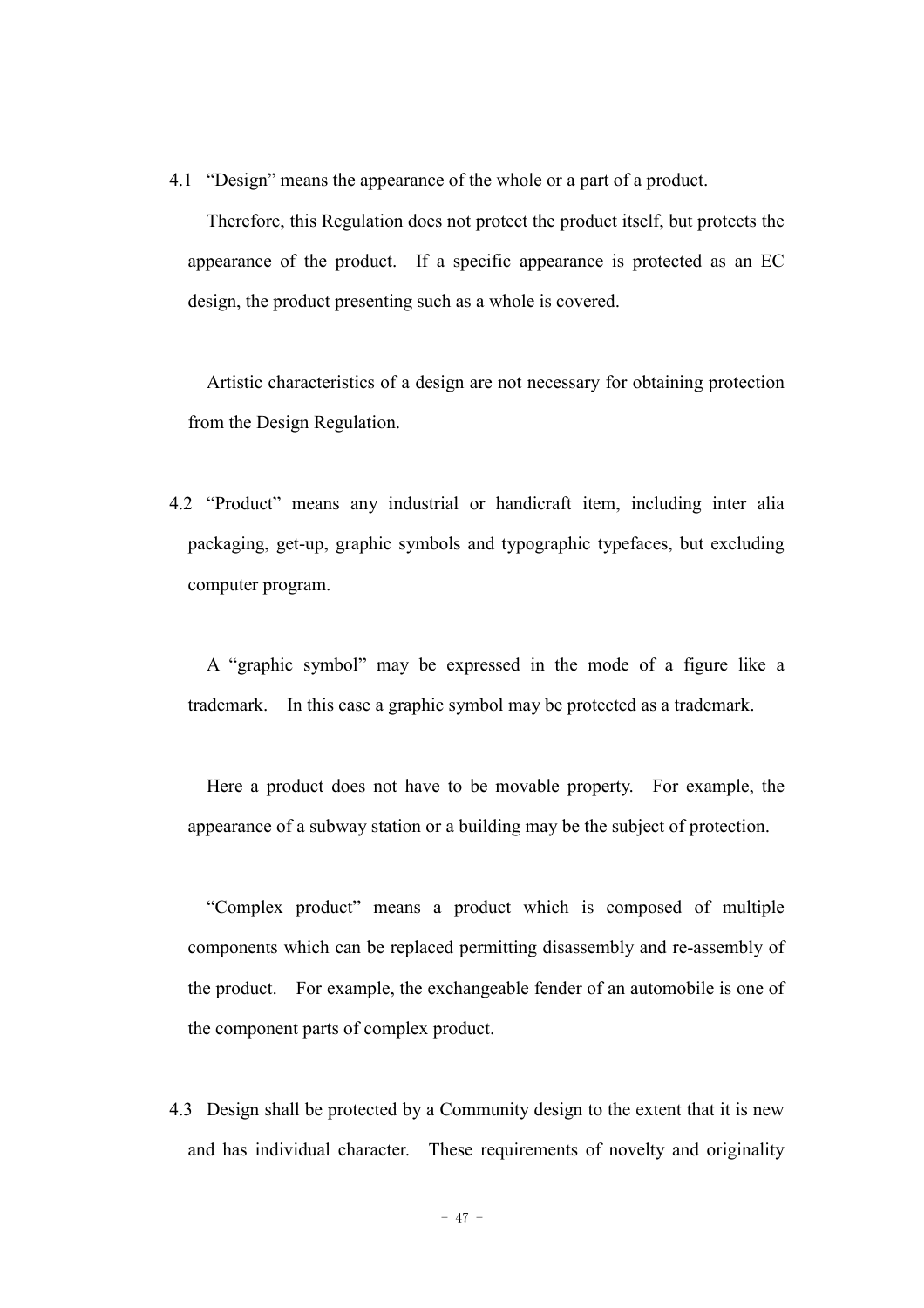equally apply to registered as well as unregistered Community designs. Industrial applicability is not a requirement for protection.

4.4 A Community design shall not subsist in features of appearance of a product which are solely dictated by its technical function.

As "form follows function", it does not exclude protection of a technical product as a whole. Protection of a technical product, whose characteristics are inevitably determined only by the technical function of the product, is restricted. For example, a wheel can be a Community design, but the circular shape of that wheel is inevitably decided only by its technical function, which cannot be a Community design.

- 4.5 Unregistered Community design right (enforced on March 6, 2002)
	- (1) Unregistered design rights are rights that prohibit a third party from copying the protected design on any product, in connection with production of a design with an overall impression identical to that of the original.
	- (2) The term of protection for an unregistered design right lasts only three years from the time the design was exploited for the first time in EU territory. However, where the exploitation is not known to ordinary businesses in the industrial field of EEA territory, this does not apply.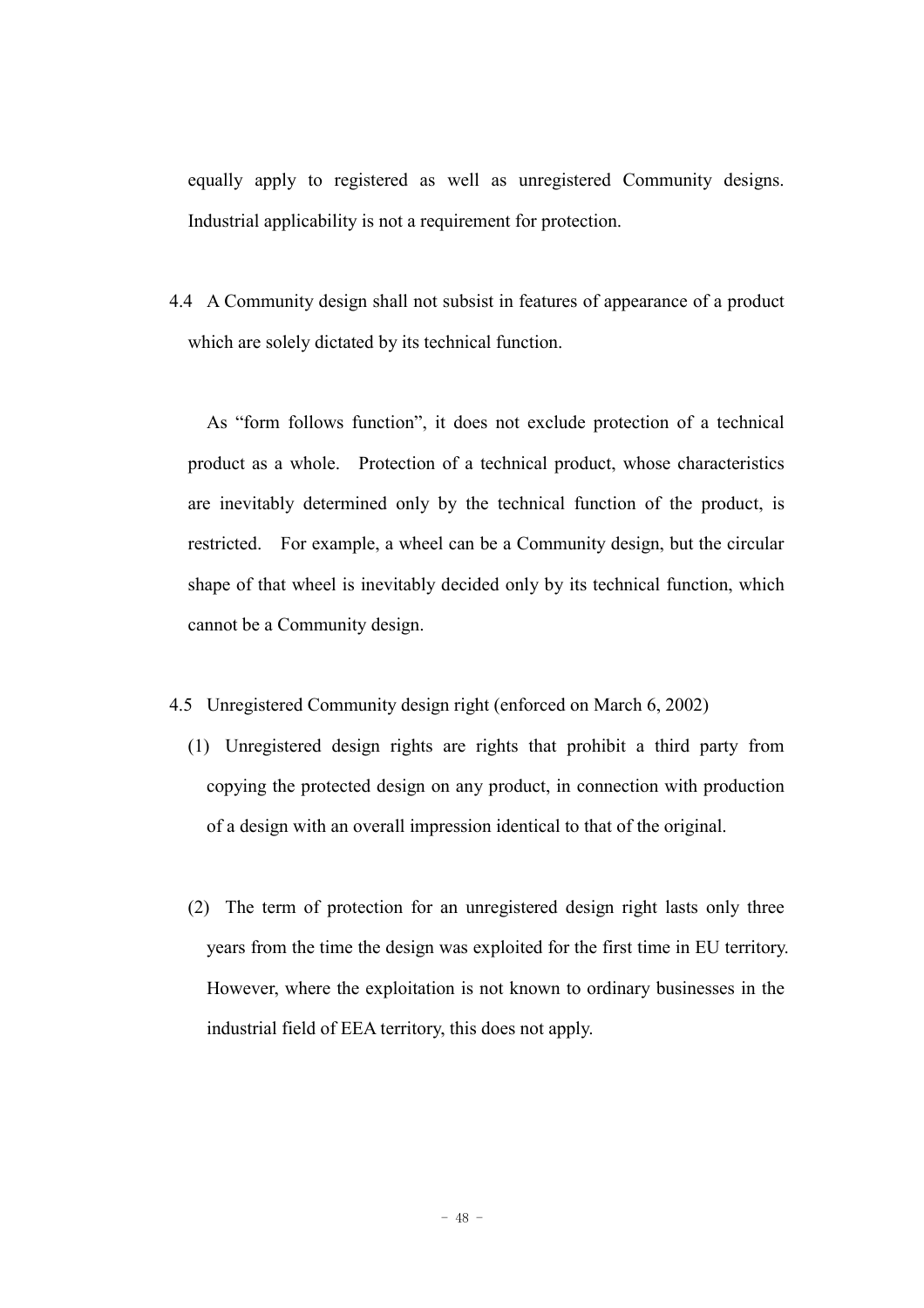- 4.6 Registered Community design right (enforced on April 1, 2003)
	- (1) Registered design rights are rights in a unified design registration extending to EU Member States, like CTM, and the ordinance provides for almost the same procedures as those of CTM, except that there is no search and opposition period.
	- (2) Registration is acquired swiftly, cheaply and simply, and the validity of the registration may be objected after it is registered.
	- (3) The term of protection for a Registered design right lasts twenty-five years from the filing date (registration date), but the renewal registration fee must be paid every five years.
- 5. Japan
	- 5.1 Requirements for a design to be established

The Design Law defines a "design" subject to protection as "a shape, pattern or color or any combination thereof in an article (including part of an article) which produces an aesthetic impression on the sense of sight (Article 2, paragraph 1).

First of all, a design relates to "an article", and examples of articles are shown in the attached table of the ordinance of the Design Law. In addition, as only part of an article may be subject to protection, its configuration may be protected if it is specifically created.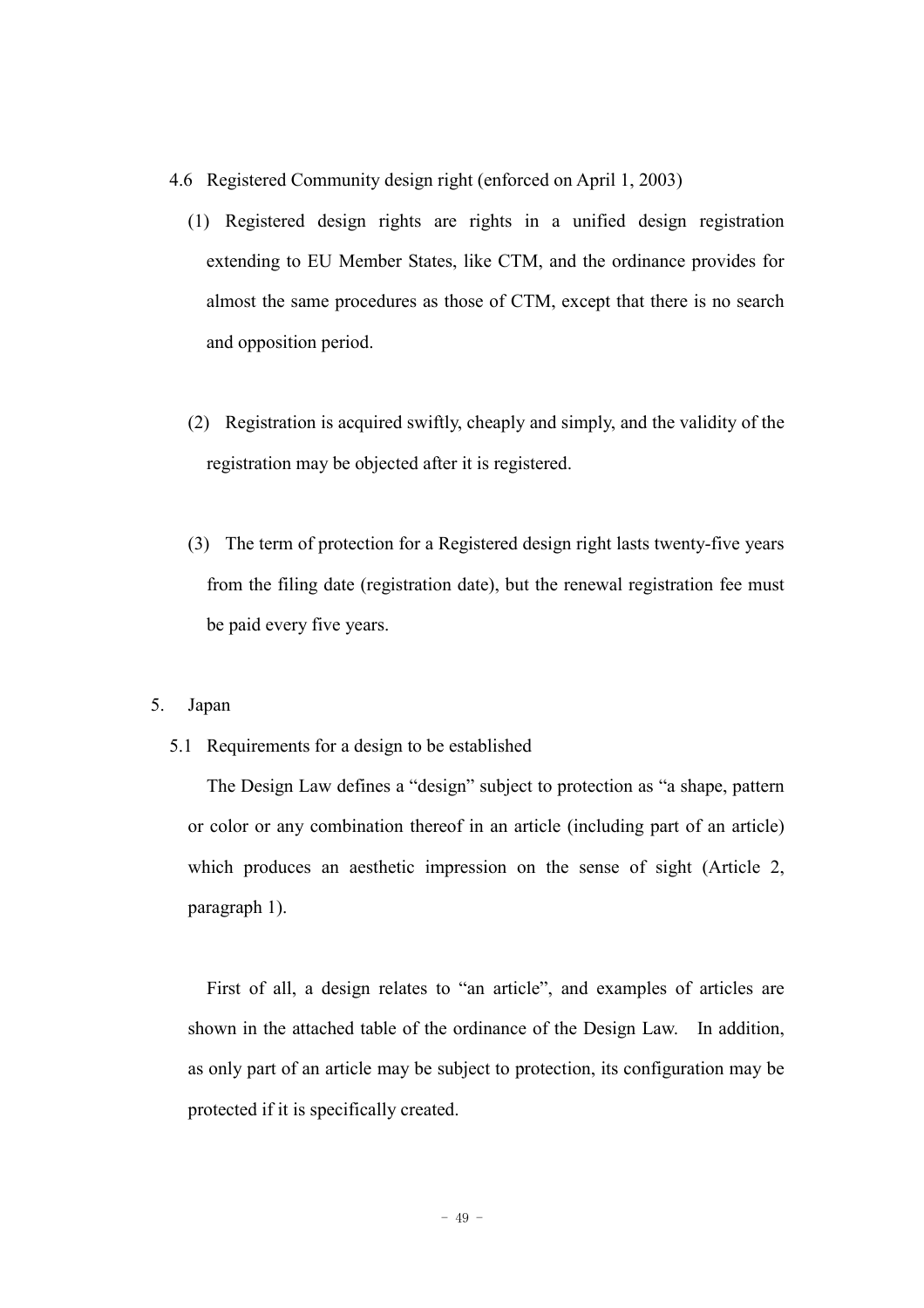Secondly, a design relates to "a shape, pattern or color or any combination thereof". These are collectively called "configurations".

A "shape" consists of an outline forming an article in a space, and any article has its shape as far as such article exists.

A "pattern" consists of lines and so on forming an article, by means other than the shape, and mainly decorates the said shape.

A "color" is a color painted on the aforementioned shape or pattern.

Thirdly, a design is seen "through the sense of sight". This does not only mean sight by the naked eye, but also to understand the true character or nature. When deciding the similarity of designs, one must see and understand the features of the designs in question.

Fourthly, a design produces an aesthetic impression. Seeing the appearance of an article through the sense of sight gives people an aesthetic impression. However, an aesthetic impression is deemed to be vague.

The reason why Design Law requires an aesthetic impression as a requirement for a design is because Utility Model Law also covers "the shape of an article" as subject to protection. Therefore, a simply practical and functional shape is excluded from protection under the Design Law.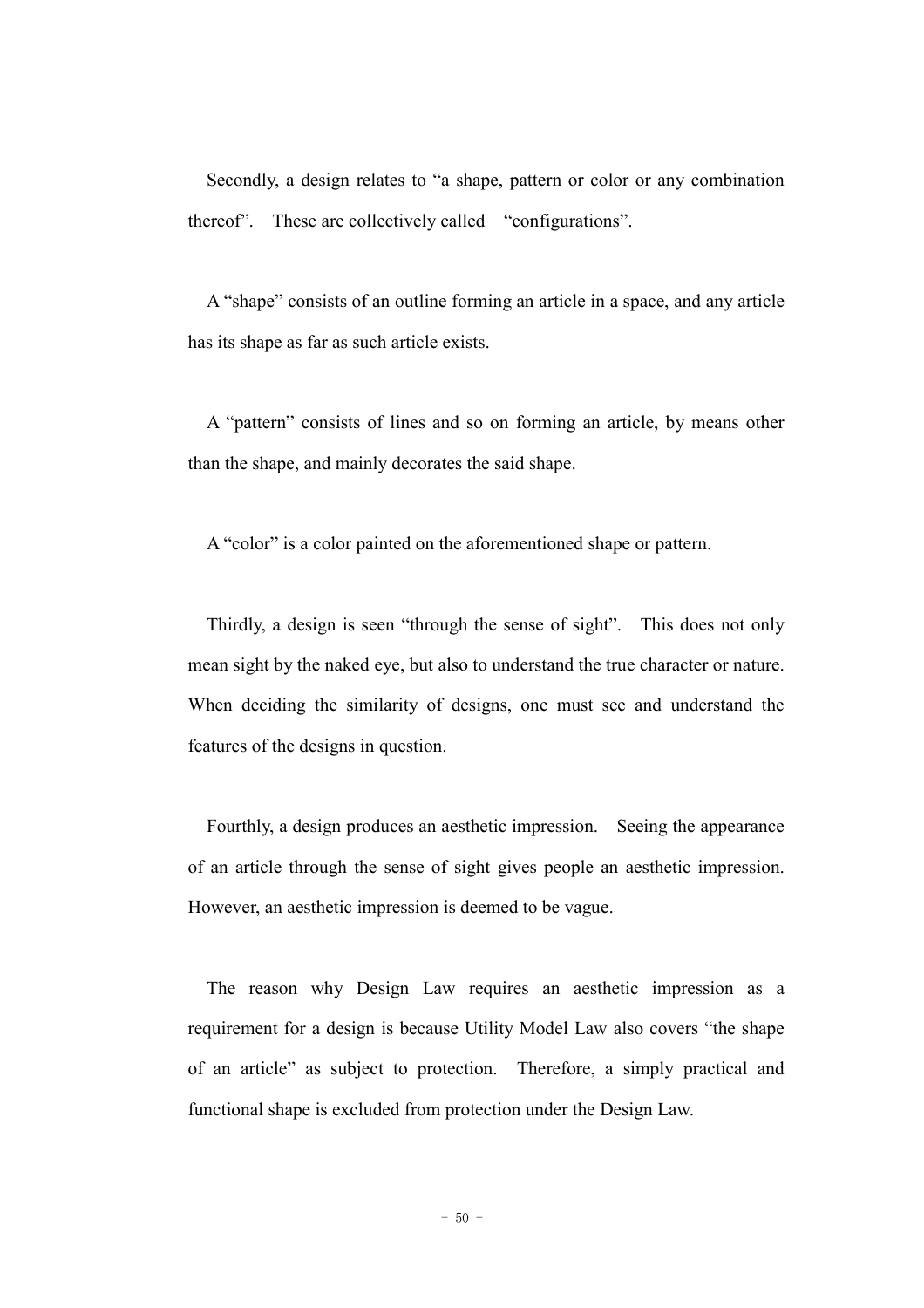#### 5.2 Requirements for registration of a design

Designs must be industrially utilized, and cannot be registered if they are neither novel and creative.

The following designs are not considered novel.

- i) Designs which were publicly known in Japan or elsewhere prior to the filing of the design application,
- ii) Designs which were described in a publication distributed or made available to the public through electric telecommunication lines in Japan or elsewhere prior to the filing of the design application,
- iii) Designs which are similar to those referred to in the two preceding paragraphs.

A "similar design" is a design basically identical in creativity to a design publicly known by means of fact or publication. This is because the purposes of Design Law will be accomplished by protecting the registered design against another design having identical creativity even if the configuration or article surrounding such registered design is different.

When talking about "similar designs", two questions are always raised, i.e., similarity of an article and similarity of a configuration.

Determination of a "similar article" generally depends on whether articles in question have common uses and functions or not. Determination of "similar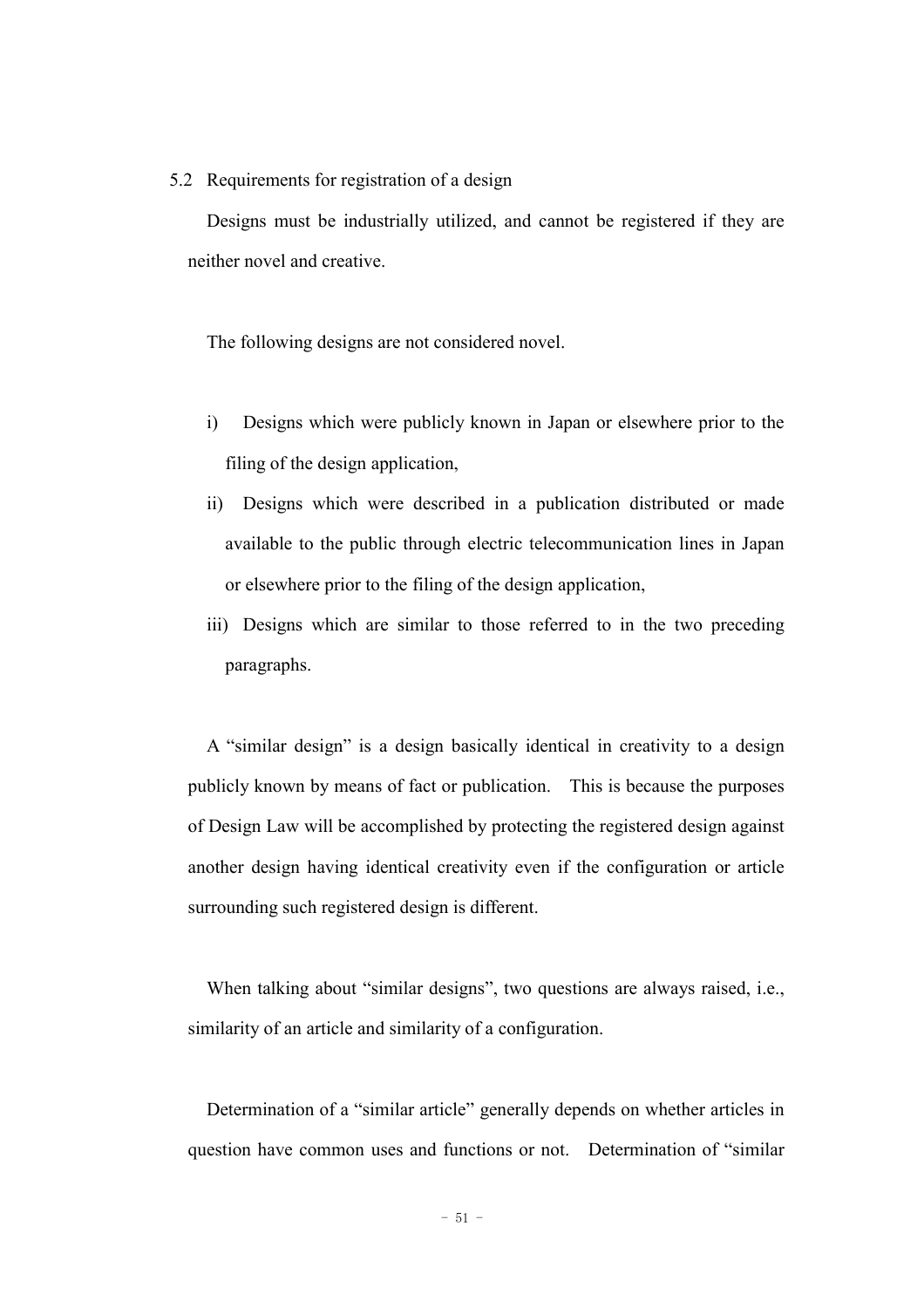configuration" depends on whether an overall aesthetic impression or aesthetic feature is common or not, but behind it is a question of creativity.

The following designs are not considered creative.

- i) By a person with ordinary knowledge in the art to which the design pertains (person skilled in the art),
- ii) on the basis of a shape, pattern or color or any combination thereof publicly known in Japan or overseas,
- iiii) A design could easily have been created.

Even if novelty is lost, a design may be deemed to be novel if the application is filed within six months and if the fact of publication is proved.

In the case of competitive applications, priority is given to the application with an earlier filing date.

As to similar designs, several designs may be filed as related designs as far as they are filed on the same date.

#### 5.3 Effect of the design right

Term of the design right lasts fifteen years after registration of the granted right. Term of the related design right is included in the term of the principal design.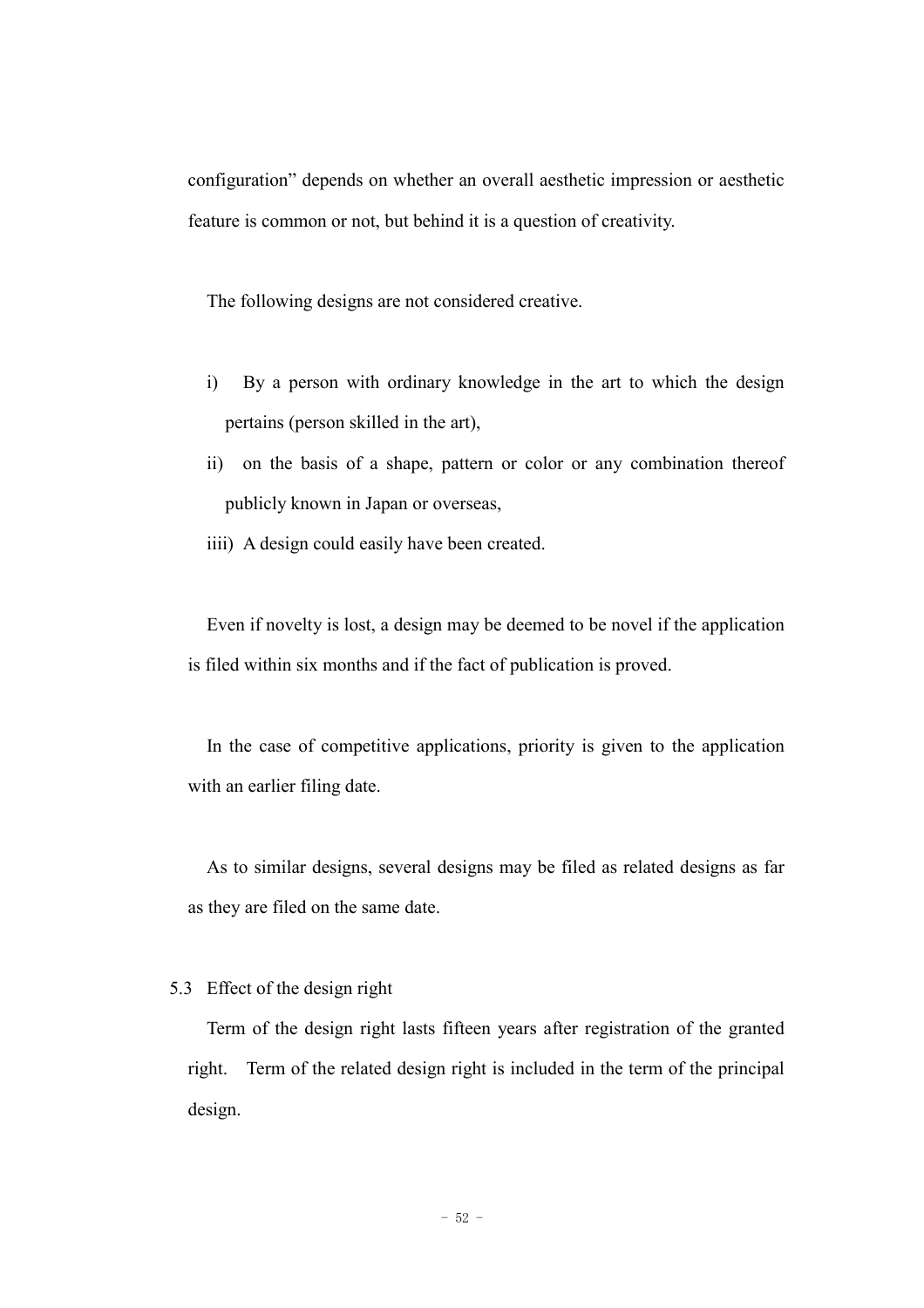The owner of the design right possesses the right to commercially exploit the registered design and any design similar thereto.

#### 5.4 Relationship to Copyright Law

According to judicial precedent in Japan, if artistic works which are initially protected by Copyright Law are later commercialized, the effect of copyright extends to that product by interpreting them as reproductions or translations of such works.

Persons who acquire a design right by using another person's artistic works cannot exploit the design right without the copyright owner's approval.

The term of the copyright lasts fifty years after publication in the case of a corporation and fifty years after death in the case of an author.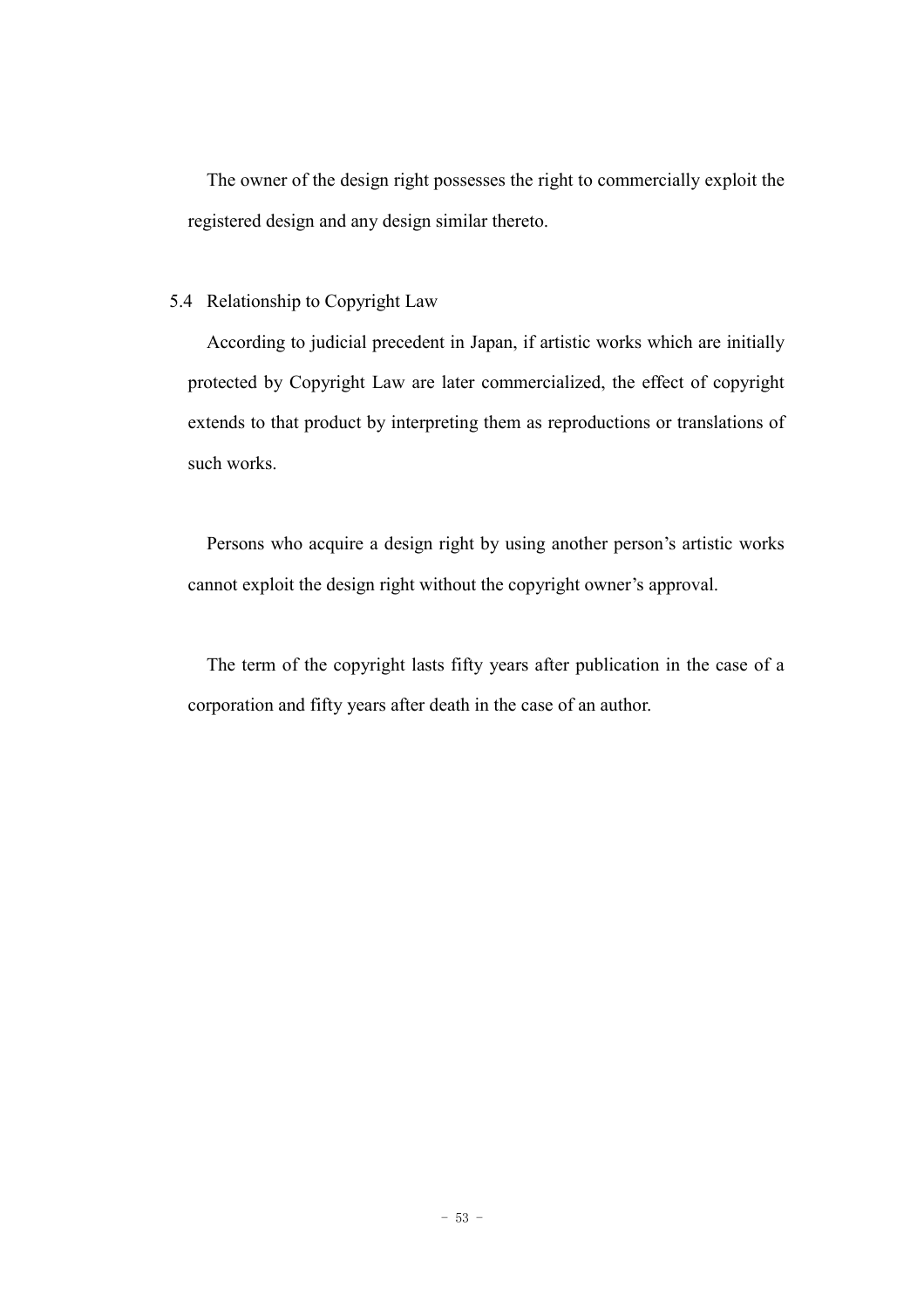## **IV. After-Word**

As mentioned in the beginning, there are two ideas regarding the legal protection of industrial designs, i.e., a copyright-oriented approach and a patent-oriented approach. Therefore, each country's legislation is not necessary harmonious with each other. However, at least EU Member States have prepared unified domestic laws after the EU Design Directive became effective, and EU Design Regulation has been enforced.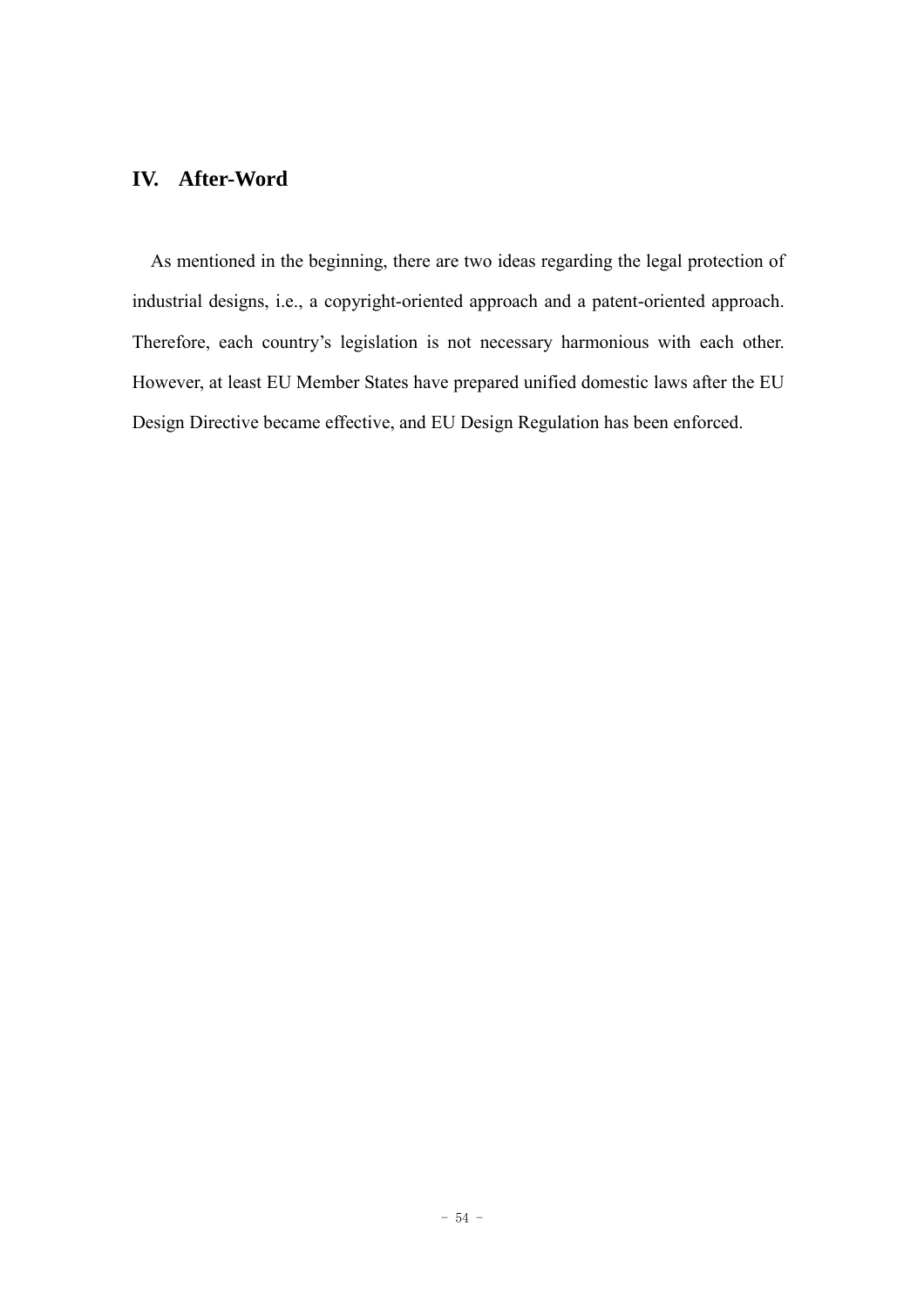### **References**

- 1. Riichi Ushiki: "Study of the Design Law (fourth edition)" Japan Institute of Invention and Innovation (1994)
- 2. Riichi Ushiki: "Character Strategy and Right of Commercialization" Japan Institute of Invention and Innovation (2000)
- 3. Riichi Ushiki: "International Trend of Design Protection" Patent Management Vol. 31, Nos.4 to 6 (1981)
- 4. Riichi Ushiki: "Protection of Design and Applied Art" AIPPI Vol. 33, Nos.1 to 4 (1988)
- 5. Riichi Ushiki: "Protection of Industrial Design in Major European Countries" AIPPI Vol.34, Nos.2 to 3 (1989)
- 6. Riichi Ushiki: "New Design Protection System in Britain" PATENT Vol.42, Nos.4 to 6 (1989)
- 7. Riichi Ushiki: "Improvement of International Design Protection (Q.108)" AIPPI Vol.36, No.4 (1991)
- 8. Riichi Ushiki: "Report on Legal Protection of Design in EC" AIPPI Vol.36, No.11 (1991)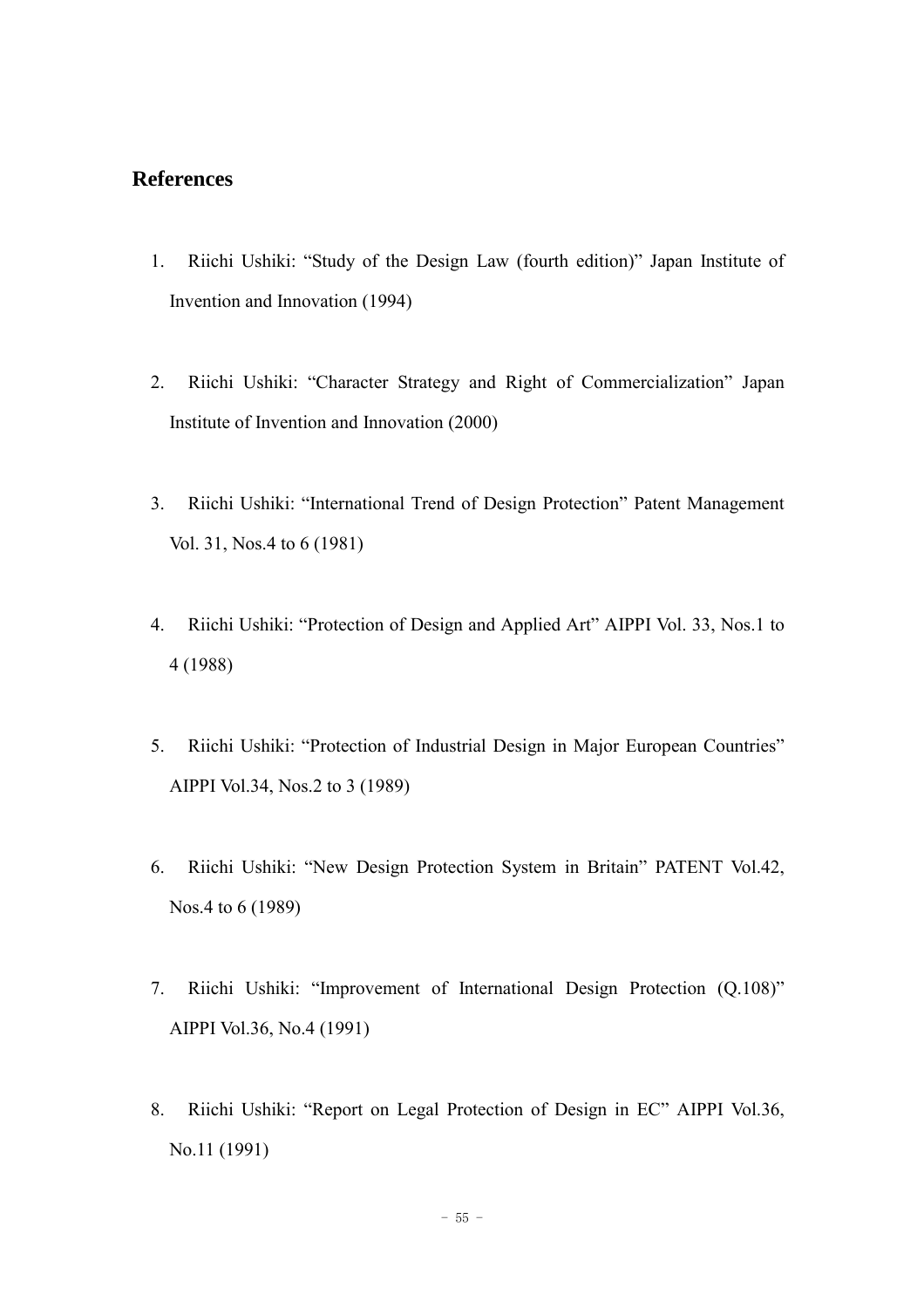- 9. Riichi Ushiki: "Legal Protection of Design and Cultural Difference" PATENT Vol.48, No.9 (1995)
- 10. Riichi Ushiki: "Design Protection and Three Approach" PATENT Vol.49, No.10 (1996)
- 11. Riichi Ushiki: "Road to Renovation of the Hague Agreement at a Critical Turning Point" AIPPI Vol.42, No.2 (1997)
- 12. Hiromichi Aoki: "New Design System in Europe" PATENT Vol.55, No.5 (2002)
- 13. Copyright Institute/Applied Art Committee attached to Copyright Research and Information Center: "Study of Intricacy between the Copyright Law and the Design Law"  $(2003)$
- 14. William T. Fryer, III: Industrial Design Protection in the United States of America-Present Situation and Plans for Revision, JPTOS Vol.70, p.820, December 1988
- 15. Ralph S. Brown: Design Protection; An Overview, I.P.L.R. p.163,1989
- 16. Perry J. Saidman: Design Patents-The Whipping Boy Bites Back, JPTOS p.859, November 1991